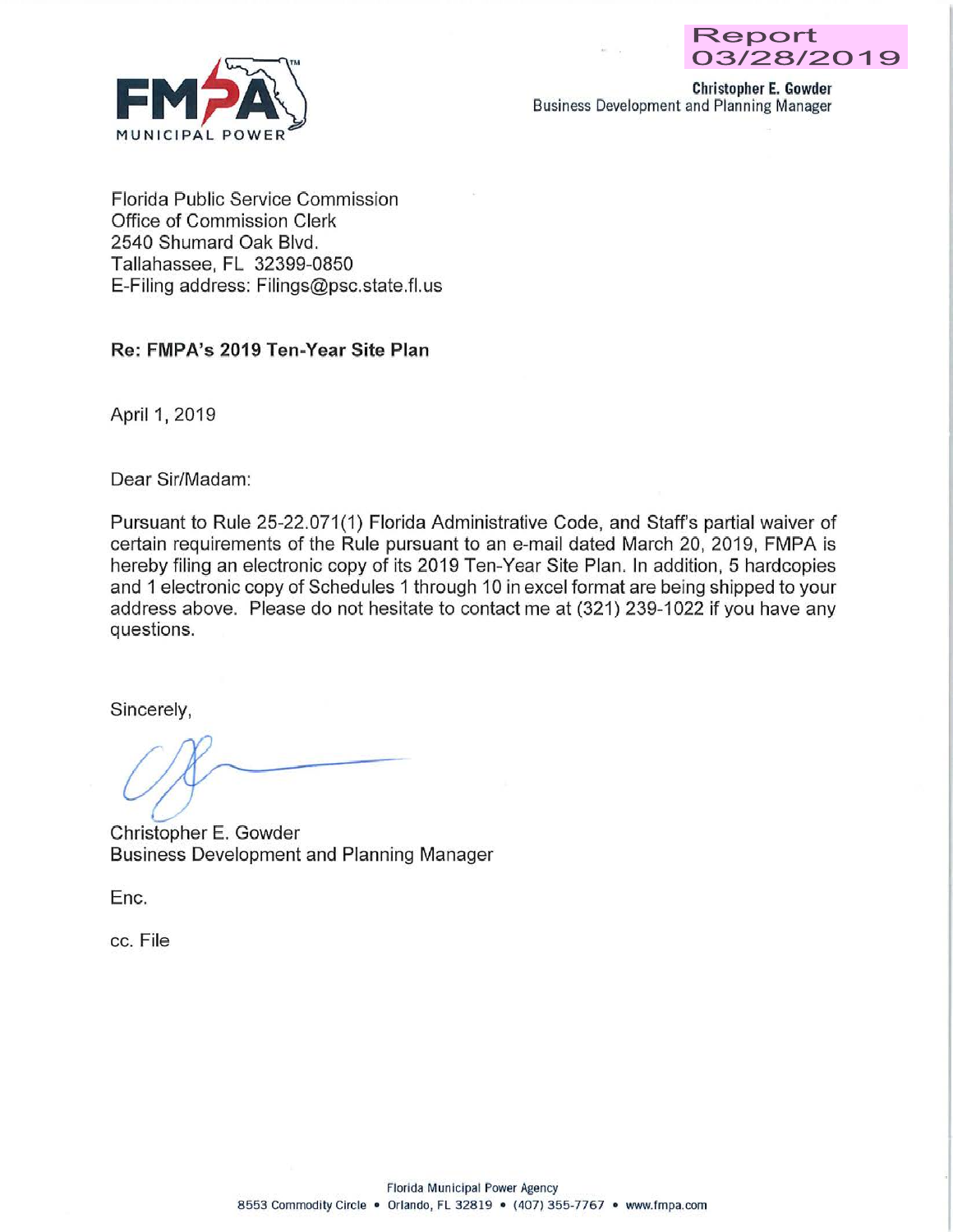

# **TEN-YEAR SITE PLAN**

# **2019-2028**

**Submitted to Florida Public Service Commission April 1, 2019** 

> **Florida Municipal Power Agency 8553 Commodity Circle Orlando, FL 32819 (407) 355-7767**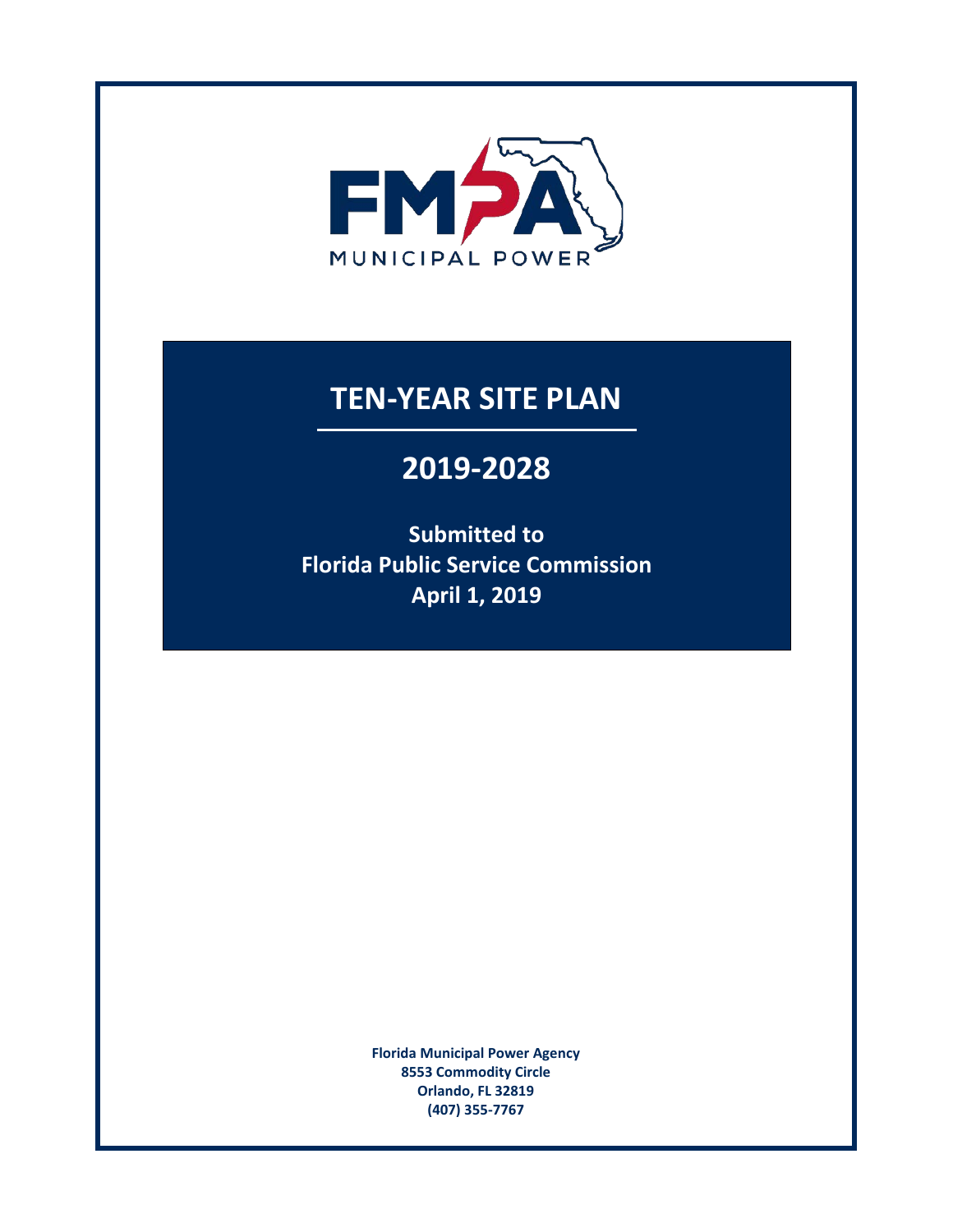# **Table of Contents**

| Section 1 |     |       |                                                              |  |  |
|-----------|-----|-------|--------------------------------------------------------------|--|--|
|           | 1.1 |       |                                                              |  |  |
|           | 1.2 |       |                                                              |  |  |
|           | 1.3 |       |                                                              |  |  |
|           | 1.4 |       |                                                              |  |  |
| Section 2 |     |       |                                                              |  |  |
|           | 2.1 |       |                                                              |  |  |
|           | 2.2 |       |                                                              |  |  |
|           |     | 2.2.1 |                                                              |  |  |
|           |     | 2.2.2 |                                                              |  |  |
| Section 3 |     |       | Forecast of Demand and Energy for the All-Requirements Power |  |  |
|           |     |       |                                                              |  |  |
|           | 3.1 |       |                                                              |  |  |
|           | 3.2 |       |                                                              |  |  |
|           | 3.3 |       |                                                              |  |  |
|           | 3.4 |       |                                                              |  |  |
|           |     | 3.4.1 |                                                              |  |  |
|           |     | 3.4.2 |                                                              |  |  |
|           | 3.5 |       |                                                              |  |  |
|           |     | 3.5.1 |                                                              |  |  |
|           |     | 3.5.2 |                                                              |  |  |
|           |     | 3.5.3 |                                                              |  |  |
|           |     | 3.5.4 |                                                              |  |  |
|           | 3.6 |       |                                                              |  |  |
|           |     | 3.6.1 |                                                              |  |  |
|           |     | 3.6.2 |                                                              |  |  |
|           | 3.7 |       |                                                              |  |  |
| Section 4 |     |       |                                                              |  |  |
|           | 4.1 |       |                                                              |  |  |
|           | 4.2 |       |                                                              |  |  |
|           |     | 4.2.1 |                                                              |  |  |
|           |     | 4.2.2 |                                                              |  |  |
|           | 4.3 |       |                                                              |  |  |
|           | 4.4 |       |                                                              |  |  |
|           | 4.5 |       |                                                              |  |  |
| Section 5 |     |       |                                                              |  |  |
|           | 5.1 |       |                                                              |  |  |
|           | 5.2 |       |                                                              |  |  |
|           | 5.3 |       |                                                              |  |  |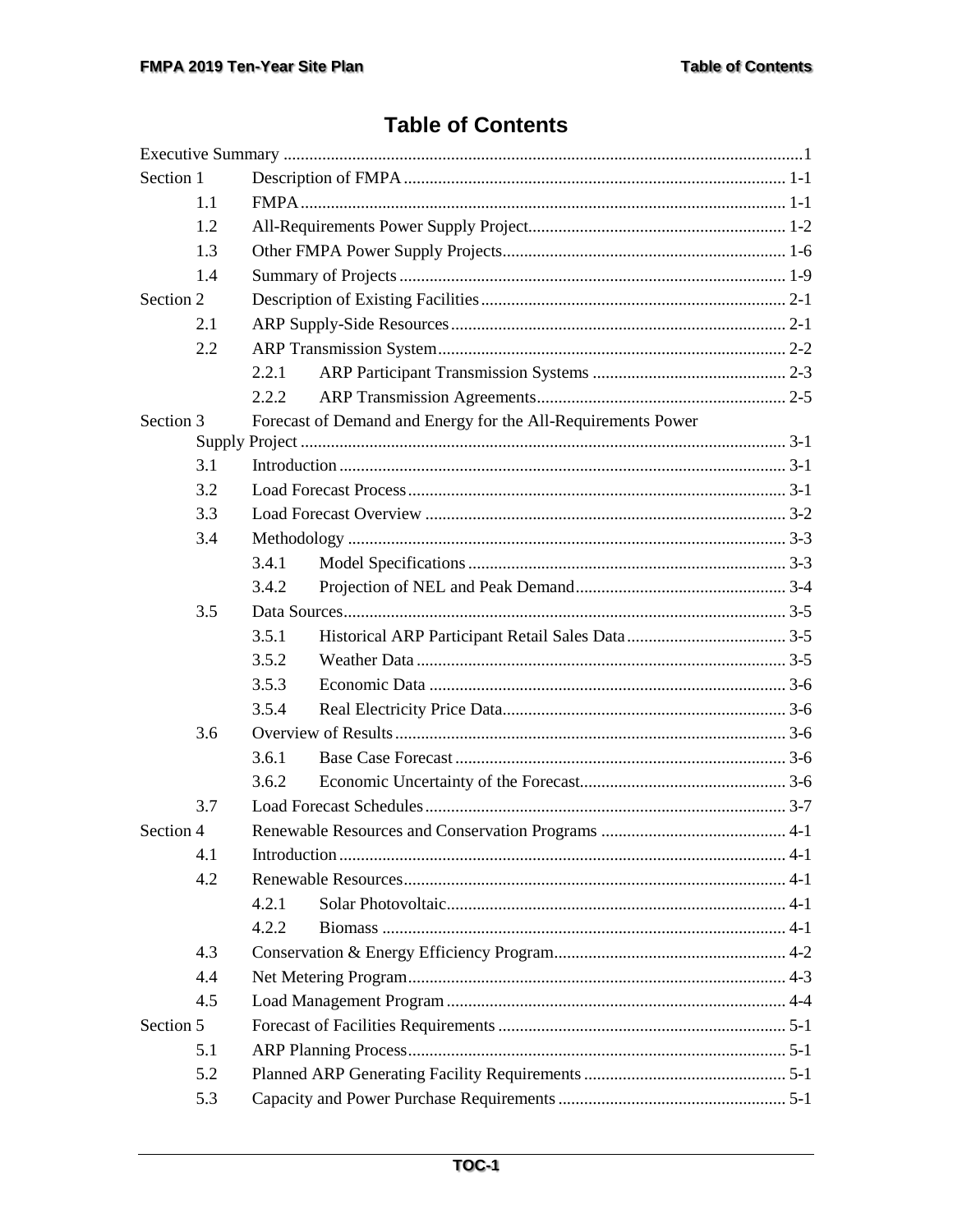# **List of Figures, Tables and Required Schedules**

| Figure ES-1 ARP Participants and FMPA Power Supply Resource Locations 3                                                           |
|-----------------------------------------------------------------------------------------------------------------------------------|
|                                                                                                                                   |
|                                                                                                                                   |
|                                                                                                                                   |
|                                                                                                                                   |
|                                                                                                                                   |
|                                                                                                                                   |
|                                                                                                                                   |
|                                                                                                                                   |
| Schedule 1 Existing Generating Facilities as of December 31, 2018 2-7                                                             |
|                                                                                                                                   |
| Schedule 2.1 History and Forecast of Energy Consumption and Number of<br>Customers by Customer Class All-Requirements Project 3-8 |
| Schedule 2.2 History and Forecast of Energy Consumption and Number of<br>Customers by Customer Class All-Requirements Project 3-9 |
| Schedule 3.1 History and Forecast of Summer Peak Demand (MW) All-                                                                 |
| Schedule 3.2 History and Forecast of Winter Peak Demand (MW) All-Requirements                                                     |
| Schedule 3.3 History and Forecast of Annual Net Energy for Load (GWh) All-                                                        |
| Schedule 3.1a Forecast of Summer Peak Demand (MW) All-Requirements Project                                                        |
| Schedule 3.1b Forecast of Summer Peak Demand (MW) All-Requirements Project -                                                      |
| Schedule 3.2a Forecast of Winter Peak Demand (MW) All-Requirements Project -                                                      |
| Schedule 3.2b Forecast of Winter Peak Demand (MW) All-Requirements Project -                                                      |
| Schedule 3.3a Forecast of Annual Net Energy for Load (GWh) All-Requirements                                                       |
| Schedule 3.3b Forecast of Annual Net Energy for Load (GWh) All-Requirements                                                       |
| Schedule 4 Previous Year and 2-Year Forecast of Peak Demand and Net Energy for                                                    |
|                                                                                                                                   |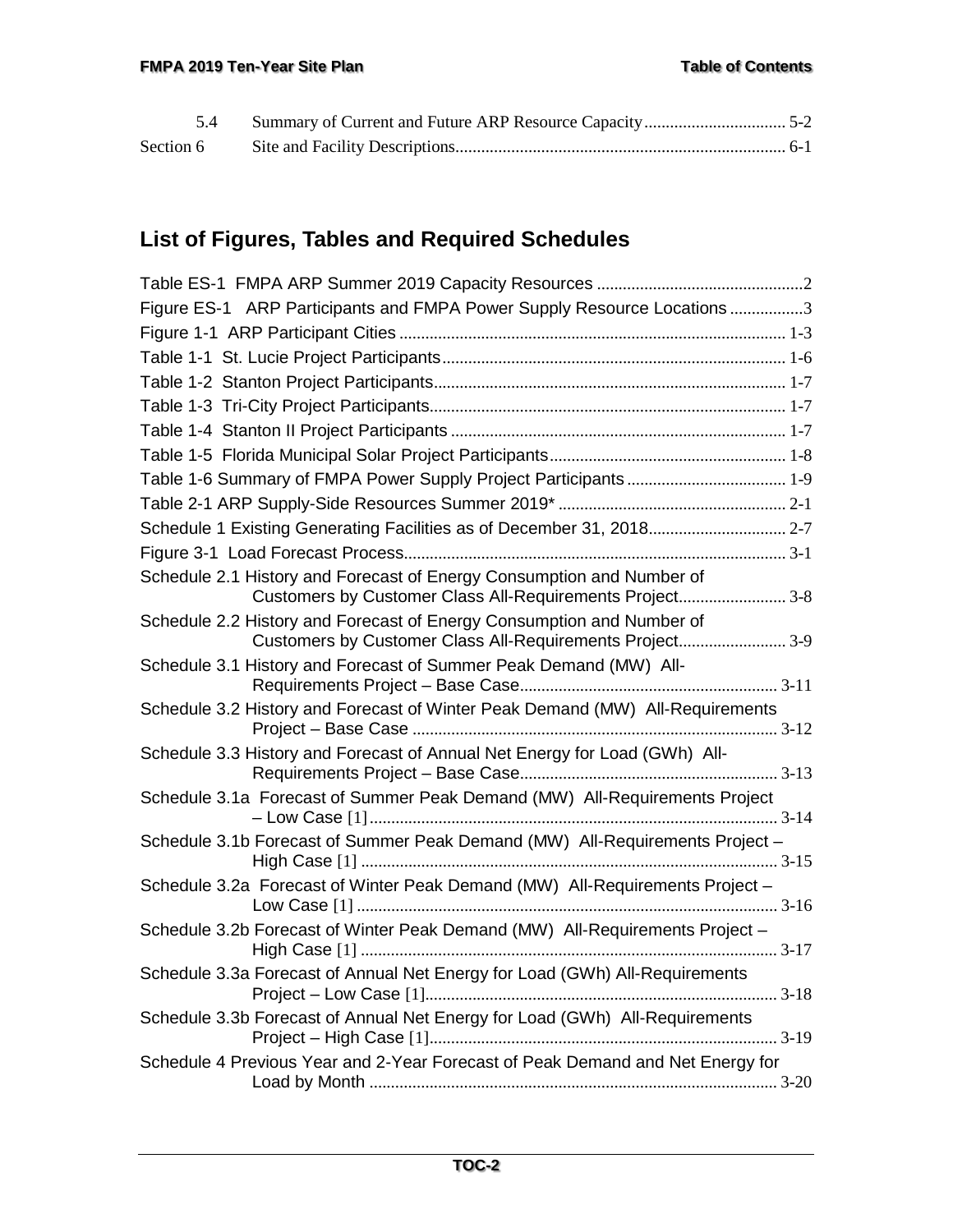| Table 5-1 Summary of All-Requirements Power Supply Project Resource Summer<br>$5-3$                                                      |  |
|------------------------------------------------------------------------------------------------------------------------------------------|--|
| Table 5-2 Summary of All-Requirements Power Supply Project Resource Winter                                                               |  |
| Schedule 5 Fuel Requirements - All-Requirements Power Supply Project 5-5                                                                 |  |
| Schedule 6.1 Energy Sources (GWh) - All-Requirements Power Supply Project 5-6                                                            |  |
| Schedule 6.2 Energy Sources (%) - All-Requirements Power Supply Project 5-7                                                              |  |
| Schedule 7.1 Forecast of Capacity, Demand, and Scheduled Maintenance at Time of<br>Summer Peak All-Requirements Power Supply Project5-8  |  |
| Schedule 7.2 Forecast of Capacity, Demand, and Scheduled Maintenance at Time of<br>Winter Peak All-Requirements Power Supply Project 5-9 |  |
| Schedule 8 Planned and Prospective Generating Facility Additions and Changes 5-10                                                        |  |
| Schedule 9 Status Report and Specifications of Proposed Generating Facilities 6-3                                                        |  |
| Schedule 10 Status Report and Specifications of Proposed Directly Associated                                                             |  |

# **Appendices**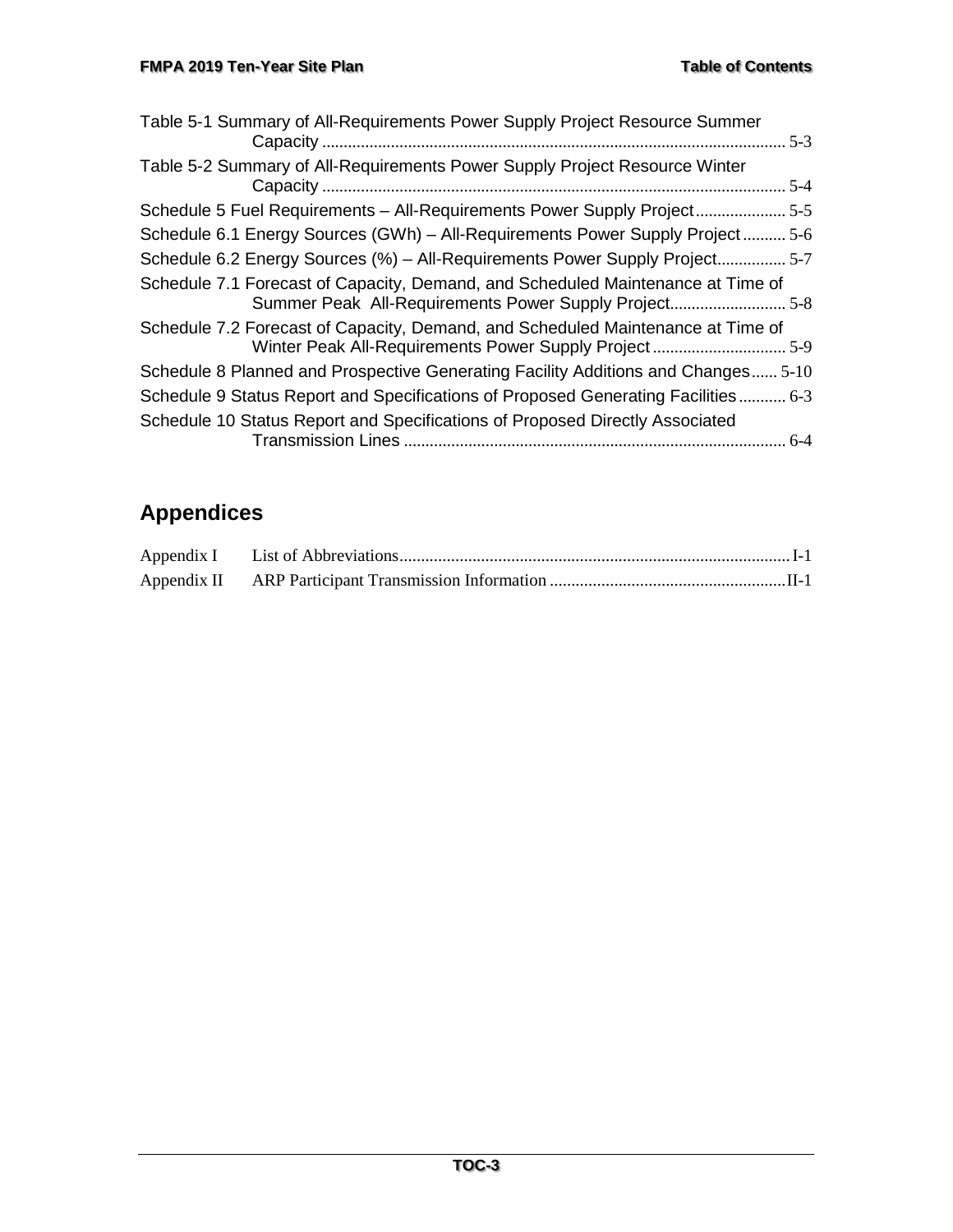# **Executive Summary**

<span id="page-5-0"></span>The following information is provided in accordance with Florida Public Service Commission (PSC) Rules 25-22.070, 25-22.071, and 25-22.072, which require certain electric utilities in the State of Florida to submit a Ten-Year Site Plan (TYSP). The TYSP provides, among other things, a description of existing electric utility resources, a 10-year forecast of electric power generating needs and an identification of the general location and type of any proposed generation capacity and transmission additions for the next 10-year period.

The Florida Municipal Power Agency (FMPA or the Agency) is a project-oriented, jointaction agency. There are currently 31 Members of FMPA – each a municipal electric utility – located throughout the State of Florida. As a joint-action agency, FMPA facilitates opportunities for FMPA Members to achieve economies of scale in power generation and related services. FMPA's direct responsibility for power supply planning can be separated into two roles. First, for the 13 All Requirements Power Supply Project (ARP) Participants who receive capacity and energy from the ARP, FMPA supplies all of the electric power and energy, transmission and associated services, unless limited by a contract rate of delivery, except for certain excluded resources. Second, for member systems that do not purchase their full requirements from the ARP, the Agency's role has been to evaluate joint action opportunities and make the findings available to such members, whereby each member can elect whether or not to participate in that project. FMPA currently has five such power supply projects – Stanton, Tri-City, Stanton II, St. Lucie, and the Florida Municipal Solar Project. FMPA's TYSP is focused on the resources of, and planning for, the ARP.

The total summer capacity of ARP resources for the year 2019 is 1,721 MW. This capacity is comprised of ARP Participant-owned resources, ARP Participant and ARP entitlements and ownership shares in nuclear, coal and gas-fired power plants located in the State of Florida, ARP owned resources, and power purchase agreements, and is summarized below in Table ES-1.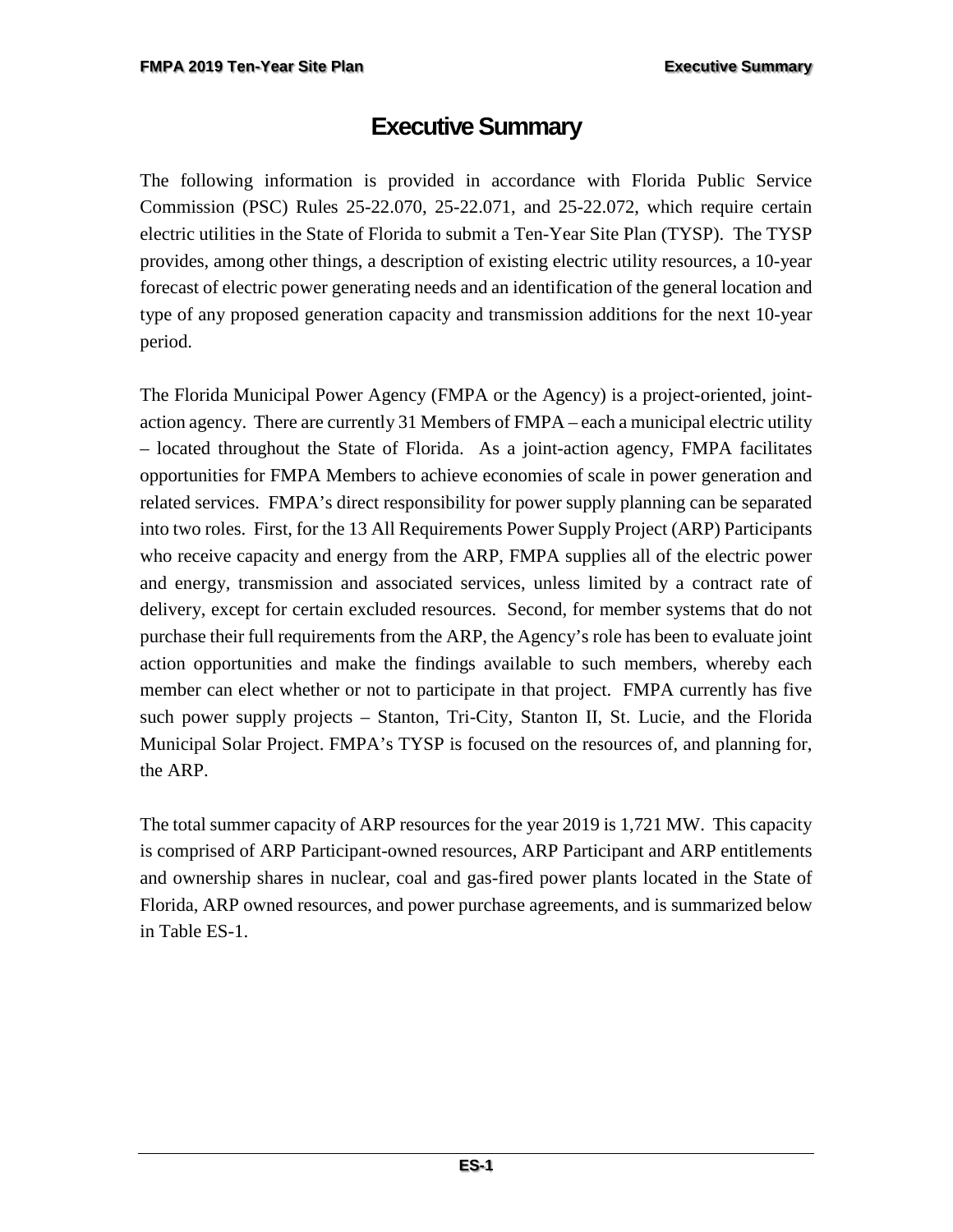| <b>Resource Category</b>     | Summer<br>Capacity<br>(MW) |  |
|------------------------------|----------------------------|--|
| <b>Excluded Resources</b>    | 35                         |  |
| <b>ARP System Generation</b> | 1.443                      |  |
| Power Purchases              | 243                        |  |
| Net Total ARP Resources [1]  | 1.721                      |  |

<span id="page-6-0"></span>**Table ES-1 FMPA ARP Summer 2019 Capacity Resources** 

[1] Totals may not add due to rounding

The ARP expects to meet its generation capacity requirements and maintain a 15% reserve margin with existing resources through the end of 2024. For the remainder of the TYSP study period (through December 31, 2028), FMPA anticipates additional seasonal (summer) peaking purchases will be required to maintain a 15% reserve margin. The projected peak native ARP summer load, inclusive of sales for resale, for 2019 is 1,339 MW and is forecasted to increase to 1,437 MW in 2028. FMPA will continue to evaluate and develop sufficient, cost-effective resource alternatives for the ARP through its integrated resource planning process.

FMPA, on behalf of the ARP, began supplying the City of Bartow wholesale capacity and energy on January 1, 2018 under an agreement that will run for five years. For the first three years of the agreement, FMPA will supply peaking power to Bartow for its needs above 40 MW. In 2021 and 2022, FMPA will supply Bartow's full-requirements power supply needs. Additionally, the ARP began supplying the City of Winter Park wholesale capacity and energy on January 1, 2019 under an agreement that will run for nine years. For 2019, the ARP will provide 10 MW of capacity and energy to Winter Park around the clock. For 2020-2027, the ARP will serve Winter Park on a partial requirements basis, net of other existing Winter Park wholesale power agreements. The projections of future ARP obligations for Bartow and Winter Park are included in the ARP's load and resource balance and all TYSP schedules herein.

FMPA is actively involved in planning and developing new renewable energy resources and demand side resource opportunities consistent with, and in consideration of the planning requirements of the State of Florida and the Public Utility Regulatory Policies Act (PURPA). Currently, the ARP purchases renewable energy from a cogeneration plant fueled by sugar bagasse, and utilizes landfill gas as a secondary fuel to supplement its coal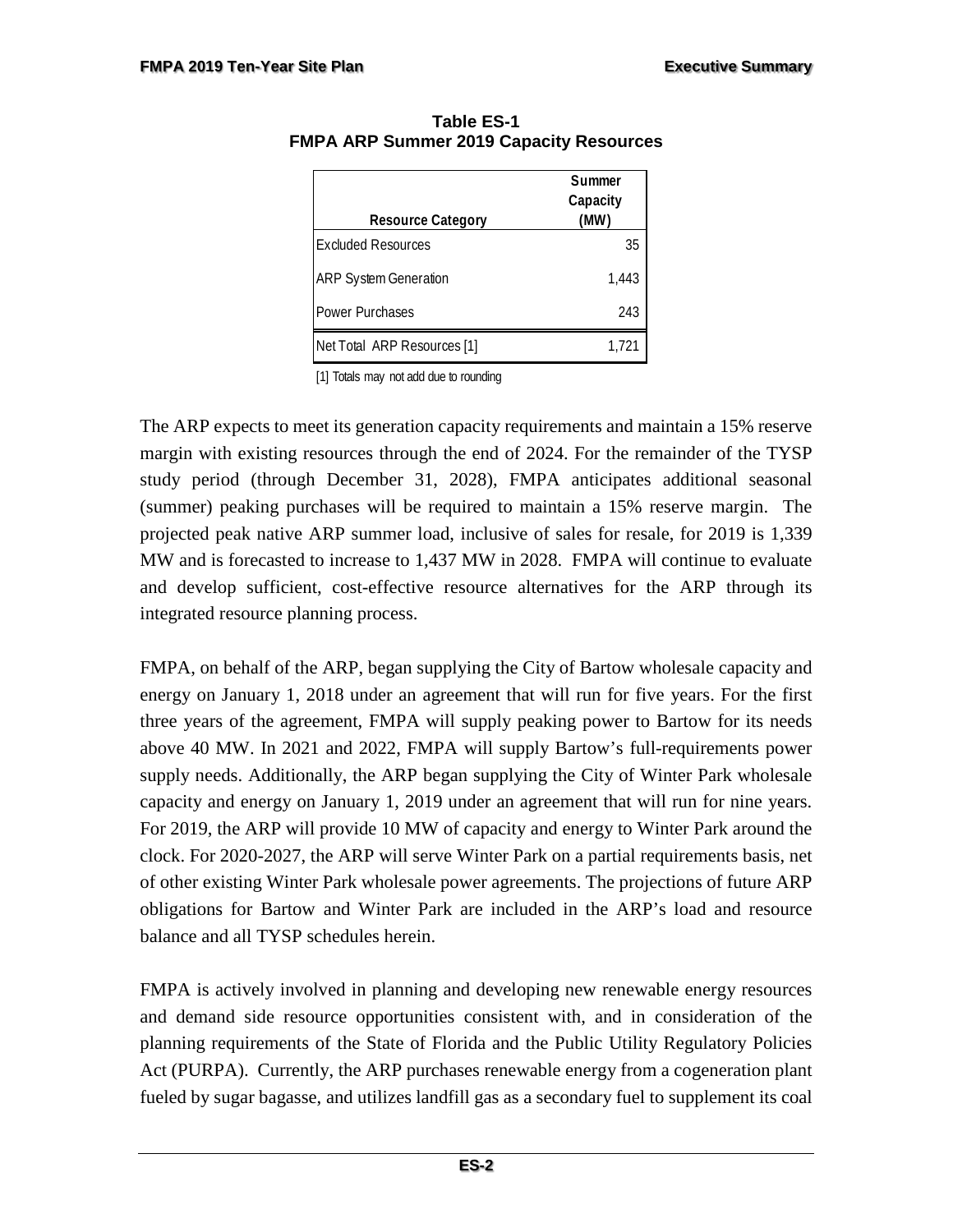fuel requirements. In December 2009, the ARP commissioned its first solar photovoltaic system, a jointly-owned 30 kW DC system located in Key West, FL. In addition, ARP-Participants are engaged in an ARP-sponsored energy conservation program. In March 2018, FMPA's ARP Executive Committee approved a 20-year power purchase agreement for a total of 58 MW-AC of solar energy as an ARP resource, which is estimated to achieve commercial operation by mid-2020. The ARP solar entitlement will increase the proportion of ARP energy derived from renewable generation, which FMPA has included in its energy mix projections herein.

A map of the ARP Participants and FMPA's power resources as of December 31, 2018 is shown in Figure ES-1.

<span id="page-7-0"></span>

**Figure ES-1 ARP Participants and FMPA Power Supply Resource Locations**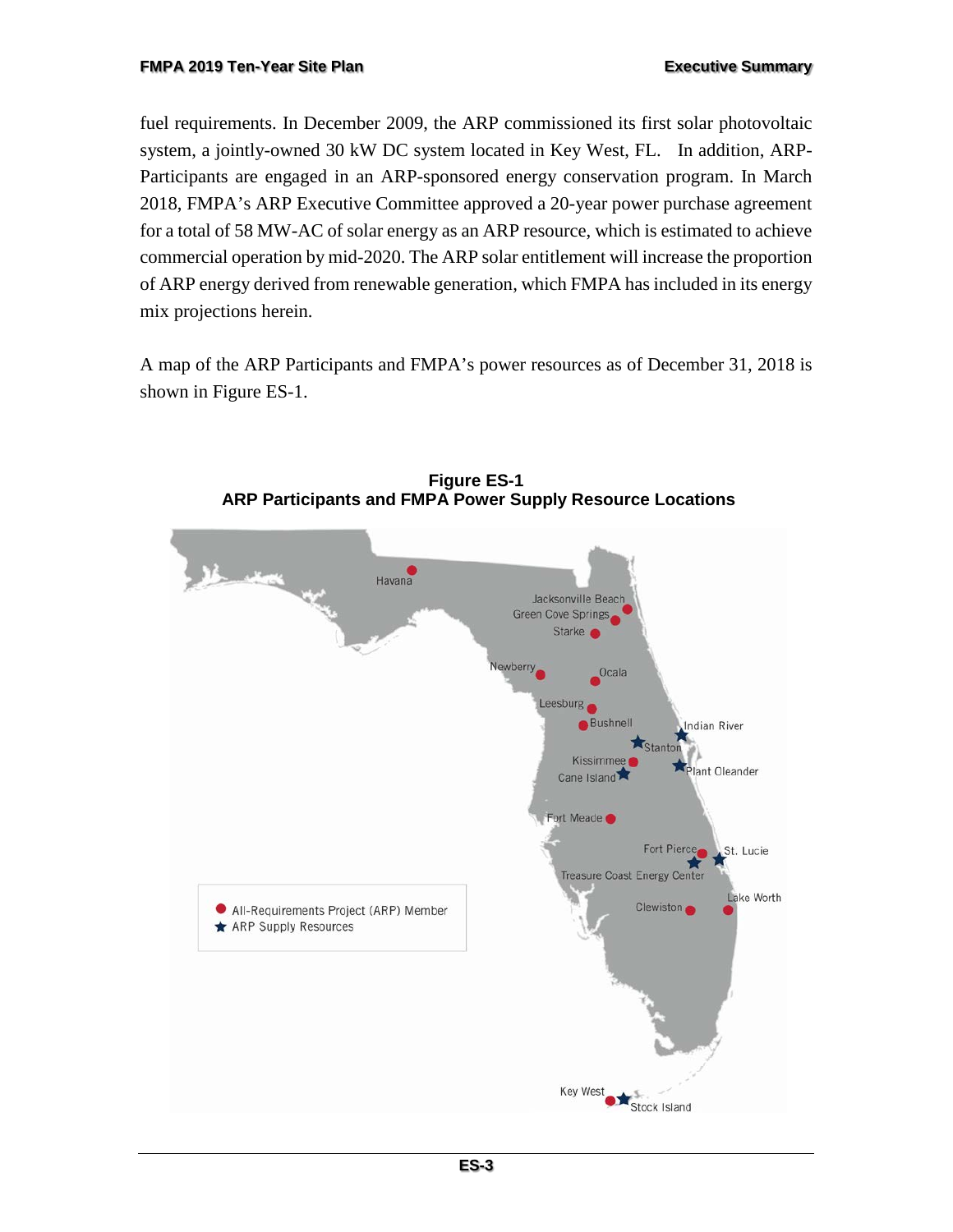# <span id="page-8-0"></span>**Section 1 Description of FMPA**

## <span id="page-8-1"></span>**1.1 FMPA**

Florida Municipal Power Agency (FMPA or the Agency) is a governmental wholesale power company owned by municipal electric utilities. FMPA provides economies of scale in power generation and related services to support community-owned electric utilities.

FMPA was created on February 24, 1978, by the signing of the Interlocal Agreement among its original members to provide a means by which its members could cooperatively gain mutual advantage and meet present and projected electric energy requirements. This agreement specifies the purposes and authority of FMPA. FMPA was formed under the provisions of the Florida Interlocal Cooperation Act of 1969, Section 163.01, Florida Statutes and the supplemental authority granted by the Joint Power Act, Part II, Chapter 361, Florida Statutes, implementing Article VII, Section 10 of the Florida Constitution.

The Interlocal Cooperation Act of 1969 authorizes municipal electric utilities to cooperate with each other on the basis of mutual advantage to provide services and facilities in a manner and in a form of governmental organization that will accord best with geographic, economic, population, and other factors influencing the needs and development of local communities. The Florida Constitution and the Joint Power Act provide the supplemental authority for municipal electric utilities to join together with public utilities, electric cooperatives, foreign public utilities and other persons, as defined, for the joint financing, constructing, acquiring, managing, operating, utilizing, and owning of electric power plants.

Each city commission and council, utility commission, board, or authority that is a signatory to the Interlocal Agreement has the right to appoint one member to FMPA's Board of Directors, the governing body of FMPA. The Board has the responsibility of approving FMPA's project budgets (except for the All-Requirements Power Supply Project budget which is approved by the FMPA Executive Committee), approving new projects and project financing (except for All-Requirements Power Supply Project financing which is approved by the FMPA Executive Committee), hiring a General Manager and General Counsel, establishing by-laws that govern how FMPA operates, and creating policies that implement such by-laws. At its annual meeting, the Board elects a Chairperson, Vice Chairperson, Secretary, and Treasurer.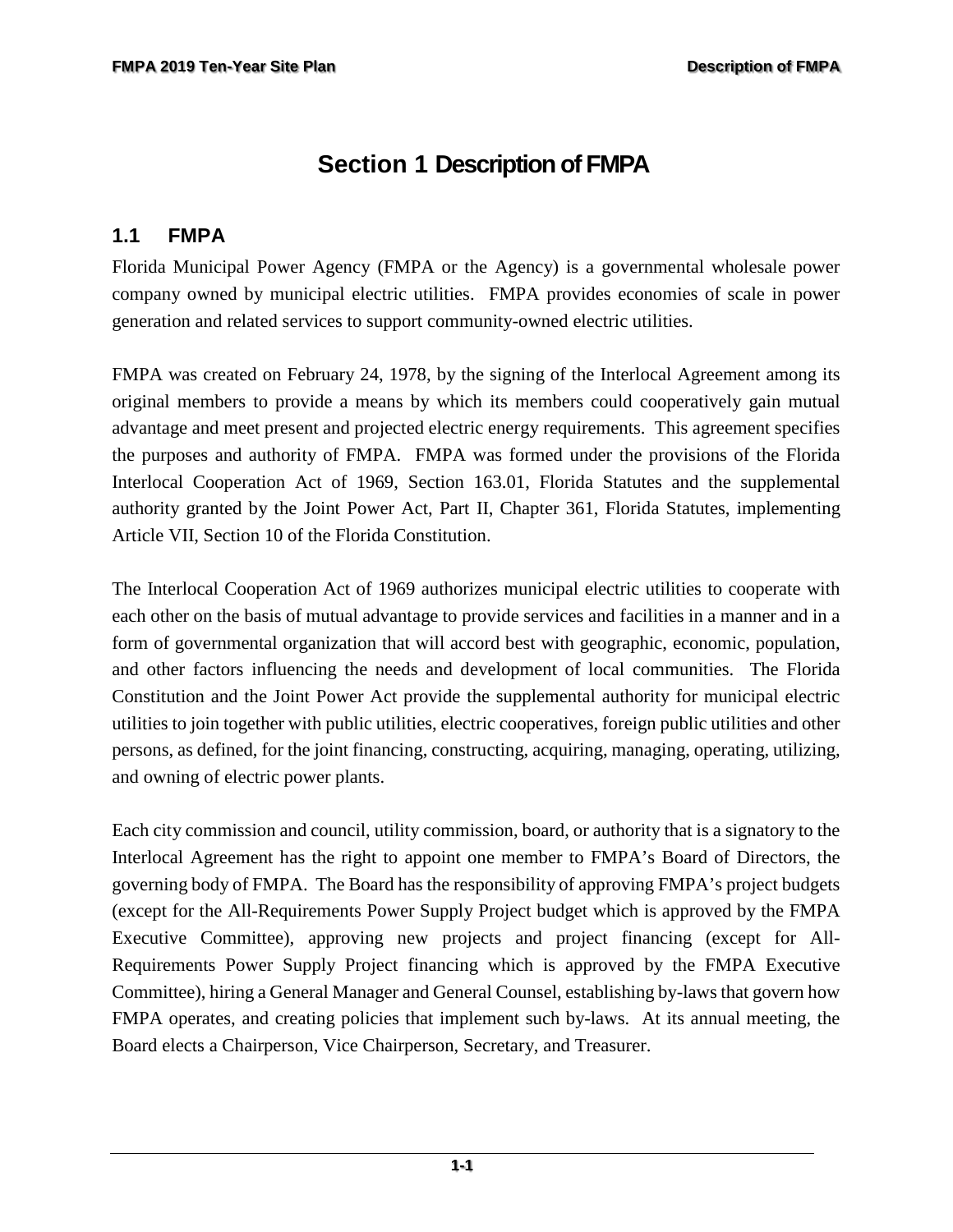The Executive Committee consists of 13 members, representing the 14 participants in the All-Requirements Power Supply Project  $(ARP)^1$  $(ARP)^1$ , 13 of which are supplied capacity and energy by the ARP. The Executive Committee has the responsibility of approving the ARP budget and agency general budget, approving and financing ARP projects, approving ARP expenditures and contracts, and governs and manages the business and affairs of the ARP. At its annual meeting, the Executive Committee elects a Chairperson and Vice Chairperson.

# <span id="page-9-0"></span>**1.2 All-Requirements Power Supply Project**

FMPA developed the ARP to secure an adequate, economical, and reliable supply of electric capacity and energy as directed by FMPA Members. Currently, 14 FMPA Members (the ARP Participants) participate in the ARP. The geographical locations of the ARP Participants are shown in Figure 1-1.

Unless they have elected to receive power through a contract rate of delivery (which converts the full-requirements to partial requirements), ARP Participants are required to purchase all of their capacity and energy requirements above their excluded resources, if any, from the ARP pursuant to the All-Requirements Power Supply Project Contract at rates that are established by the Executive Committee to recover all ARP costs. Those non-contract rate of delivery ARP Participants that own generating resources or have entitlements in FMPA power supply projects (other than entitlements in the St. Lucie Project), contract with the ARP to sell the electric capacity and energy of their resource entitlements to the ARP.

<span id="page-9-1"></span>f <sup>1</sup>The City of Lake Worth, the City of Ft. Meade and the City of Green Cove Springs, have exercised the right to modify their ARP participation by implementation of a Contract Rate of Delivery (CROD). The CROD amount for Lake Worth pursuant to contract terms is 0 MW. While Lake Worth remains a participant in the ARP, effective January 1, 2014, they no longer are purchasing capacity and energy from the ARP and no longer have a representative on the Executive Committee. The CROD amount for the City of Ft. Meade is 9.009 MW of capacity and energy. The CROD amount for the City of Green Cove Springs will be established in 2019. The City of Ft. Meade and the City of Green Cove Springs continue to have representation on the Executive Committee.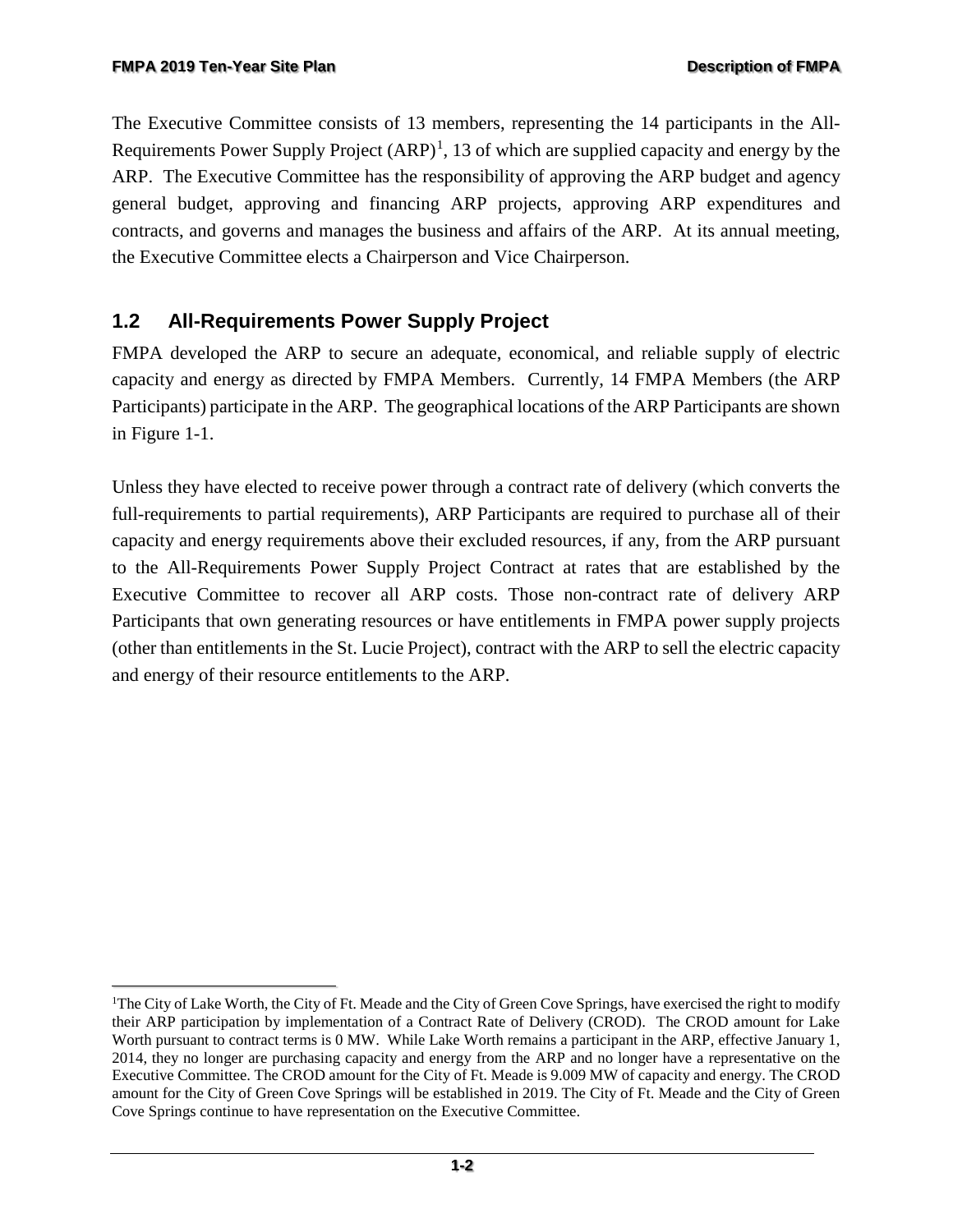<span id="page-10-0"></span>

**Figure 1-1 ARP Participant Cities**

Following is a brief description of each of the ARP Participants who is provided capacity and energy from the ARP.

### *City of Bushnell*

The City of Bushnell is located in central Florida in Sumter County. The City joined the ARP in May 1986. Jody Young is the City Manager and Finance Director. The City's service area is approximately 1.4 square miles. For more information about the City of Bushnell, please visit www[.cityofbushnellfl.com.](http://www.cityofnewberryfl.com/)

### *City of Clewiston*

The City of Clewiston is located in southern Florida in Hendry County. The City joined the ARP in May 1991. Danny Williams is the Director of Utilities. The City's service area is approximately 5 square miles. For more information about the City of Clewiston, please visit [www.cityo](http://www.clewiston-fl.gov/)fclewiston.org.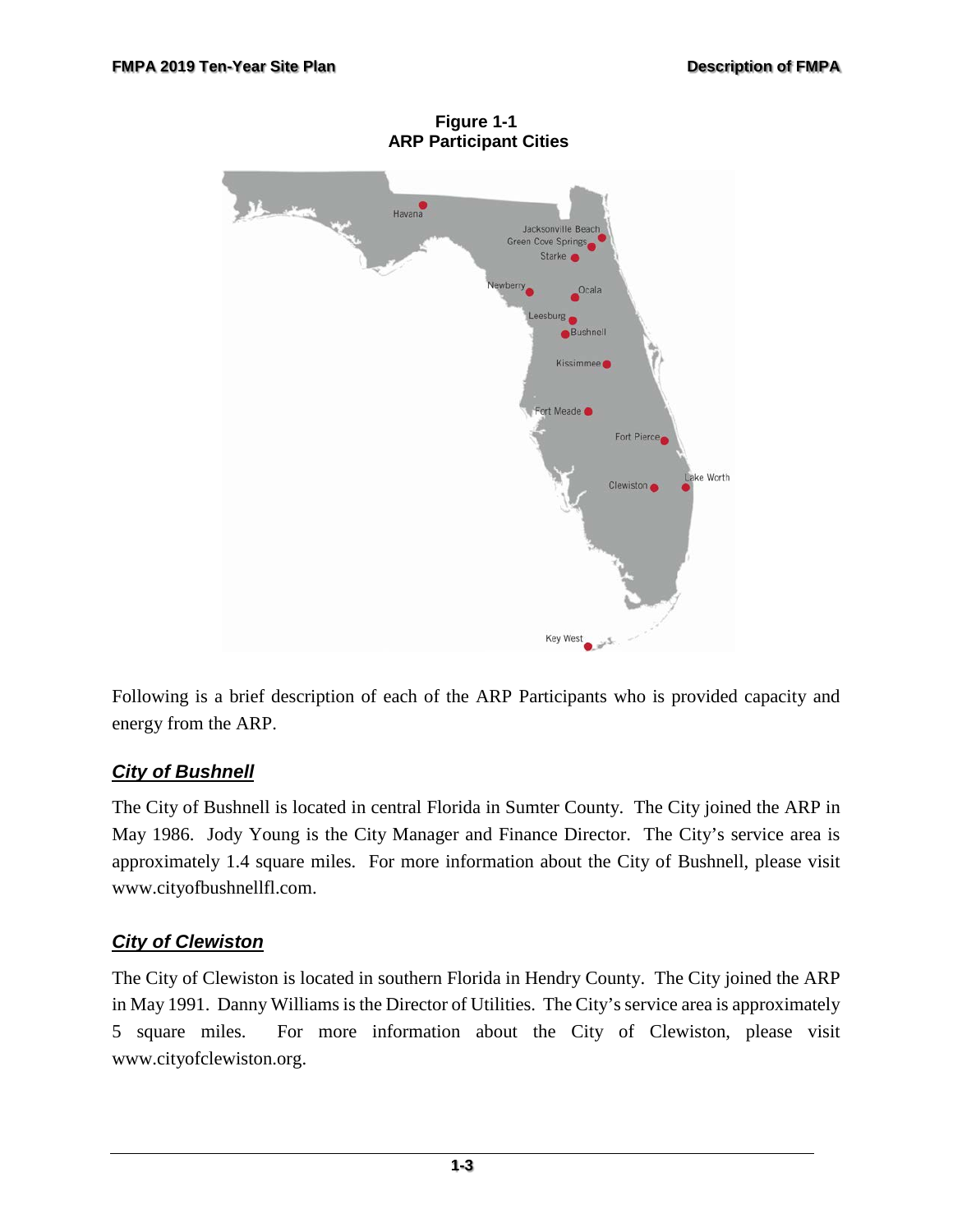#### *City of Fort Meade*

The City of Fort Meade is located in central Florida in Polk County. The City joined the ARP in February 2000. Danielle Judd is the City Manager. The City's service area is approximately 5 square miles. For more information about the City of Fort Meade, please visit [www.cityoffortmeade.com.](http://www.state.fl.us/ftmeade/)

### *Fort Pierce Utilities Authority*

The City of Fort Pierce is located on Florida's east coast in St. Lucie County. FPUA joined the ARP in January 1998. John Tompeck, P.E., is the Director of Utilities**.** FPUA's service area is approximately 35 square miles. For more information about Fort Pierce Utilities Authority, please visit [www.fpua.com.](http://www.fpua.com/)

#### *City of Green Cove Springs*

The City of Green Cove Springs is located in northeast Florida in Clay County. The City joined the ARP in May 1986. L. Steve Kennedy is the City Manager. The City's service area is approximately 25 square miles. For more information about the City of Green Cove Springs, please visit [www.greencovesprings.com.](http://www.greencovesprings.com/)

### *Town of Havana*

The Town of Havana is located in the panhandle of Florida in Gadsden County. The Town joined the ARP in July 2000. Howard McKinnon is the Town Manager. The Town's service area is approximately 5 square miles. For more information about the Town of Havana, please visit [www.townofhavana.com.](http://www.havanaflorida.com/)

### *City of Jacksonville Beach, d/b/a Beaches Energy Services*

The City of Jacksonville Beach is located in northeast Florida in Duval County. Jacksonville Beach's electric department, operating under the name Beaches Energy Services (Beaches), serves customers in Duval and St. Johns Counties. Beaches joined the ARP in May 1986. Allen Putnam is the Director of Electric Utilities. Beaches' service area is approximately 45 square miles. For more information about Beaches, please visit [www.beachesenergy.com.](http://www.beachesenergy.com/)

### *Utility Board of the City of Key West*

The Utility Board of the City of Key West, Florida, doing business as Keys Energy Services (KEYS), provides electric service to the lower Keys in Monroe County. KEYS joined the ARP in April 1998. Lynne Tejeda is the General Manager and CEO**.** KEYS' service area is approximately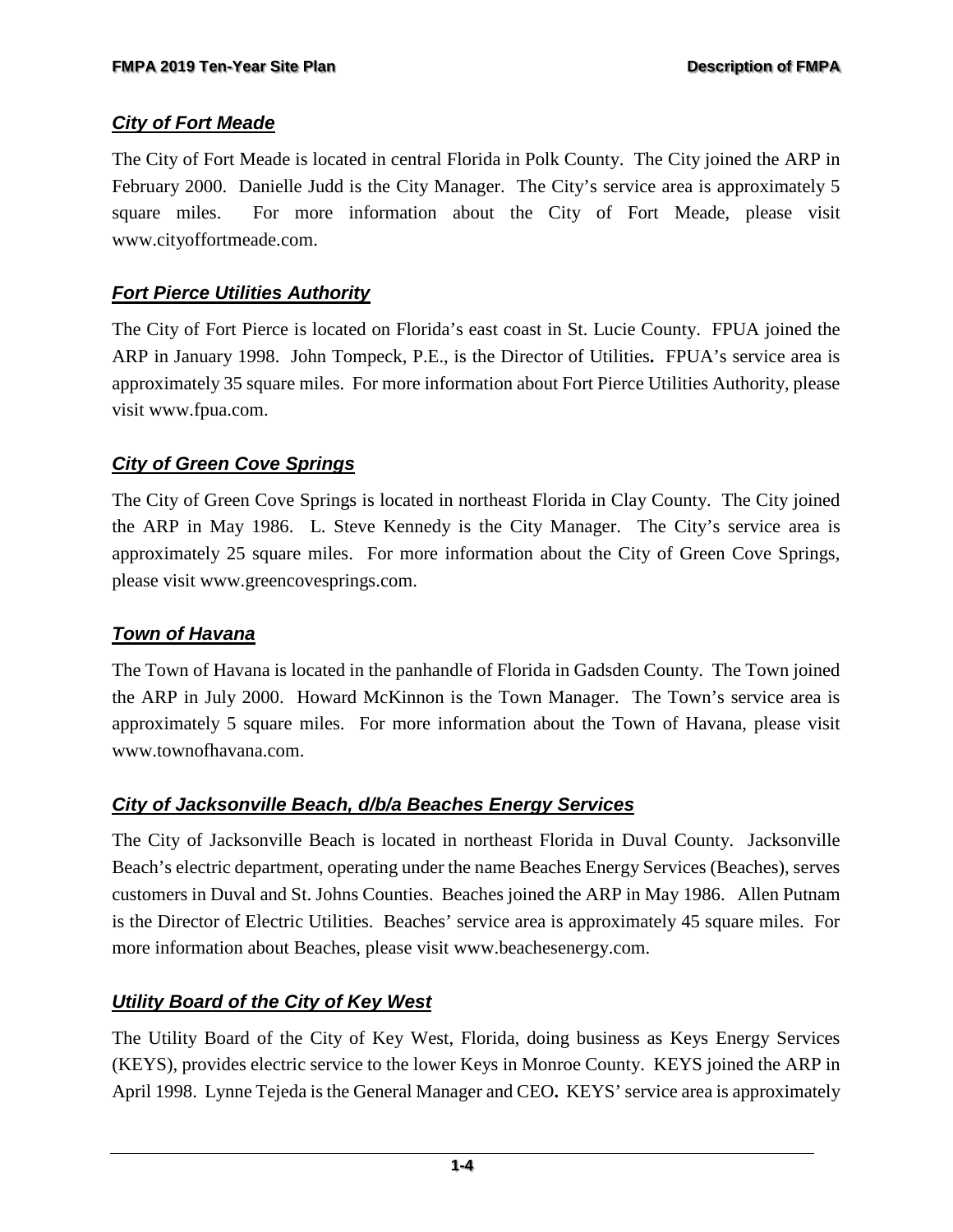45 square miles. For more information about Keys Energy Services, please visit [www.keysenergy.com.](http://www.keysenergy.com/)

#### *Kissimmee Utility Authority*

The City of Kissimmee is located in central Florida in Osceola County. KUA joined the ARP in October 2002. Brian Horton is the President & General Manager/CEO, and Larry Mattern is the Vice President of Power Supply**.** KUA's service area is approximately 85 square miles. For more information about KUA, please visit [www.kua.com.](http://www.kua.com/)

#### *City of Leesburg*

The City of Leesburg is located in central Florida in Lake County. The City joined the ARP in May 1986. Glenn Spurlock is the Director of Electric Department. The City's service area is approximately 50 square miles. For more information about the City of Leesburg, please visit [www.leesburgflorida.gov.](http://www.leesburgflorida.gov/)

### *City of Newberry*

The City of Newberry is located in north central Florida in Alachua County. The City joined the ARP in December 2000. Jamie Jones is the Utilities Director**,** and Bill Conrad is the city's FMPA representative. The City's service area is approximately 3 square miles. For more information about the City of Newberry, please visit [www.ci.newberry.fl.us.](http://www.cityofnewberryfl.com/)

### *City of Ocala*

The City of Ocala, doing business as Ocala Electric Utility, is located in central Florida in Marion County. The City joined the ARP in May 1986. John Zobler is the City Manager, and Sandra Wilson is the Deputy City Manager.Michael Poucher, P.E., is the Director of Electric Utility. The City's service area is approximately 161 square miles. For more information about Ocala Utility Services, please visit [www.ocalaelectric.com.](http://www.ocalafl.org/)

#### *City of Starke*

The City of Starke is located in north Florida in Bradford County. The City joined the ARP in October 1997. Robert Milner is the City Manager. The City's service area is approximately 6.5 square miles. For more information about the City of Starke, please visit [www.cityofstarke.org.](http://www.cityofstarke.org/)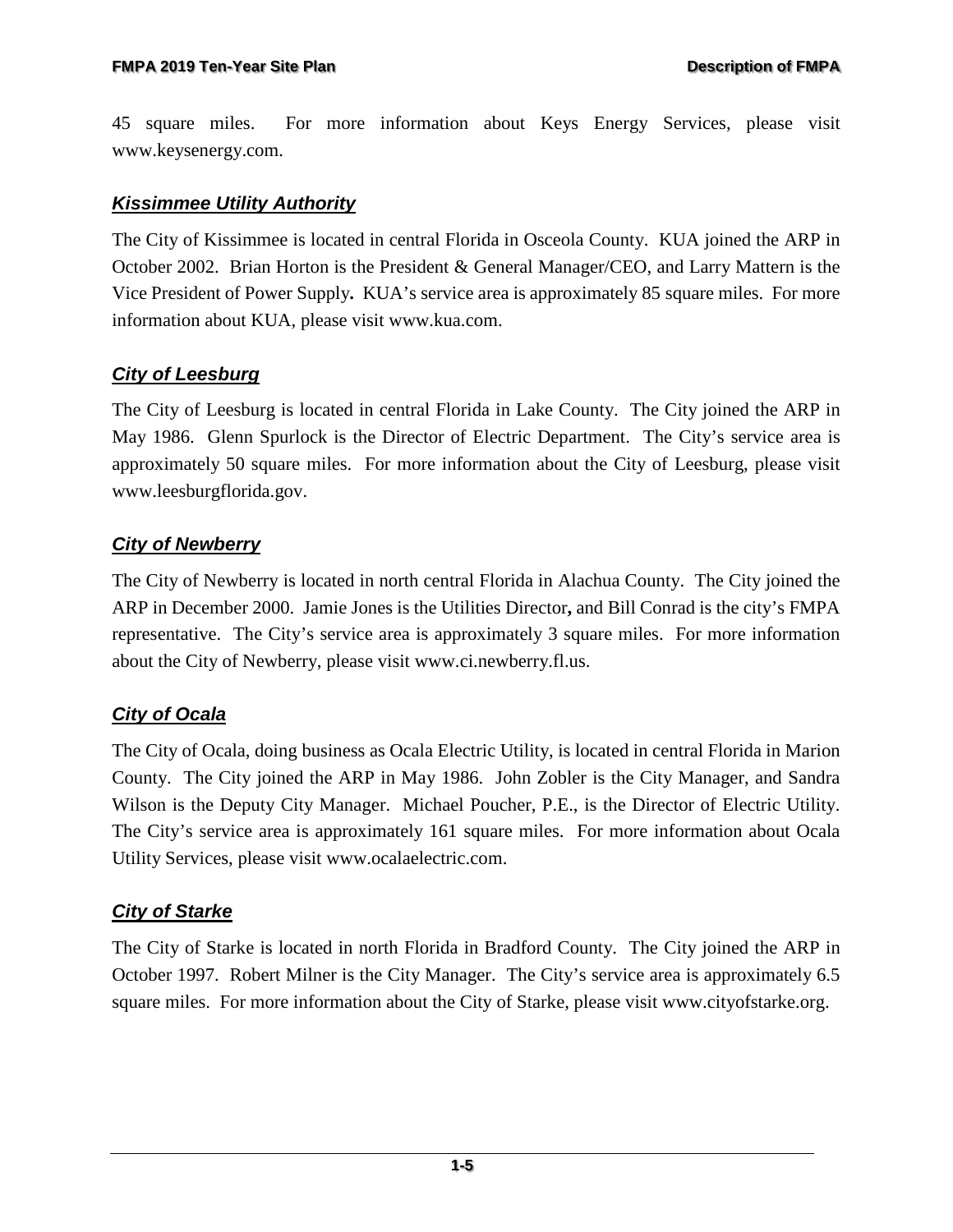## <span id="page-13-0"></span>**1.3 Other FMPA Power Supply Projects**

In addition to the ARP, FMPA facilitates the participation of FMPA Members in five other power supply projects as discussed below.

## *St. Lucie Project*

On May 12, 1983, FMPA purchased from Florida Power & Light Company (FPL) an 8.806 percent undivided ownership interest in St. Lucie Unit No. 2 (the St. Lucie Project), a nuclear generating unit located in St. Lucie County. St. Lucie Unit No. 2 was declared in commercial operation on August 8, 1983, and in Firm Operation, as defined in the participation agreement, on August 14, 1983. Fourteen FMPA Members and the ARP are participants in the St. Lucie Project, with the following entitlements to FMPA's undivided ownership interest as shown in Table 1-1.

<span id="page-13-1"></span>

| Participant               | Participant<br>% Entitlement |                   | % Entitlement |  |
|---------------------------|------------------------------|-------------------|---------------|--|
| Alachua                   |                              | 0.431 Clewiston   | 2.202         |  |
| Fort Meade                |                              | 0.336 Fort Pierce | 15.206        |  |
| <b>Green Cove Springs</b> |                              | 1.757 Homestead   | 8.269         |  |
| Jacksonville Beach        |                              | 7.329 Kissimmee   | 9.405         |  |
| Lake Worth                |                              | 24.870 Leesburg   | 2.326         |  |
| Moore Haven               |                              | 0.384 Newberry    | 0.184         |  |
| New Smyrna Beach          | 9.884                        | <b>Starke</b>     | 2.215         |  |
| <b>ARP</b>                | 15.202                       |                   |               |  |

**Table 1-1 St. Lucie Project Participants**

## *Stanton Project*

On August 13, 1984, FMPA purchased from the Orlando Utilities Commission (OUC) a 14.8193 percent undivided ownership interest in Stanton Unit No. 1. Stanton Unit No. 1 went into commercial operation July 1, 1987. Five FMPA Members and the ARP are participants in the Stanton Project with entitlements to FMPA's undivided interest as shown in Table 1-2.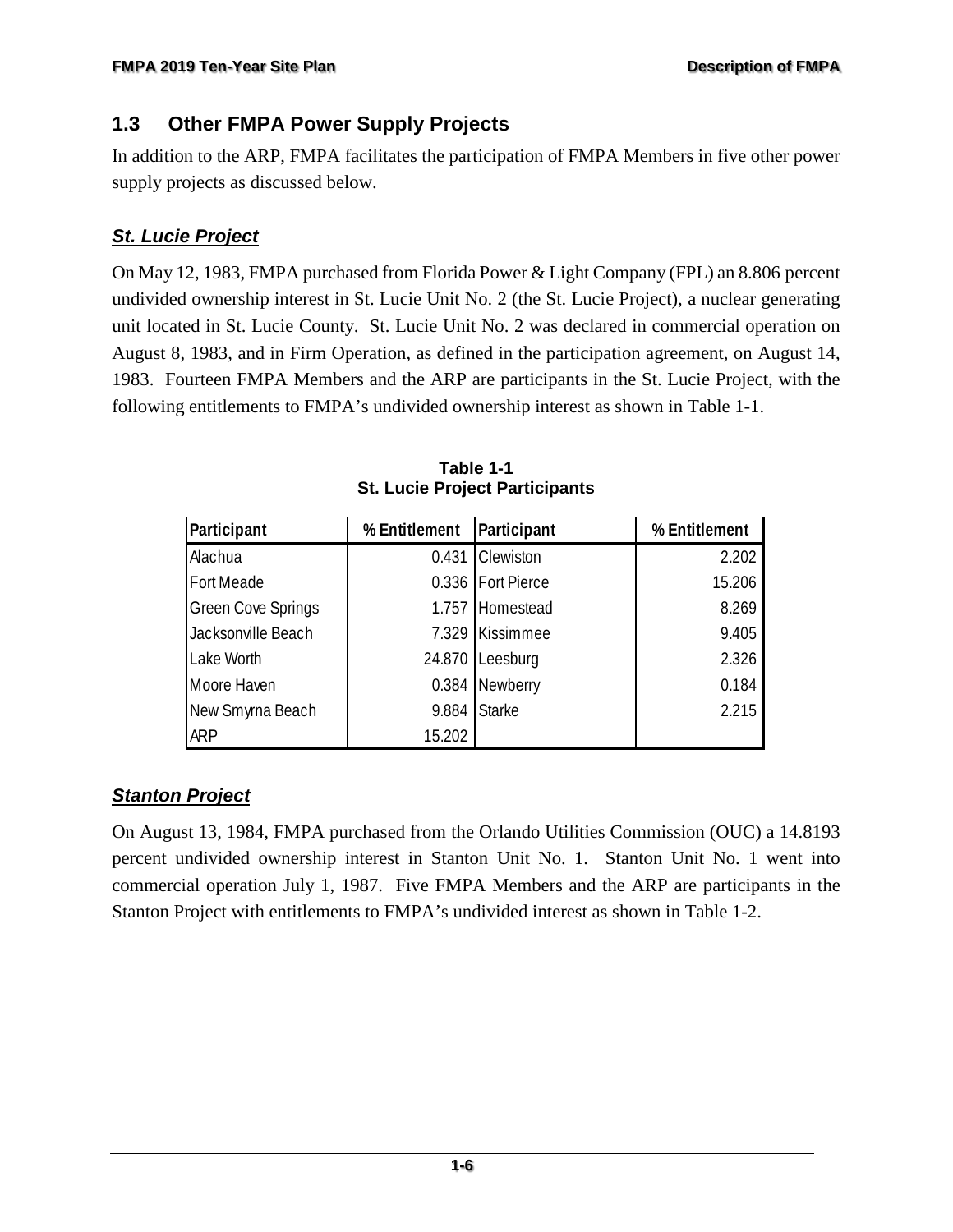<span id="page-14-0"></span>

| Participant        | % Entitlement Participant |                   | % Entitlement   |  |
|--------------------|---------------------------|-------------------|-----------------|--|
| <b>Fort Pierce</b> |                           | 24.390 Homestead  | 12.195          |  |
| <b>Kissimmee</b>   |                           | 12.195 Lake Worth | 16.260          |  |
| <b>Starke</b>      | 2.439 ARP                 |                   | $32.52^{\circ}$ |  |

**Table 1-2 Stanton Project Participants**

## *Tri-City Project*

<span id="page-14-1"></span>On March 22, 1985, the FMPA Board approved the agreements associated with the Tri-City Project, and FMPA purchased from OUC an additional 5.3012 percent undivided ownership interest in Stanton Unit No. 1. Three FMPA Members are participants in the Tri-City Project with the following entitlements to FMPA's undivided interest as shown in Table 1-3.

**Table 1-3 Tri-City Project Participants**

| Participant        | % Entitlement |  |  |
|--------------------|---------------|--|--|
| <b>Fort Pierce</b> | 22.727        |  |  |
| Homestead          | 22.727        |  |  |
| <b>Key West</b>    | 54.546        |  |  |

### *Stanton II Project*

On June 6, 1991, under the Stanton II Project structure, FMPA purchased from OUC a 23.2367 percent undivided ownership interest in OUC's Stanton Unit No. 2. The unit commenced commercial operation in June 1996. Six FMPA Members and the ARP are participants in the Stanton II Project with the following entitlements to FMPA's undivided interest as shown in Table 1-4.

<span id="page-14-2"></span>

| Participant        | % Entitlement Participant |                   | % Entitlement |  |
|--------------------|---------------------------|-------------------|---------------|--|
| <b>Fort Pierce</b> |                           | 16.4880 Homestead | 8.2443        |  |
| <b>Key West</b>    |                           | 9.8932 Kissimmee  | 32.9774       |  |
| St. Cloud          | 14.6711 Starke            |                   | 1.2366        |  |
| <b>ARP</b>         | 16.4887                   |                   |               |  |

**Table 1-4 Stanton II Project Participants**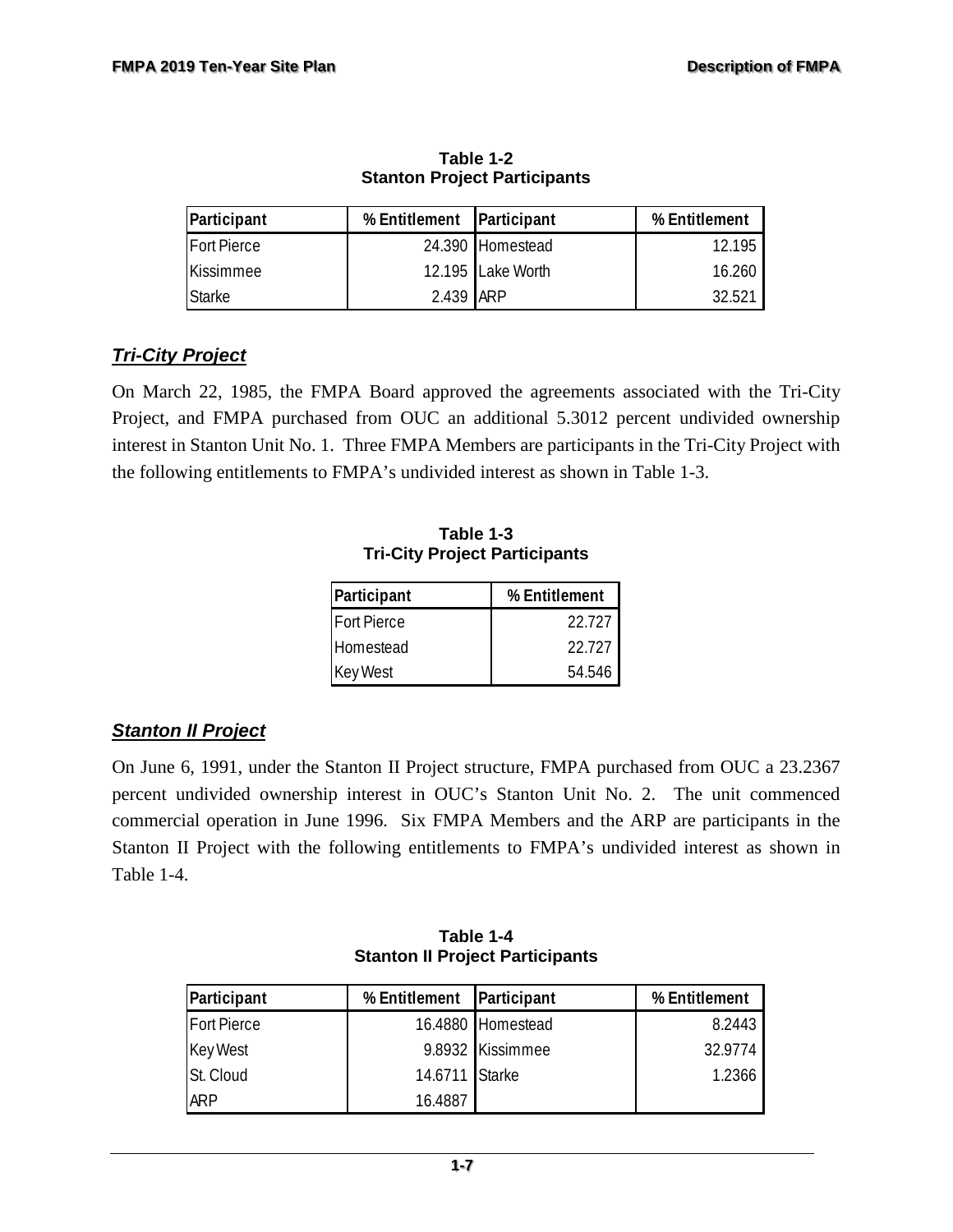### *Florida Municipal Solar Project*

In March 2018, the FMPA Board of Directors approved the formation of the Florida Municipal Solar Project, as a sixth FMPA power supply project, which has entered a power purchase agreement for solar energy on behalf of its participants beginning in Summer of 2020. The power purchase agreement represents a 57.0 MW-ac share of a 74.5 MW-ac solar facility, the remaining share of which certain ARP participants have entered into an agreement to purchase. Six FMPA Members are participants in the Florida Municipal Solar Project with the following entitlements as shown in Table 1-5.

| Participant        | % Entitlement |
|--------------------|---------------|
| Alachua            | 15.789        |
| <b>Bartow</b>      | 22.807        |
| Homestead          | 17.544        |
| Lake Worth         | 17.544        |
| Wauchula           | 8.772         |
| <b>Winter Park</b> | 17.544        |

#### <span id="page-15-0"></span>**Table 1-5 Florida Municipal Solar Project Participants**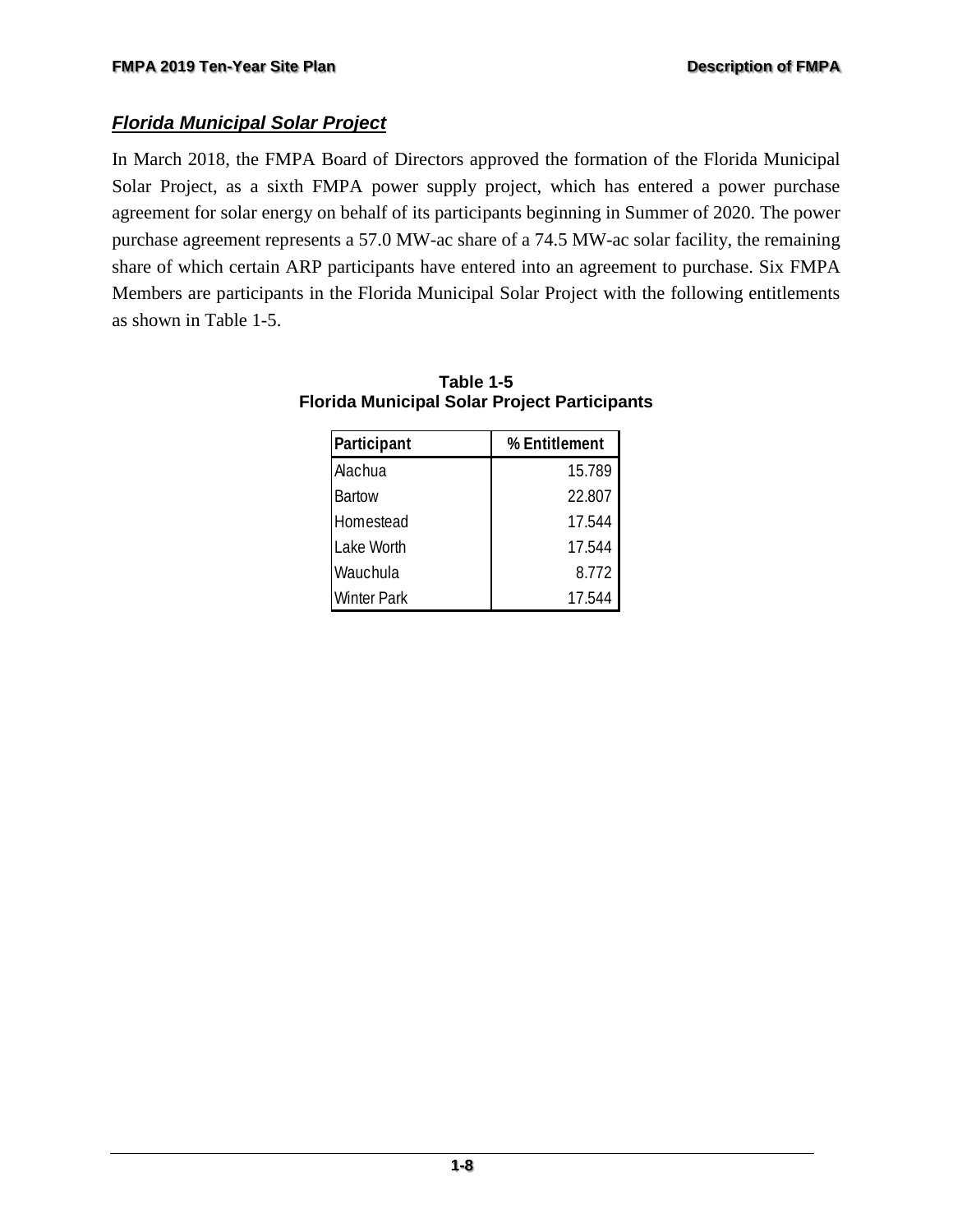## <span id="page-16-0"></span>**1.4 Summary of Projects**

<span id="page-16-1"></span>Table 1-6 provides a summary of FMPA project participation as of December 31, 2018.

|                                       |              |              |          | All-                |            | Florida   |
|---------------------------------------|--------------|--------------|----------|---------------------|------------|-----------|
|                                       |              |              |          | Requirements        |            | Municipal |
|                                       | St. Lucie    | Stanton      | Tri-City | <b>Power Supply</b> | Stanton II | Solar     |
| Participant                           | Project      | Project      | Project  | Project             | Project    | Project   |
| City of Alachua                       | X            |              |          |                     |            | X         |
| City of Bartow                        |              |              |          |                     |            | X         |
| City of Bushnell                      |              |              |          | $\chi$              |            |           |
| City of Clewiston                     | X            |              |          | Χ                   |            |           |
| City of Ft. Meade                     | X            |              |          | Χ<br>$[1]$          |            |           |
| Ft. Pierce Utilities Authority        | X            | X            | X        | X                   | X          |           |
| City of Green Cove Springs            | X            |              |          | X<br>$[2]$          |            |           |
| Town of Havana                        |              |              |          | $\mathsf{X}$        |            |           |
| City of Homestead                     | X            | X            | X        |                     | X          | X         |
| City of Jacksonville Beach            | X            |              |          | X                   |            |           |
| Utility Board of the City of Key West |              |              | X        | X                   | X          |           |
| Kissimmee Utility Authority           | Χ            | X            |          | X                   | X          |           |
| City of Lake Worth                    | Χ            | X            |          | Χ<br>$[3]$          |            | X         |
| City of Leesburg                      | X            |              |          | X                   |            |           |
| City of Moore Haven                   | X            |              |          |                     |            |           |
| City of Newberry                      | Χ            |              |          | X                   |            |           |
| City of New Smyrna Beach              | X            |              |          |                     |            |           |
| City of Ocala                         |              |              |          | X                   |            |           |
| City of St. Cloud                     |              |              |          |                     | X          |           |
| City of Starke                        | $\mathsf{X}$ | $\mathsf{X}$ |          | X                   | X          |           |
| City of Wauchula                      |              |              |          |                     |            | X         |
| City of Winter Park                   |              |              |          |                     |            | X         |
| <b>ARP</b>                            | X[4]         | X[4]         |          |                     | X[4]       |           |

#### **Table 1-6 Summary of FMPA Power Supply Project Participants**

[1] Effective January 1, 2015, the City of Ft. Meade exercised the right to modify its ARP full requirements membership (CROD).

[2] Effective January 1, 2020, the City of Green Cove Springs will have exercised the right to modify its ARP full requirements membership (CROD).

[3] Effective January 1, 2014, the City of Lake Worth exercised the right to modify its ARP full requirements membership (CROD).

[4] Pursuant to the sale of the City of Vero Beach's electric system to Florida Power and Light in 2018, the ARP took entitlement to Vero Beach shares of the St. Lucie, Stanton, and Stanton II Projects.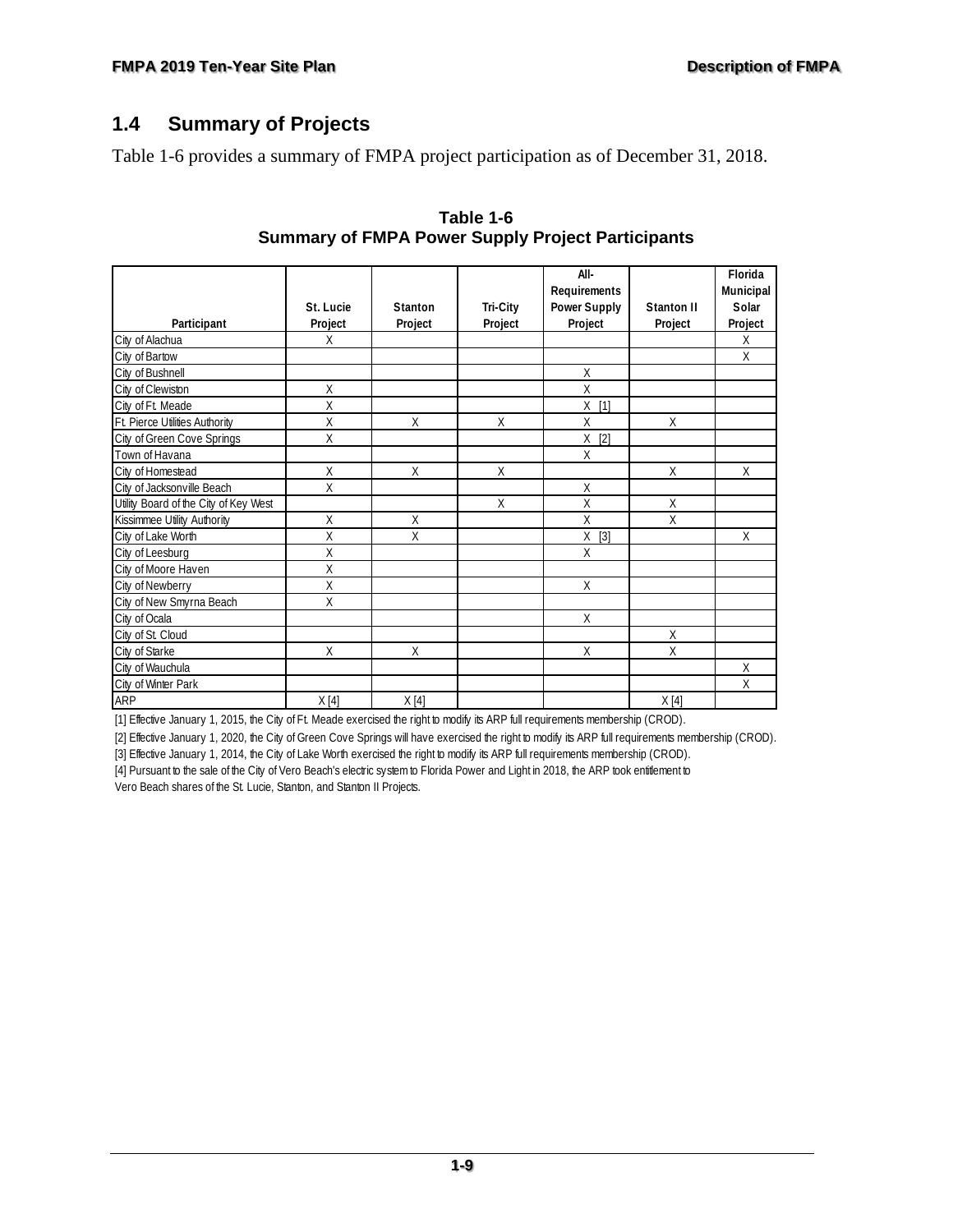# <span id="page-17-0"></span>**Section 2 Description of Existing Facilities**

## <span id="page-17-1"></span>**2.1 ARP Supply-Side Resources**

<span id="page-17-2"></span>The ARP supply-side resources consist of ARP Participant-owned resources, ARP Participant and ARP entitlements and ownership shares in nuclear, coal and gas-fired power plants, ARP owned resources, and power purchase agreements. The supply-side resources for the ARP for the 2019 summer season are shown in Table 2-1.

|                                 | Summer<br>Capacity |
|---------------------------------|--------------------|
| <b>Resource Category</b>        | (MW)               |
| 1) Excluded Resources           | 35                 |
| 2) ARP System Generation        |                    |
| Existing                        | 1,443              |
| <b>New</b>                      |                    |
| Sub Total ARP System Generation | 1,443              |
| Power Purchases                 | 243                |
| <b>Total 2019 ARP Resources</b> | 1.721              |

#### **Table 2-1 ARP Supply-Side Resources Summer 2019\***

\* Note that the ARP does not ascribe capacity value to its solar for planning purposes.

The resource categories shown in Table 2-1 are described in more detail below.

1) **Excluded Resources (Nuclear):** A number of the ARP Participants, as well as the ARP (separate and distinct from such ARP Participants), participate in FMPA's St. Lucie Project, and are entitled to capacity and energy shares from St. Lucie Unit No. 2. Capacity from the ARP Participants' individual entitlement shares in the St. Lucie Project is classified as an "Excluded Power Supply Resource" in the All-Requirements Power Supply Project Contract between FMPA and the ARP Participants. As such, the ARP Participants pay their own costs associated with their entitlement in the St. Lucie Project and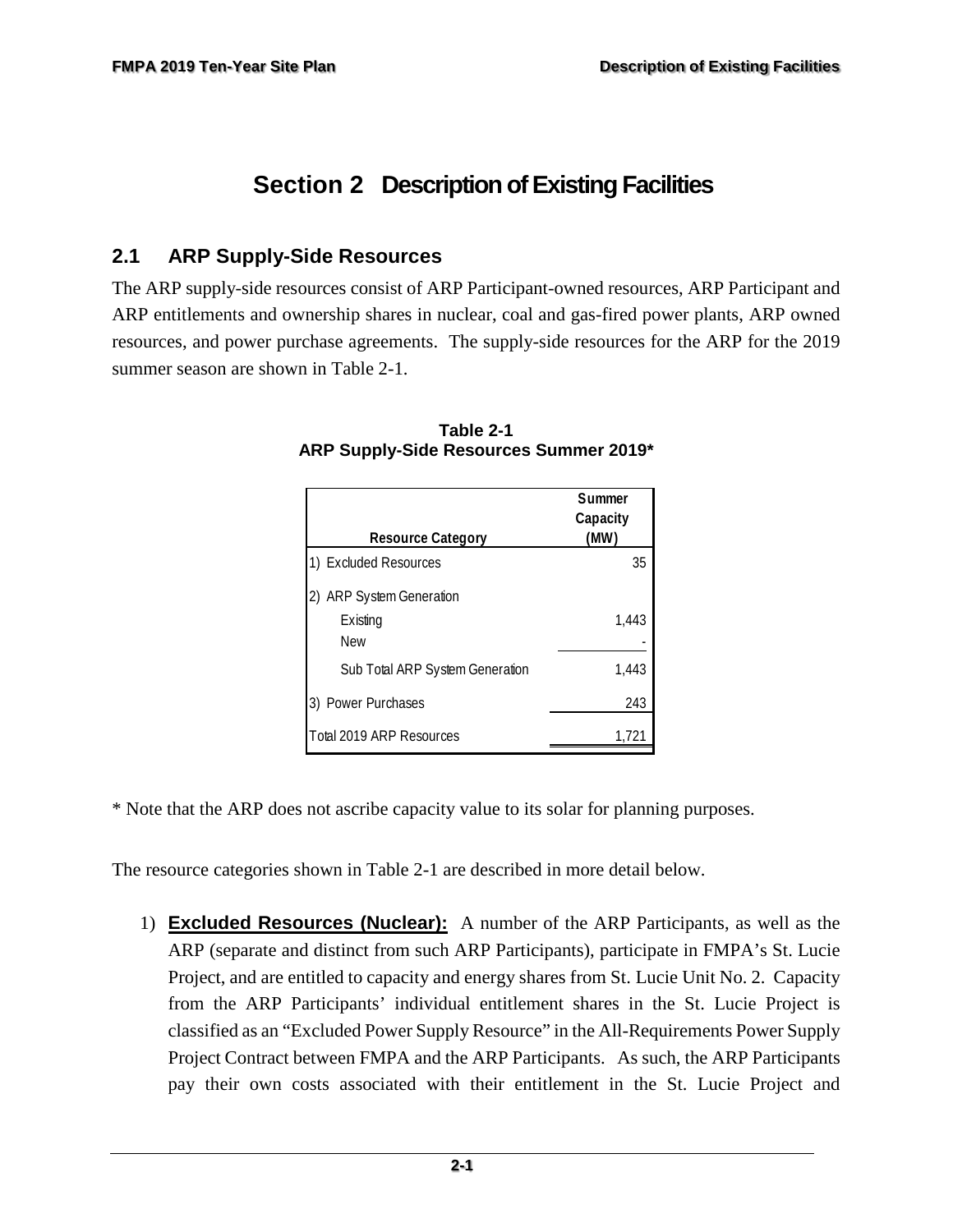individually receive the benefits of the capacity and energy from the St. Lucie Project. The ARP's entitlement to the St. Lucie Project, as of the closing of the sale of the City of Vero Beach's electric system to Florida Power and Light, is included in the ARP as a resource and a cost of the ARP. The ARP provides the balance of capacity and energy requirements for these ARP Participants (unless otherwise limited by CROD). Full Requirements ARP Participants' excluded resources are included in the capacity planning for the ARP.

- 2) **ARP System Generation:** This category includes 1) generation that is wholly or jointly owned by FMPA as agent for the ARP; 2) generation that is wholly or jointly owned by ARP Participants; and 3) generation from ARP Participants' entitlements and the ARP's entitlements in the St. Lucie, Stanton, Tri-City, and Stanton II Projects (as applicable). FMPA has operational control of the ARP's and ARP Participants' capacity and energy from these resources, and such capacity and energy is dedicated solely to serving the ARP.
- 3) **Power Purchases:** This category includes power purchases between FMPA, as agent for the ARP, and third-parties. Purchased power generation used to serve the ARP as of December 31, 2018 includes capacity and energy purchased from NextEra from their Stanton Unit A and Oleander Unit 5 facilities. In addition, the ARP expects to purchase solar energy from Florida Renewable Partners, LLC beginning in Summer of 2020 and has included this solar energy (not capacity) in all schedules herein.

Information regarding existing ARP generation resources as of December 31, 2018, can be found in Schedule 1 at the end of this section.

# <span id="page-18-0"></span>**2.2 ARP Transmission System**

The Florida electric transmission grid is interconnected by high voltage transmission lines ranging from 69 KV to 500 KV. Peninsular Florida's electric grid is tied to the rest of the continental United States at the Florida/Georgia boundary and along the Apalachicola River in the Florida Panhandle, referred to as the Florida – Southern Interface. FPL, Duke Energy Florida (DEF), JEA and the City of Tallahassee own the transmission tie lines at the Florida – Southern Interface. ARP Participants are interconnected to the transmission systems of FPL, DEF, OUC, JEA, Seminole Electric Cooperative Incorporated (SECI), Florida Keys Electric Cooperative Incorporated (FKEC), and Tampa Electric Company (TECO). Some ARP Participants own transmission facilities within their service territories, and the ARP has an ownership share of the transmission facilities associated with the Cane Island Power Park.

The ARP transmits capacity and energy to the ARP Participants utilizing the transmission systems of FPL, DEF, and OUC. Capacity and energy for the Cities of Jacksonville Beach, Green Cove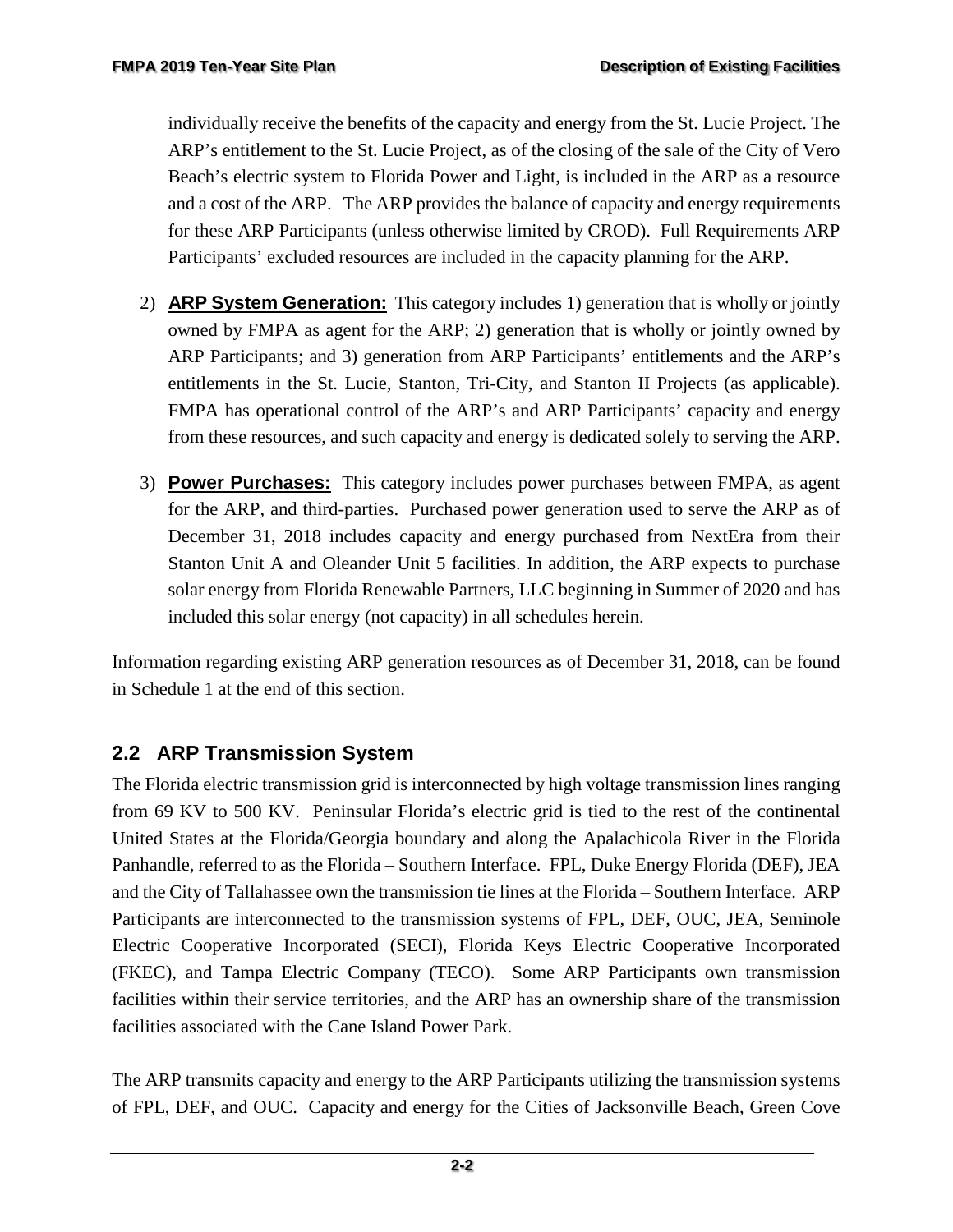Springs, Clewiston, Fort Pierce, Starke and KEYS are transmitted across FPL's transmission system. Capacity and energy for the Cities of Ocala, Leesburg, Bushnell, Newberry, Ft. Meade and the Town of Havana are transmitted across the DEF transmission system. Capacity and energy for KUA from resources external to KUA's service territory is transmitted across the transmission systems of FPL, DEF and OUC. Sales to the City of Bartow and the City of Winter Park are made across DEF's transmission system.

#### <span id="page-19-0"></span>**2.2.1 ARP Participant Transmission Systems[2](#page-19-1)**

### *FPUA*

FPUA is a municipally owned utility operating electric, water, wastewater, and natural gas utilities. The electric utility owns an internal, looped, 69kV transmission system for system load, supplied by three 138 kV to 69 kV autotransformers, two at Hartman Substation and one at Garden City substation. FPUA supplies power to its distribution system at 13.2 kV via six 69 kV substations. There are two interconnection points with other utilities, both at 138 kV. FPUA's Hartman Substation interconnects with FPL's Emerson Substation via one transmission line, and FPL's Midway Substation via two transmission lines. The Emerson and Midway #2 lines have FPL tapped substations along their route. The second interconnection point for FPUA is at the FPL owned Julia Substation (formerly jointly owned between COVB and FPUA and known as County Line). Julia Substation connects to FPUA's Garden City (No. 2) Substation and to FPL's Emerson 138 kV Substation and South 138 kV Substation. The tie line from Julia Substation to FPUA's Garden City substation is owned by FPUA.

### *KEYS*

KEYS maintains and operates an electric generation, transmission, and distribution system, which supplies electric capacity and energy south of FKEC's Marathon Substation to the Lower Florida Keys and the City of Key West. KEYS and FKEC jointly own a 64 mile long, 138 kV transmission system that interconnects to FPL's Florida City Substation at the Dade/Monroe County Line and proceeds southwest via several FKEC substations to the FKEC's Marathon Substation. This system includes two interconnections with FPL at the Dade/ Monroe County line. At these interconnections, FKEC and KEYS own 21 miles of a 36.8 mile 138 kV tie line between the FKEC's Tavernier and FPL's Florida City Substations and 14 miles of a 27.8 mile 138 kV tie line between FKEC's Jewfish Creek and FPL's Florida City Substations. KEYS owns and operates a 38.2-mile long 138 kV radial transmission system from Marathon Substation to Big Coppitt

<span id="page-19-1"></span>f <sup>2</sup> The City of Lake Worth's transmission system description is not being provided because Lake Worth directly reports to the FRCC on their own system.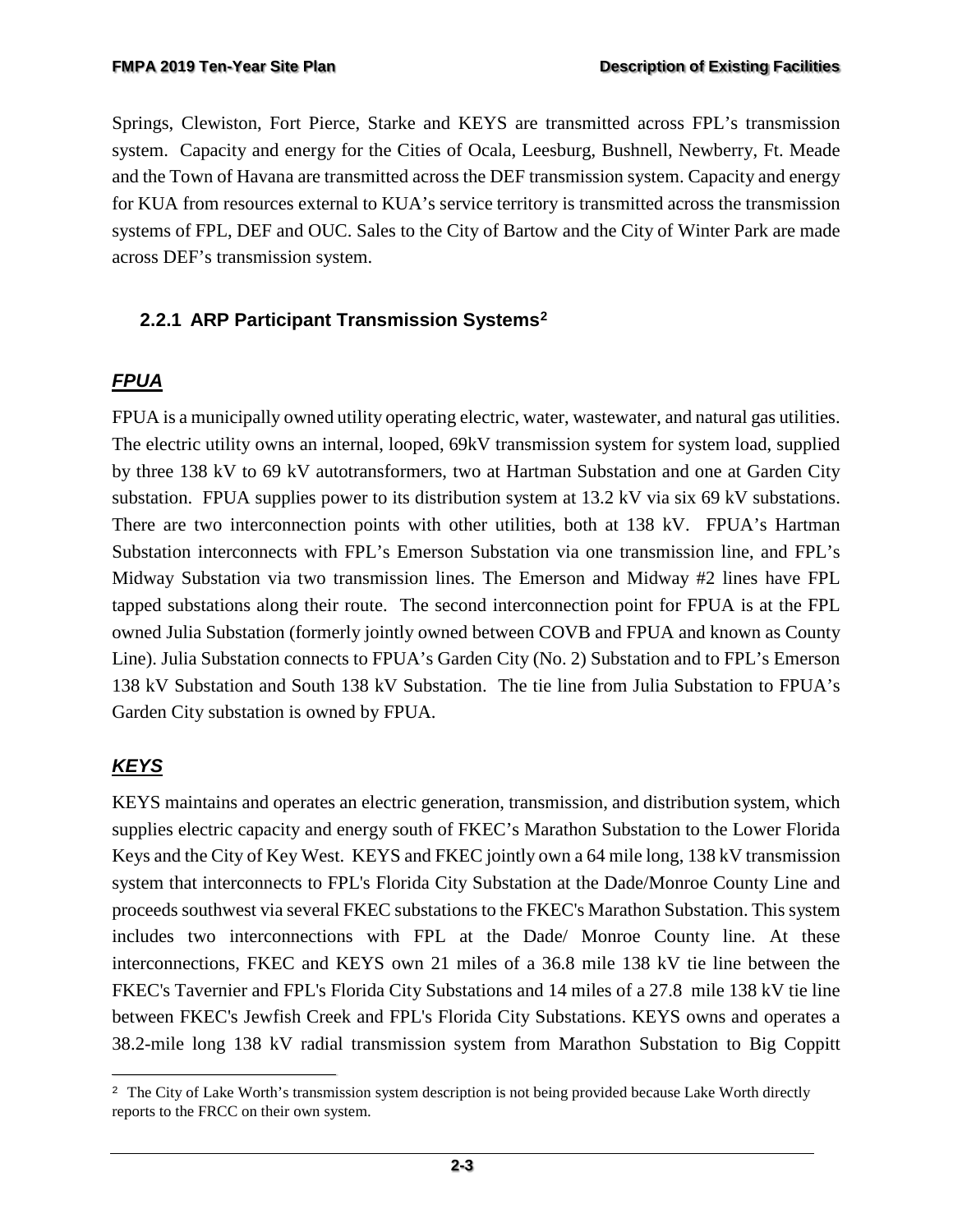Substation. The KEYS radial 138-kV system loops in and out of KEYS' Big Pine and Big Coppitt Substations and taps off at Cudjoe Key Substation. KEYS owns two 138 kV lines of approximately 5.5 and 7.84 miles in length connecting Big Coppitt Substation to Stock Island Substation. Two autotransformers at the Stock Island Substation provide transformation between 138 kV and 69 kV. KEYS has six 69 kV and four 138 kV substations which supply power at 13.8 kV to its distribution system. KEYS owns approximately 227 miles of 13.8 kV distribution line. KEYS owns two STATCOM/shunt capacitors installations, one at Big Pine and one at Stock Island Power Plant Substation. Additionally, KEYS and FKEC jointly own a 138 kV series capacitor, installed at FKEC's Islamorada Substation; and an automated transmission protection system to automatically shed load for select contingency conditions. These projects ensure the import limit of the Florida Keys (KEYS/FMPA and FKEC) 138 kV transmission system is equal to the thermal limit of the installed transmission conductor.

# *KUA*

KUA serves a total area of approximately 85 square miles, and owns 24.6 circuit miles of 230 kV and 48.8 circuit miles of 69 kV transmission lines that deliver capacity and energy to 10 distribution substations. KUA and FMPA jointly own 21.6 circuit miles of 230 kV lines out of Cane Island Power Park. KUA has direct transmission interconnections with DEF, OUC, TECO and the City of St. Cloud (STC) in the following locations: (1) At Cane Island Substation, one 230 kV transmission line to DEF's Intercession City Substation, one 230 kV transmission line to OUC's Taft Substation, and one 230 kV transmission line to OUC/TECO's Osceola Substation; (2) At KUA's Marydia Substation, one 230 kV transmission line to OUC's Taft Substation; (3) At KUA's Lake Cecile Substation, one 69 kV transmission line to DEF's Lake Bryan Substation; (4) At KUA's Employee Substation, one 69 kV transmission line to DEF's Meadow Woods East Substation; (5) At KUA's Buenaventura Lakes Substation, one 69 kV transmission line to OUC's Taft substation (230 to 69 kV autotransformer owned by KUA) and (6) At KUA's Carl A. Wall Substation, one 69 kV line to STC's Central Substation.

## *City of Ocala*

The City of Ocala, operating under the name Ocala Electric Utility (OEU), owns its bulk power supply system which consists of three 230 kV to 69 kV substations, 13 miles of 230 kV transmission, 67.1 miles of a 69 kV transmission loop, and  $18 - 69$  kV distribution substations delivering power at 12.47 kV. Ocala's 230 kV transmission facilities are dedicated to serving the OEU load pocket and are not part of the FRCC networked 230 kV transmission system. The OEU distribution system consists of 759 miles of overhead lines and 384 miles of underground lines.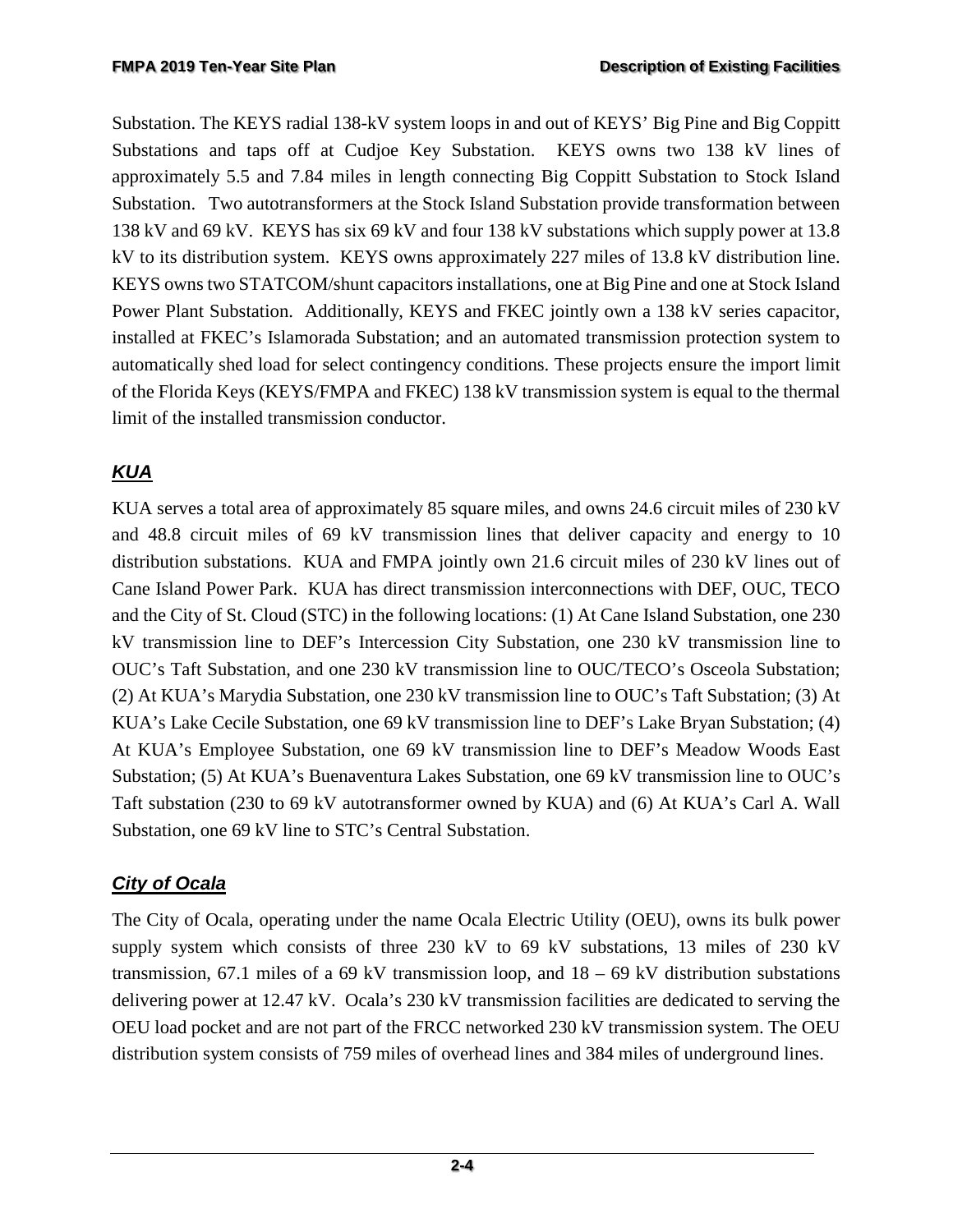OEU's 230 kV transmission system interconnects with DEF's Silver Springs Switching Station and SECI's Silver Springs North Switching Station. OEU's Dearmin Substation interconnects to both DEF's Silver Springs Switching Station and SECI's Silver Springs North Switching Stations. OEU's Ergle and Shaw substations are interconnected at SECI's Silver Springs North Switching Station. OEU has added a 2<sup>nd</sup> auto-transformer at Ergle Substation. OEU also has a 69 kV radial tie from its Airport 69 kV Substation to Sumter Electric Cooperative's Martel Substation. OEU owns a 13 mile 230 kV transmission line from Shaw Substation to Silver Springs North Switching Station.

## *City of Jacksonville Beach, d/b/a Beaches Energy Services*

Beaches owns and maintains a 138 kV transmission system that supplies electric capacity and energy to its distribution substations, with connections to both FPL and JEA. Beaches owns the 230 kV Sampson transmission switching station that interconnects to FPL at FPL's Orangedale Substation and to JEA at JEA's Switzerland Substation. Beaches has a second interconnection that ties to JEA's Neptune Beach Substation from its Penman Substation at 138 kV.

Three auto-transformers at Sampson substation provide transformation from 230 kV to 138 kV. Beaches has five 138 kV distribution substations, which deliver energy at 26.4 kV to its distribution system. Beaches owns 47.9 miles of 138 kV transmission lines.

## *City of Clewiston*

The City of Clewiston owns two radial 3.5 mile 138 kV transmission lines from FPL's McCarthy Substation (formerly owned by the City of Clewiston) to the City of Clewiston substation. Two transformers at the City of Clewiston substation provide transformation from 138 kV to 12.47 kV to its distribution system. One 138 kV to 13.8 kV transformer at the City of Clewiston Substation provides a connection to the US Sugar co-generation facility.

## <span id="page-21-0"></span>**2.2.2 ARP Transmission Agreements**

OUC provides transmission service for delivery of power associated with ARP Participants' entitlements in Stanton, Tri-City, Stanton II Projects, and St. Lucie and the ARP's ownership interests in Stanton Units 1 and 2. OUC also provides transmission service for delivery of power associated with ARP ownership interests in the Stanton A combined cycle (CC), and the Indian River combustion turbine (CT) units, as well as any additional ARP power purchases from Stanton A. OUC transmission service is for the delivery of this energy to either the FPL, DEF or KUA interfaces with OUC for subsequent delivery to ARP Participants. Rates for such transmission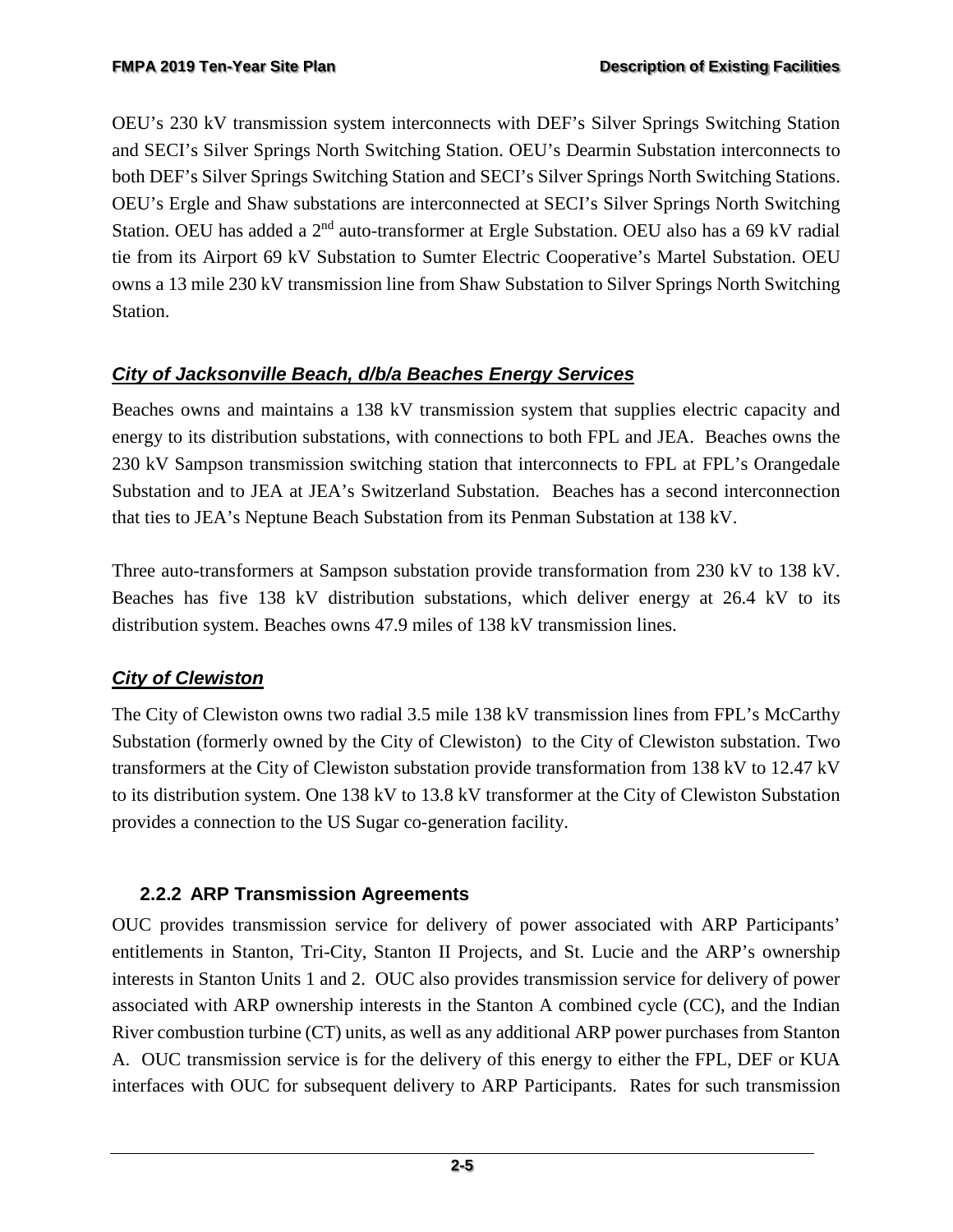wheeling service from the Stanton and Indian River units are pursuant to the terms and conditions of Firm Transmission Service Agreements, and rates for transmission wheeling service from Stanton A are pursuant to OUC's OATT.

FMPA also has contracts with DEF and FPL for Network Integration Transmission Service that allow FMPA to integrate its resources to serve its load (those loads interconnected with either FPL or DEF) in a manner comparable to how FPL and DEF integrate resources to serve FPL and DEF native loads. The Network Service and Network Operating Agreements with FPL were executed in March 1996 and were subsequently amended to both conform to FERC's Pro forma Tariff and to modify certain ARP Participant points of delivery. The Network Service and Network Operating Agreements with DEF were executed and filed with FERC in January 2011, and were subsequently amended to modify certain ARP Participant points of delivery.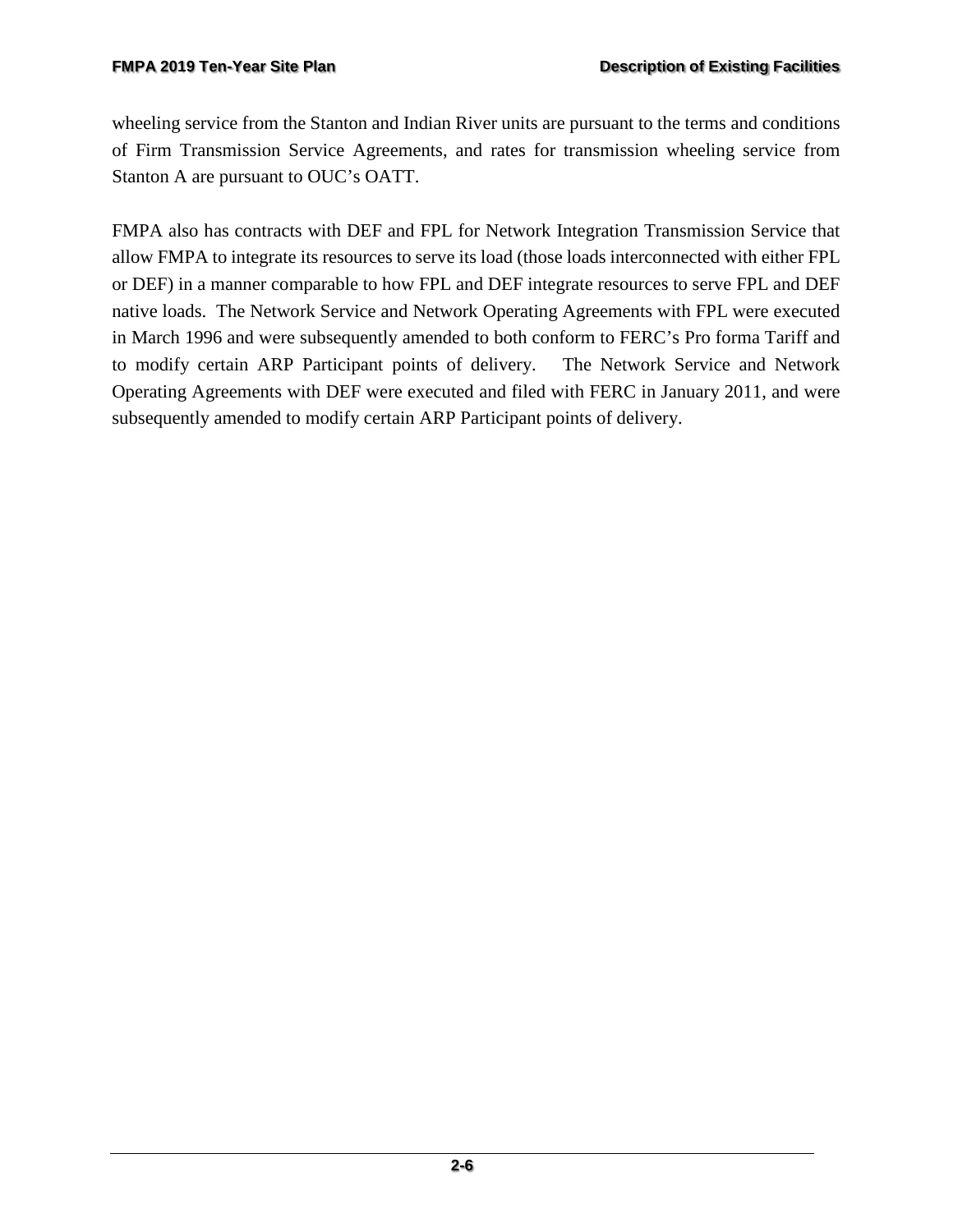<span id="page-23-0"></span>

| Gen. Max<br>Commercial<br>Expected<br><b>Fuel Type</b><br><b>Fuel Transportation</b><br>Net Capability [1]<br>In-Service<br>Retirement<br>Nameplate<br>Summer (MW) Winter (MW)<br>Alternate<br><b>MM/YY</b><br><b>Plant Name</b><br>Unit No.<br><b>Unit Type</b><br><b>MM/YY</b><br><b>MW</b><br>Primary<br>Primary<br>Alternate<br>Location<br><b>UR</b><br><b>TK</b><br>$\overline{2}$<br><b>NP</b><br>48 [2]<br>08/83<br><b>NA</b><br>891<br>50 [2]<br>St. Lucie<br>St. Lucie<br>50<br><b>Total Nuclear Resources</b><br>48<br><b>ST</b><br><b>BIT</b><br><b>RR</b><br>Stanton Energy Center<br>07/87<br><b>NA</b><br>465<br>$112$ [3]<br>112 [3]<br>1<br>Orange<br><b>ST</b><br>$\overline{2}$<br><b>RR</b><br>$[4]$<br>102 [4]<br>Stanton Energy Center<br><b>BIT</b><br>06/96<br><b>NA</b><br>465<br>102<br>Orange<br>CC<br>$[5]$<br>Stanton Energy Center<br><b>NG</b><br><b>DFO</b><br>PL<br>TK<br>10/03<br>47 [5]<br>A<br>NA<br>671<br>44<br>Orange<br>Indian River<br>TK<br>06/89<br>16 [6]<br>19 [6]<br>CTA<br>GT<br><b>NG</b><br><b>DFO</b><br>PL<br><b>NA</b><br>41<br>Brevard<br>$[6]$<br>19 [6]<br><b>Indian River</b><br>GT<br><b>NG</b><br><b>DFO</b><br>TK<br>07/89<br>CT <sub>B</sub><br>PL<br><b>NA</b><br>41<br>Brevard<br>16<br><b>Indian River</b><br>$[7]$<br>23 [7]<br>CT <sub>C</sub><br>GT<br><b>DFO</b><br>TK<br><b>NG</b><br>PL<br>08/92<br><b>NA</b><br>130<br>22<br>Brevard<br>23 [7]<br>CT <sub>D</sub><br>TK<br><b>Indian River</b><br>GT<br><b>NG</b><br><b>DFO</b><br>PL<br>10/92<br><b>NA</b><br>22<br>[7]<br>130<br>Brevard<br>$[8]$<br>38 [8]<br>TK<br>Cane Island<br>GT<br>ΝG<br><b>DFO</b><br>PL<br>01/95<br><b>NA</b><br>40<br>35<br>Osceola<br>CC<br>TK<br>[8]<br>113 [8]<br>Cane Island<br>2<br><b>NG</b><br><b>DFO</b><br>PL<br>06/95<br><b>NA</b><br>122<br>109<br>Osceola<br>CC<br>Cane Island<br>3<br><b>NG</b><br>PL<br>01/02<br>[8]<br>250 [8]<br><b>NA</b><br>280<br>240<br>Osceola<br>CC<br><b>NG</b><br>310<br>Cane Island<br>PL<br>08/11<br><b>NA</b><br>350<br>300<br>Osceola<br>GT<br>19 [9]<br>19 [9]<br>Stock Island<br>CT <sub>1</sub><br><b>DFO</b><br><b>WA</b><br>11/78<br>20<br><b>NA</b><br>Monroe<br>GT<br>21<br>Stock Island<br>CT <sub>2</sub><br><b>DFO</b><br><b>WA</b><br>06/99<br><b>NA</b><br>16<br>16<br>Monroe<br>14<br>Stock Island<br>CT <sub>3</sub><br>GT<br><b>DFO</b><br><b>WA</b><br>06/99<br><b>NA</b><br>21<br>14<br>Monroe<br>46<br>Stock Island<br>GT4<br>GT<br><b>DFO</b><br><b>WA</b><br>06/06<br><b>NA</b><br>61<br>46<br>Monroe<br>IC<br>$[9]$<br>Stock Island<br>MSD1<br>DF <sub>O</sub><br><b>WA</b><br>06/91<br><b>NA</b><br>9<br>8 [9]<br>8<br>Monroe<br>IC<br>$[9]$<br>8[9]<br>MSD <sub>2</sub><br>DF <sub>O</sub><br><b>WA</b><br>06/91<br>Stock Island<br><b>NA</b><br>9<br>8<br>Monroe<br>EP <sub>2</sub><br>IC<br>$\overline{2}$<br>$2$ [9]<br>Stock Island<br><b>DFO</b><br>07/12<br>[9]<br><b>WA</b><br><b>NA</b><br>2<br>Monroe<br>CC<br>350<br><b>Treasure Coast</b><br><b>NG</b><br><b>DFO</b><br>PL<br>TK<br>05/08<br>St Lucie<br><b>NA</b><br>300<br>310<br>-1<br><b>Total ARP System Generation</b><br>1,430<br>1,478<br>1,478<br>1,528 | (1)                               | (2) | (3) | (4) | (5) | (6) | (7) | (8) | (9) | (10) | (11) | (12) | (13) |
|--------------------------------------------------------------------------------------------------------------------------------------------------------------------------------------------------------------------------------------------------------------------------------------------------------------------------------------------------------------------------------------------------------------------------------------------------------------------------------------------------------------------------------------------------------------------------------------------------------------------------------------------------------------------------------------------------------------------------------------------------------------------------------------------------------------------------------------------------------------------------------------------------------------------------------------------------------------------------------------------------------------------------------------------------------------------------------------------------------------------------------------------------------------------------------------------------------------------------------------------------------------------------------------------------------------------------------------------------------------------------------------------------------------------------------------------------------------------------------------------------------------------------------------------------------------------------------------------------------------------------------------------------------------------------------------------------------------------------------------------------------------------------------------------------------------------------------------------------------------------------------------------------------------------------------------------------------------------------------------------------------------------------------------------------------------------------------------------------------------------------------------------------------------------------------------------------------------------------------------------------------------------------------------------------------------------------------------------------------------------------------------------------------------------------------------------------------------------------------------------------------------------------------------------------------------------------------------------------------------------------------------------------------------------------------------------------------------------------------------------------------------------------------------------------------------------------------------------------------------------------------------------------------------------------------------------------------------------------------------------------------------------------------------------------------------------------------------------------------------------------------------------------|-----------------------------------|-----|-----|-----|-----|-----|-----|-----|-----|------|------|------|------|
|                                                                                                                                                                                                                                                                                                                                                                                                                                                                                                                                                                                                                                                                                                                                                                                                                                                                                                                                                                                                                                                                                                                                                                                                                                                                                                                                                                                                                                                                                                                                                                                                                                                                                                                                                                                                                                                                                                                                                                                                                                                                                                                                                                                                                                                                                                                                                                                                                                                                                                                                                                                                                                                                                                                                                                                                                                                                                                                                                                                                                                                                                                                                                  |                                   |     |     |     |     |     |     |     |     |      |      |      |      |
|                                                                                                                                                                                                                                                                                                                                                                                                                                                                                                                                                                                                                                                                                                                                                                                                                                                                                                                                                                                                                                                                                                                                                                                                                                                                                                                                                                                                                                                                                                                                                                                                                                                                                                                                                                                                                                                                                                                                                                                                                                                                                                                                                                                                                                                                                                                                                                                                                                                                                                                                                                                                                                                                                                                                                                                                                                                                                                                                                                                                                                                                                                                                                  |                                   |     |     |     |     |     |     |     |     |      |      |      |      |
|                                                                                                                                                                                                                                                                                                                                                                                                                                                                                                                                                                                                                                                                                                                                                                                                                                                                                                                                                                                                                                                                                                                                                                                                                                                                                                                                                                                                                                                                                                                                                                                                                                                                                                                                                                                                                                                                                                                                                                                                                                                                                                                                                                                                                                                                                                                                                                                                                                                                                                                                                                                                                                                                                                                                                                                                                                                                                                                                                                                                                                                                                                                                                  |                                   |     |     |     |     |     |     |     |     |      |      |      |      |
|                                                                                                                                                                                                                                                                                                                                                                                                                                                                                                                                                                                                                                                                                                                                                                                                                                                                                                                                                                                                                                                                                                                                                                                                                                                                                                                                                                                                                                                                                                                                                                                                                                                                                                                                                                                                                                                                                                                                                                                                                                                                                                                                                                                                                                                                                                                                                                                                                                                                                                                                                                                                                                                                                                                                                                                                                                                                                                                                                                                                                                                                                                                                                  | Nuclear                           |     |     |     |     |     |     |     |     |      |      |      |      |
|                                                                                                                                                                                                                                                                                                                                                                                                                                                                                                                                                                                                                                                                                                                                                                                                                                                                                                                                                                                                                                                                                                                                                                                                                                                                                                                                                                                                                                                                                                                                                                                                                                                                                                                                                                                                                                                                                                                                                                                                                                                                                                                                                                                                                                                                                                                                                                                                                                                                                                                                                                                                                                                                                                                                                                                                                                                                                                                                                                                                                                                                                                                                                  |                                   |     |     |     |     |     |     |     |     |      |      |      |      |
|                                                                                                                                                                                                                                                                                                                                                                                                                                                                                                                                                                                                                                                                                                                                                                                                                                                                                                                                                                                                                                                                                                                                                                                                                                                                                                                                                                                                                                                                                                                                                                                                                                                                                                                                                                                                                                                                                                                                                                                                                                                                                                                                                                                                                                                                                                                                                                                                                                                                                                                                                                                                                                                                                                                                                                                                                                                                                                                                                                                                                                                                                                                                                  |                                   |     |     |     |     |     |     |     |     |      |      |      |      |
|                                                                                                                                                                                                                                                                                                                                                                                                                                                                                                                                                                                                                                                                                                                                                                                                                                                                                                                                                                                                                                                                                                                                                                                                                                                                                                                                                                                                                                                                                                                                                                                                                                                                                                                                                                                                                                                                                                                                                                                                                                                                                                                                                                                                                                                                                                                                                                                                                                                                                                                                                                                                                                                                                                                                                                                                                                                                                                                                                                                                                                                                                                                                                  | <b>ARP System Generation</b>      |     |     |     |     |     |     |     |     |      |      |      |      |
|                                                                                                                                                                                                                                                                                                                                                                                                                                                                                                                                                                                                                                                                                                                                                                                                                                                                                                                                                                                                                                                                                                                                                                                                                                                                                                                                                                                                                                                                                                                                                                                                                                                                                                                                                                                                                                                                                                                                                                                                                                                                                                                                                                                                                                                                                                                                                                                                                                                                                                                                                                                                                                                                                                                                                                                                                                                                                                                                                                                                                                                                                                                                                  |                                   |     |     |     |     |     |     |     |     |      |      |      |      |
|                                                                                                                                                                                                                                                                                                                                                                                                                                                                                                                                                                                                                                                                                                                                                                                                                                                                                                                                                                                                                                                                                                                                                                                                                                                                                                                                                                                                                                                                                                                                                                                                                                                                                                                                                                                                                                                                                                                                                                                                                                                                                                                                                                                                                                                                                                                                                                                                                                                                                                                                                                                                                                                                                                                                                                                                                                                                                                                                                                                                                                                                                                                                                  |                                   |     |     |     |     |     |     |     |     |      |      |      |      |
|                                                                                                                                                                                                                                                                                                                                                                                                                                                                                                                                                                                                                                                                                                                                                                                                                                                                                                                                                                                                                                                                                                                                                                                                                                                                                                                                                                                                                                                                                                                                                                                                                                                                                                                                                                                                                                                                                                                                                                                                                                                                                                                                                                                                                                                                                                                                                                                                                                                                                                                                                                                                                                                                                                                                                                                                                                                                                                                                                                                                                                                                                                                                                  |                                   |     |     |     |     |     |     |     |     |      |      |      |      |
|                                                                                                                                                                                                                                                                                                                                                                                                                                                                                                                                                                                                                                                                                                                                                                                                                                                                                                                                                                                                                                                                                                                                                                                                                                                                                                                                                                                                                                                                                                                                                                                                                                                                                                                                                                                                                                                                                                                                                                                                                                                                                                                                                                                                                                                                                                                                                                                                                                                                                                                                                                                                                                                                                                                                                                                                                                                                                                                                                                                                                                                                                                                                                  |                                   |     |     |     |     |     |     |     |     |      |      |      |      |
|                                                                                                                                                                                                                                                                                                                                                                                                                                                                                                                                                                                                                                                                                                                                                                                                                                                                                                                                                                                                                                                                                                                                                                                                                                                                                                                                                                                                                                                                                                                                                                                                                                                                                                                                                                                                                                                                                                                                                                                                                                                                                                                                                                                                                                                                                                                                                                                                                                                                                                                                                                                                                                                                                                                                                                                                                                                                                                                                                                                                                                                                                                                                                  |                                   |     |     |     |     |     |     |     |     |      |      |      |      |
|                                                                                                                                                                                                                                                                                                                                                                                                                                                                                                                                                                                                                                                                                                                                                                                                                                                                                                                                                                                                                                                                                                                                                                                                                                                                                                                                                                                                                                                                                                                                                                                                                                                                                                                                                                                                                                                                                                                                                                                                                                                                                                                                                                                                                                                                                                                                                                                                                                                                                                                                                                                                                                                                                                                                                                                                                                                                                                                                                                                                                                                                                                                                                  |                                   |     |     |     |     |     |     |     |     |      |      |      |      |
|                                                                                                                                                                                                                                                                                                                                                                                                                                                                                                                                                                                                                                                                                                                                                                                                                                                                                                                                                                                                                                                                                                                                                                                                                                                                                                                                                                                                                                                                                                                                                                                                                                                                                                                                                                                                                                                                                                                                                                                                                                                                                                                                                                                                                                                                                                                                                                                                                                                                                                                                                                                                                                                                                                                                                                                                                                                                                                                                                                                                                                                                                                                                                  |                                   |     |     |     |     |     |     |     |     |      |      |      |      |
|                                                                                                                                                                                                                                                                                                                                                                                                                                                                                                                                                                                                                                                                                                                                                                                                                                                                                                                                                                                                                                                                                                                                                                                                                                                                                                                                                                                                                                                                                                                                                                                                                                                                                                                                                                                                                                                                                                                                                                                                                                                                                                                                                                                                                                                                                                                                                                                                                                                                                                                                                                                                                                                                                                                                                                                                                                                                                                                                                                                                                                                                                                                                                  |                                   |     |     |     |     |     |     |     |     |      |      |      |      |
|                                                                                                                                                                                                                                                                                                                                                                                                                                                                                                                                                                                                                                                                                                                                                                                                                                                                                                                                                                                                                                                                                                                                                                                                                                                                                                                                                                                                                                                                                                                                                                                                                                                                                                                                                                                                                                                                                                                                                                                                                                                                                                                                                                                                                                                                                                                                                                                                                                                                                                                                                                                                                                                                                                                                                                                                                                                                                                                                                                                                                                                                                                                                                  |                                   |     |     |     |     |     |     |     |     |      |      |      |      |
|                                                                                                                                                                                                                                                                                                                                                                                                                                                                                                                                                                                                                                                                                                                                                                                                                                                                                                                                                                                                                                                                                                                                                                                                                                                                                                                                                                                                                                                                                                                                                                                                                                                                                                                                                                                                                                                                                                                                                                                                                                                                                                                                                                                                                                                                                                                                                                                                                                                                                                                                                                                                                                                                                                                                                                                                                                                                                                                                                                                                                                                                                                                                                  |                                   |     |     |     |     |     |     |     |     |      |      |      |      |
|                                                                                                                                                                                                                                                                                                                                                                                                                                                                                                                                                                                                                                                                                                                                                                                                                                                                                                                                                                                                                                                                                                                                                                                                                                                                                                                                                                                                                                                                                                                                                                                                                                                                                                                                                                                                                                                                                                                                                                                                                                                                                                                                                                                                                                                                                                                                                                                                                                                                                                                                                                                                                                                                                                                                                                                                                                                                                                                                                                                                                                                                                                                                                  |                                   |     |     |     |     |     |     |     |     |      |      |      |      |
|                                                                                                                                                                                                                                                                                                                                                                                                                                                                                                                                                                                                                                                                                                                                                                                                                                                                                                                                                                                                                                                                                                                                                                                                                                                                                                                                                                                                                                                                                                                                                                                                                                                                                                                                                                                                                                                                                                                                                                                                                                                                                                                                                                                                                                                                                                                                                                                                                                                                                                                                                                                                                                                                                                                                                                                                                                                                                                                                                                                                                                                                                                                                                  |                                   |     |     |     |     |     |     |     |     |      |      |      |      |
|                                                                                                                                                                                                                                                                                                                                                                                                                                                                                                                                                                                                                                                                                                                                                                                                                                                                                                                                                                                                                                                                                                                                                                                                                                                                                                                                                                                                                                                                                                                                                                                                                                                                                                                                                                                                                                                                                                                                                                                                                                                                                                                                                                                                                                                                                                                                                                                                                                                                                                                                                                                                                                                                                                                                                                                                                                                                                                                                                                                                                                                                                                                                                  |                                   |     |     |     |     |     |     |     |     |      |      |      |      |
|                                                                                                                                                                                                                                                                                                                                                                                                                                                                                                                                                                                                                                                                                                                                                                                                                                                                                                                                                                                                                                                                                                                                                                                                                                                                                                                                                                                                                                                                                                                                                                                                                                                                                                                                                                                                                                                                                                                                                                                                                                                                                                                                                                                                                                                                                                                                                                                                                                                                                                                                                                                                                                                                                                                                                                                                                                                                                                                                                                                                                                                                                                                                                  |                                   |     |     |     |     |     |     |     |     |      |      |      |      |
|                                                                                                                                                                                                                                                                                                                                                                                                                                                                                                                                                                                                                                                                                                                                                                                                                                                                                                                                                                                                                                                                                                                                                                                                                                                                                                                                                                                                                                                                                                                                                                                                                                                                                                                                                                                                                                                                                                                                                                                                                                                                                                                                                                                                                                                                                                                                                                                                                                                                                                                                                                                                                                                                                                                                                                                                                                                                                                                                                                                                                                                                                                                                                  |                                   |     |     |     |     |     |     |     |     |      |      |      |      |
|                                                                                                                                                                                                                                                                                                                                                                                                                                                                                                                                                                                                                                                                                                                                                                                                                                                                                                                                                                                                                                                                                                                                                                                                                                                                                                                                                                                                                                                                                                                                                                                                                                                                                                                                                                                                                                                                                                                                                                                                                                                                                                                                                                                                                                                                                                                                                                                                                                                                                                                                                                                                                                                                                                                                                                                                                                                                                                                                                                                                                                                                                                                                                  |                                   |     |     |     |     |     |     |     |     |      |      |      |      |
|                                                                                                                                                                                                                                                                                                                                                                                                                                                                                                                                                                                                                                                                                                                                                                                                                                                                                                                                                                                                                                                                                                                                                                                                                                                                                                                                                                                                                                                                                                                                                                                                                                                                                                                                                                                                                                                                                                                                                                                                                                                                                                                                                                                                                                                                                                                                                                                                                                                                                                                                                                                                                                                                                                                                                                                                                                                                                                                                                                                                                                                                                                                                                  |                                   |     |     |     |     |     |     |     |     |      |      |      |      |
|                                                                                                                                                                                                                                                                                                                                                                                                                                                                                                                                                                                                                                                                                                                                                                                                                                                                                                                                                                                                                                                                                                                                                                                                                                                                                                                                                                                                                                                                                                                                                                                                                                                                                                                                                                                                                                                                                                                                                                                                                                                                                                                                                                                                                                                                                                                                                                                                                                                                                                                                                                                                                                                                                                                                                                                                                                                                                                                                                                                                                                                                                                                                                  |                                   |     |     |     |     |     |     |     |     |      |      |      |      |
|                                                                                                                                                                                                                                                                                                                                                                                                                                                                                                                                                                                                                                                                                                                                                                                                                                                                                                                                                                                                                                                                                                                                                                                                                                                                                                                                                                                                                                                                                                                                                                                                                                                                                                                                                                                                                                                                                                                                                                                                                                                                                                                                                                                                                                                                                                                                                                                                                                                                                                                                                                                                                                                                                                                                                                                                                                                                                                                                                                                                                                                                                                                                                  |                                   |     |     |     |     |     |     |     |     |      |      |      |      |
|                                                                                                                                                                                                                                                                                                                                                                                                                                                                                                                                                                                                                                                                                                                                                                                                                                                                                                                                                                                                                                                                                                                                                                                                                                                                                                                                                                                                                                                                                                                                                                                                                                                                                                                                                                                                                                                                                                                                                                                                                                                                                                                                                                                                                                                                                                                                                                                                                                                                                                                                                                                                                                                                                                                                                                                                                                                                                                                                                                                                                                                                                                                                                  |                                   |     |     |     |     |     |     |     |     |      |      |      |      |
|                                                                                                                                                                                                                                                                                                                                                                                                                                                                                                                                                                                                                                                                                                                                                                                                                                                                                                                                                                                                                                                                                                                                                                                                                                                                                                                                                                                                                                                                                                                                                                                                                                                                                                                                                                                                                                                                                                                                                                                                                                                                                                                                                                                                                                                                                                                                                                                                                                                                                                                                                                                                                                                                                                                                                                                                                                                                                                                                                                                                                                                                                                                                                  | <b>Total Generation Resources</b> |     |     |     |     |     |     |     |     |      |      |      |      |

**Schedule 1 Existing Generating Facilities as of December 31, 2018** 

[1] Capabilities shown are as of December 31, 2018. Net capabilities shown for the Stanton and Indian River resources reflect the ARP's ownership capacity less losses across OUC's transmission system,

which were assumed to be 2 percent over the study period.

[2] Amounts shown reflect non-CROD ARP Participants' Power Entitlement Shares and the ARP's entitlement share in the St. Lucie Project.

[3] Amounts shown reflect the total capacity available to the ARP to serve ARP load from Stanton 1.

[4] Amounts shown reflect the total capacity available to the ARP to serve ARP load from Stanton 2.

[5] Amounts shown reflect the ARP's (3.5%) and KUA's (3.5%) ownership interests in Stanton A.

[6] Amounts shown reflect the ARP's (39.0%) and KUA's (12.2%) ownership interests in Indian River CTs A&B.

[7] Amounts shown reflect the ARP's (21.0% ) ownership interest in Indian River CTs C&D.

[8] The ARP and KUA each own 50% of Cane Island Units 1-3. Amounts shown reflect the entire capability for each unit. FMPA has operational control of the units, which are dedicated entirely to serving the capacity and energy requirements of the ARP.

[9] Key West owns 100% of these units. FMPA has operational control of the units, which are dedicated entirely to serving the capacity and energy requirements of the ARP.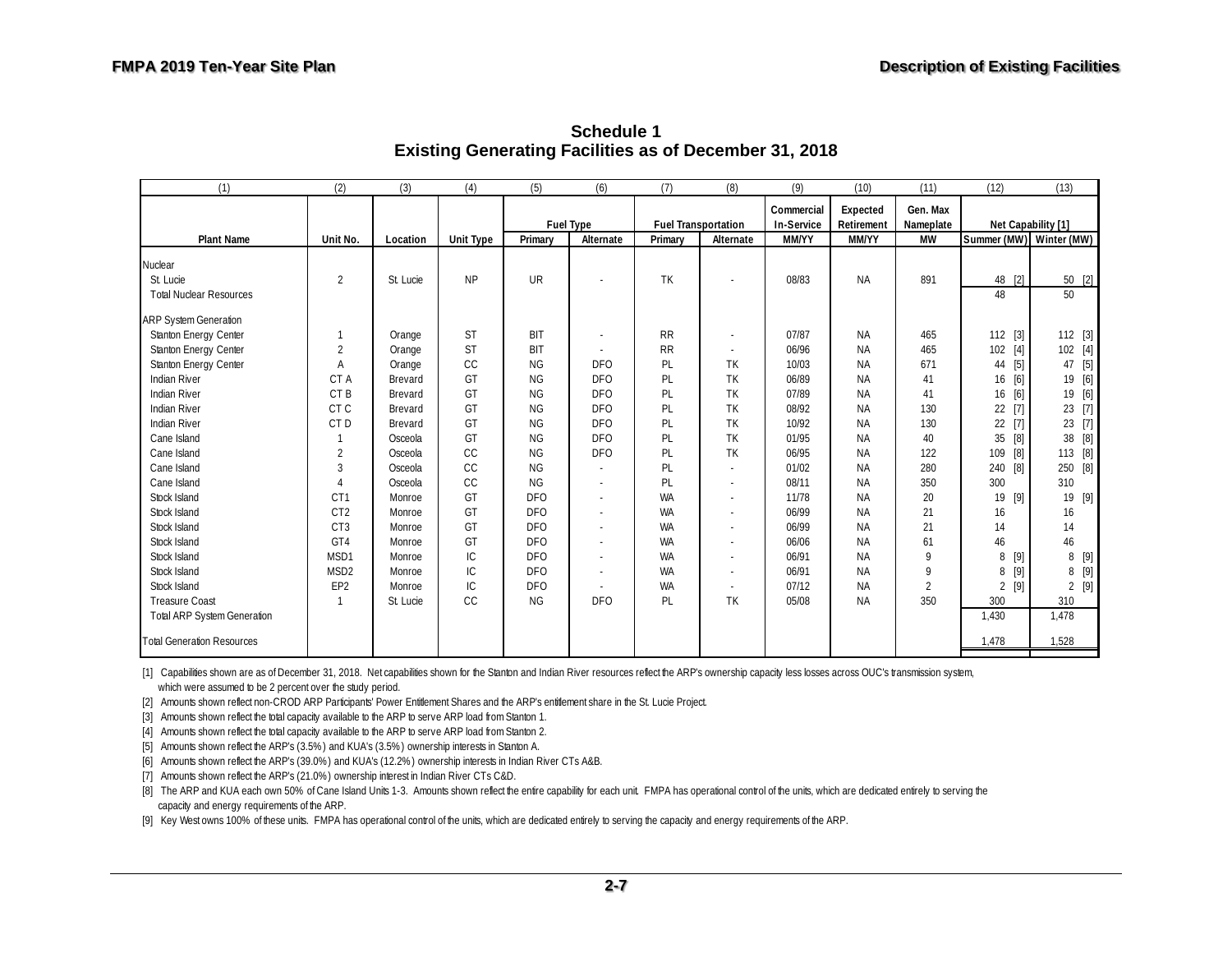# <span id="page-24-0"></span>**Section 3 Forecast of Demand and Energy for the All-Requirements Power Supply Project**

## <span id="page-24-1"></span>**3.1 Introduction**

To secure sufficient capacity and energy, FMPA forecasts each ARP Participant's electrical power demand and energy requirements from the ARP on an individual basis and aggregates the results into a forecast for the ARP. Additional wholesale obligations of the ARP (e.g. Bartow, Winter Park) are projected using a similar methodology. The following discussion summarizes the load forecasting process and the results of the ARP load forecast contained in this Ten-Year Site Plan.

## <span id="page-24-2"></span>**3.2 Load Forecast Process**

FMPA prepares its load and energy forecast by month and summarizes the forecast annually. The load and energy forecast includes projections of customers, demand, and energy sales by rate classification for each of the ARP Participants who receive capacity and energy from the ARP. Forecasts are prepared on an individual Participant basis and are then aggregated into projections of the total ARP demand and energy requirements. Projections of the total ARP demand and energy requirements include real power losses on the transmission systems used by FMPA to deliver requirements to the ARP Participants. Figure 3-1 below identifies FMPA's load forecast process.

<span id="page-24-3"></span>

**Figure 3-1 Load Forecast Process**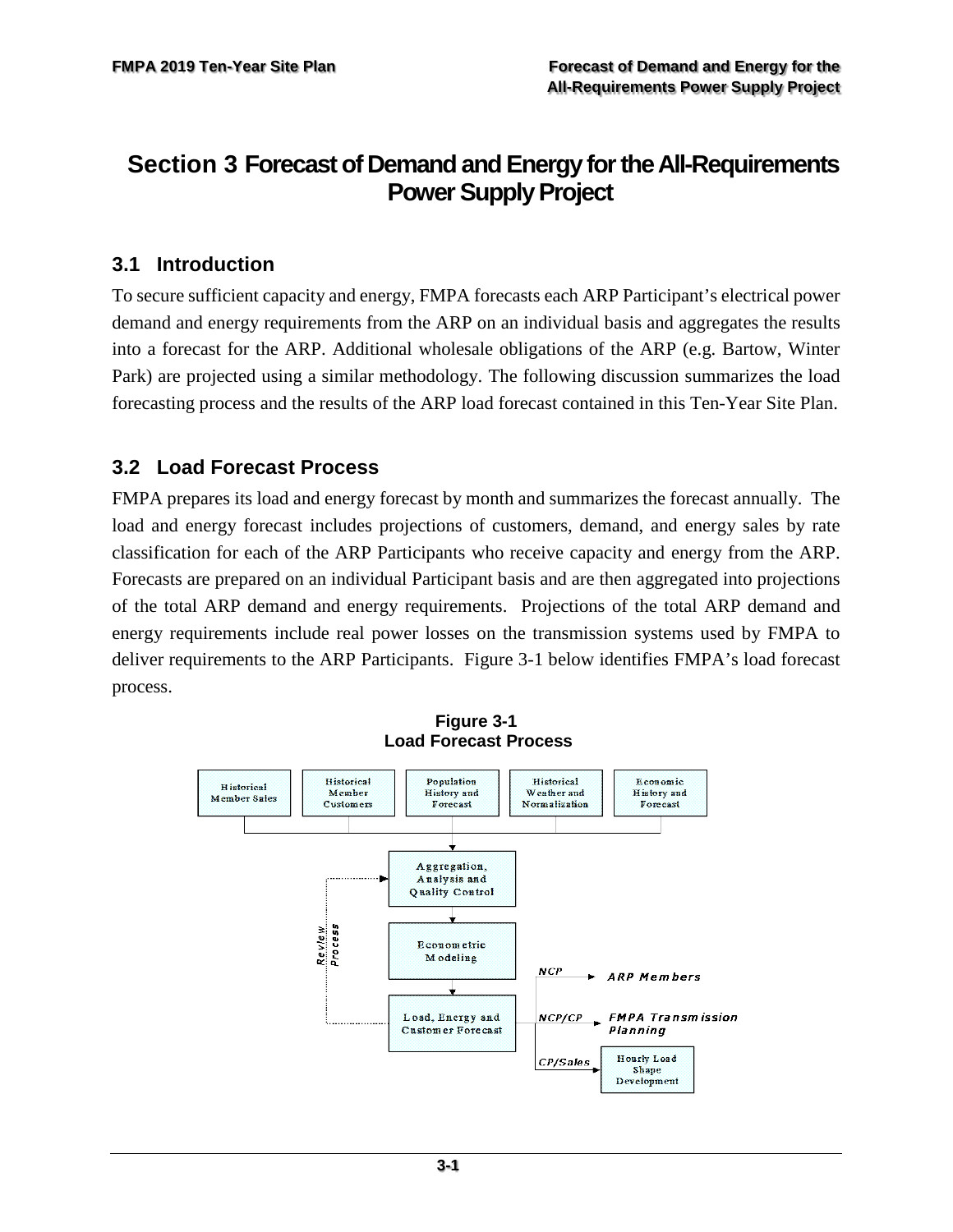Note on Figure 3-1:

NCP is the Non-Coincident Peak demand, which represents the maximum hourly demand for an ARP Participant in a given month.

CP is the Coincident Peak demand which represents the maximum hourly demand of the ARP system in aggregate, or the hourly demand of the ARP Participant at the time of the ARP CP.

In addition to the Base Case load and energy forecast, FMPA has prepared high and low case forecasts, which are intended to capture the majority of the uncertainty in certain driving variables, for each of the ARP Participants. The high and low load forecast scenarios are considered in FMPA's resource planning process. In this way, power supply plans are tested for their robustness under varying future load conditions.

### <span id="page-25-0"></span>**3.3 Load Forecast Overview**

The load and energy forecast (Forecast) was prepared for a 20 year period, beginning fiscal year 2018 through 2037. The Forecast was prepared on a monthly basis using municipal utility data provided to FMPA by the ARP Participants and load data maintained by FMPA. Historical and projected economic and demographic data were provided by the Bureau of Economic and Business Research (BEBR) at the University of Florida and Woods & Poole Economics, nationally recognized providers of such data, from which averages were developed for the forecast horizon. The Forecast also relied on information regarding local economic and demographic issues specific to each ARP Participant. Weather data was provided by the National Oceanic and Atmospheric Administration (NOAA) for a variety of weather stations in close proximity to the ARP Participants. The Forecast assumes normal weather conditions, as reported by NOAA and reflecting the 1981-2010 period.

The Forecast reflects the City of Fort Meade's establishment of Contract Rate of Delivery (CROD) effective on January 1, 2015, and FMPA's obligation to serve up to a maximum of 9.009 MW of the load requirements of Fort Meade. However, Ft. Meade has executed a supplemental agreement with the ARP such that the ARP will serve all of Ft. Meade's load as if Ft. Meade had not effectuated CROD, and this incremental load is included in the ARP's resource balance herein over the forecast horizon. In addition, the Forecast reflects the City of Green Cove Spring's establishment of CROD effective on January 1, 2020, and an estimate of FMPA's obligation to serve up to a maximum of 27.6 MW of load requirements of Green Cove Springs. As discussed above, the actual amount of the CROD for the City of Green Cove Springs will be determined, pursuant to contract terms by December 1, 2019. The results of the Base Case forecast are discussed in Section 3.6.1.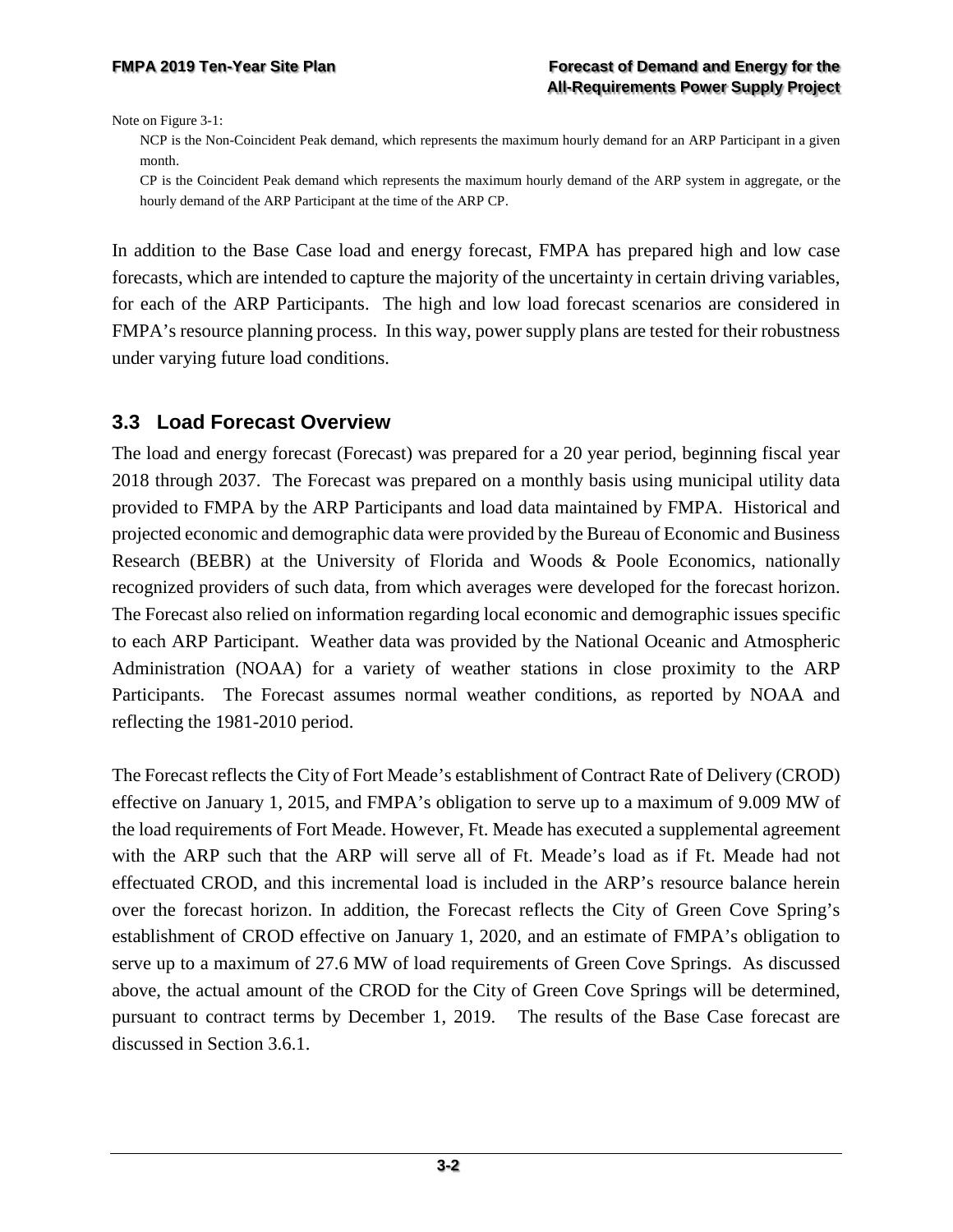In addition to a base case forecast, FMPA has prepared High and Low forecasts to capture longterm economic uncertainty. The methodology and results of the High and Low cases are discussed in Section 3.6.2.

# <span id="page-26-0"></span>**3.4 Methodology**

The forecast of peak demand and net energy for load to be supplied from the ARP relies on an econometric forecast of each ARP Participant's retail sales, combined with various assumptions regarding distribution system loss, load, and coincidence factors, generally based on the recent historical values for such factors. Econometric forecasting makes use of regression to establish historical relationships between energy consumption and various explanatory variables based on fundamental economic theory and experience.

In this approach, the significance of historical relationships is evaluated using commonly accepted statistical measures. Models that, in the view of the analyst, best explain the historical variation of energy consumption are selected. These historical relationships are generally assumed to continue into the future, barring any specific information or assumptions to the contrary. The selected models are then populated with projections of explanatory variables, resulting in projections of energy requirements.

Econometric forecasting can be a more reliable technique for long-term forecasting than trendbased approaches and other techniques, because the approach results in an explanation of variations in load rather than simply an extrapolation of history. As a result of this approach, utilities are more likely to anticipate departures from historical trends in energy consumption, given accurate projections of the driving variables. In addition, understanding the underlying relationships which affect energy consumption allows utilities to perform scenario and risk analyses, thereby improving decisions. The High and Low Cases are examples of this capability.

Forecasts of monthly sales were prepared by rate classification for each ARP Participant. In some cases, rate classifications were combined to eliminate the effects of class migration or redefinition. In this way, greater stability is provided in the historical period upon which statistical relationships are based.

### <span id="page-26-1"></span>**3.4.1 Model Specifications**

The following discussion summarizes the development of econometric models used to forecast load, energy sales, and customer accounts on a monthly basis. This overview will present a common basis upon which each classification of models was prepared.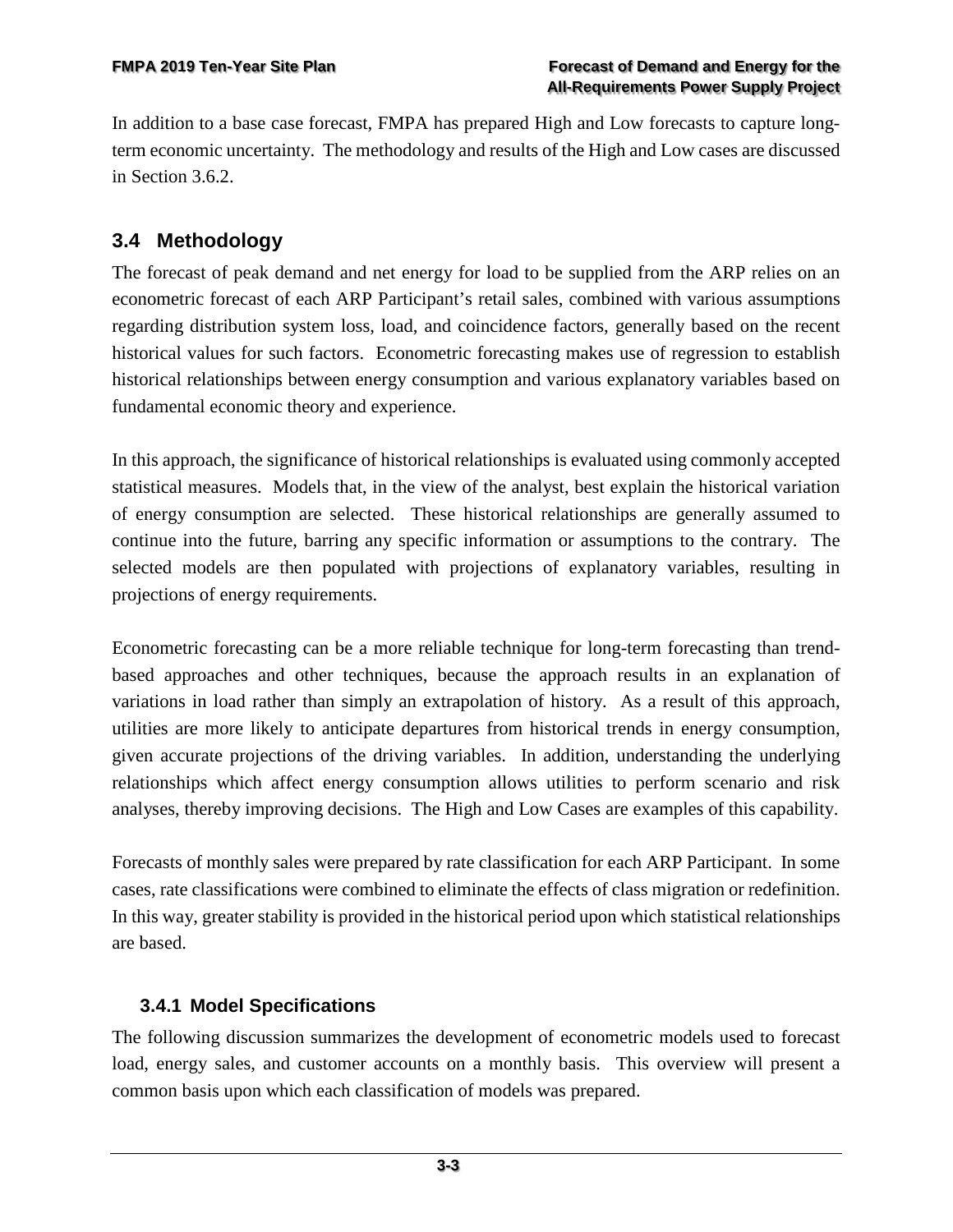For the residential class, the analysis of electric sales was separated into residential usage per customer and the number of customers, the product of which is total residential sales. This process is common for homogenous customer groups. The residential class models typically reflect that energy sales are dependent on, or driven by: (i) the number of residential customers, (ii) real personal income per household, (iii) real electricity prices, and (iv) weather variables. The number of residential customers was projected on the basis of the estimated historical relationship between the number of residential customers of the ARP Participants and the number of households in each ARP Participant's county.

The non-residential electricity sales models reflect that energy sales are best explained by: (i) real retail sales, total personal income, or gross domestic product (GDP) as a measure of economic activity and population in and around the ARP Participant's service territory, (ii) the real price of electricity, and (iii) weather variables. For certain large non-residential customers, the forecast was based on assumptions developed in consultation with the Participants (e.g., Clewiston and Key West).

Weather variables include heating and cooling degree days (described further below) for the current month and for the prior month. Lagged degree day variables are included to account for the typical billing cycle offset from calendar data. In other words, sales that are billed in any particular month are typically made up of electricity that was used during some portion of the current month and of the prior month.

### <span id="page-27-0"></span>**3.4.2 Projection of NEL and Peak Demand**

The forecasts of sales for each rate classification described above were summed to equal the total retail sales of each ARP Participant. An assumed distribution system loss factor, based either on a regression analysis or a recent average of historical distribution system loss factors, was then applied to the total sales to derive monthly delivered net energy for load (NEL).

Projections of summer and winter non-coincident peak (NCP) demand were developed by applying projected annual load factors to the forecasted delivered NEL on a total ARP Participant system basis. The projected load factors were based on the average relationship between annual NEL and the seasonal peak demand.

Monthly peak demand was based on the average relationship between each monthly peak and the appropriate seasonal peak. This average relationship was computed after ranking the historical demand data within the summer and winter seasons and reassigning peak demands to each month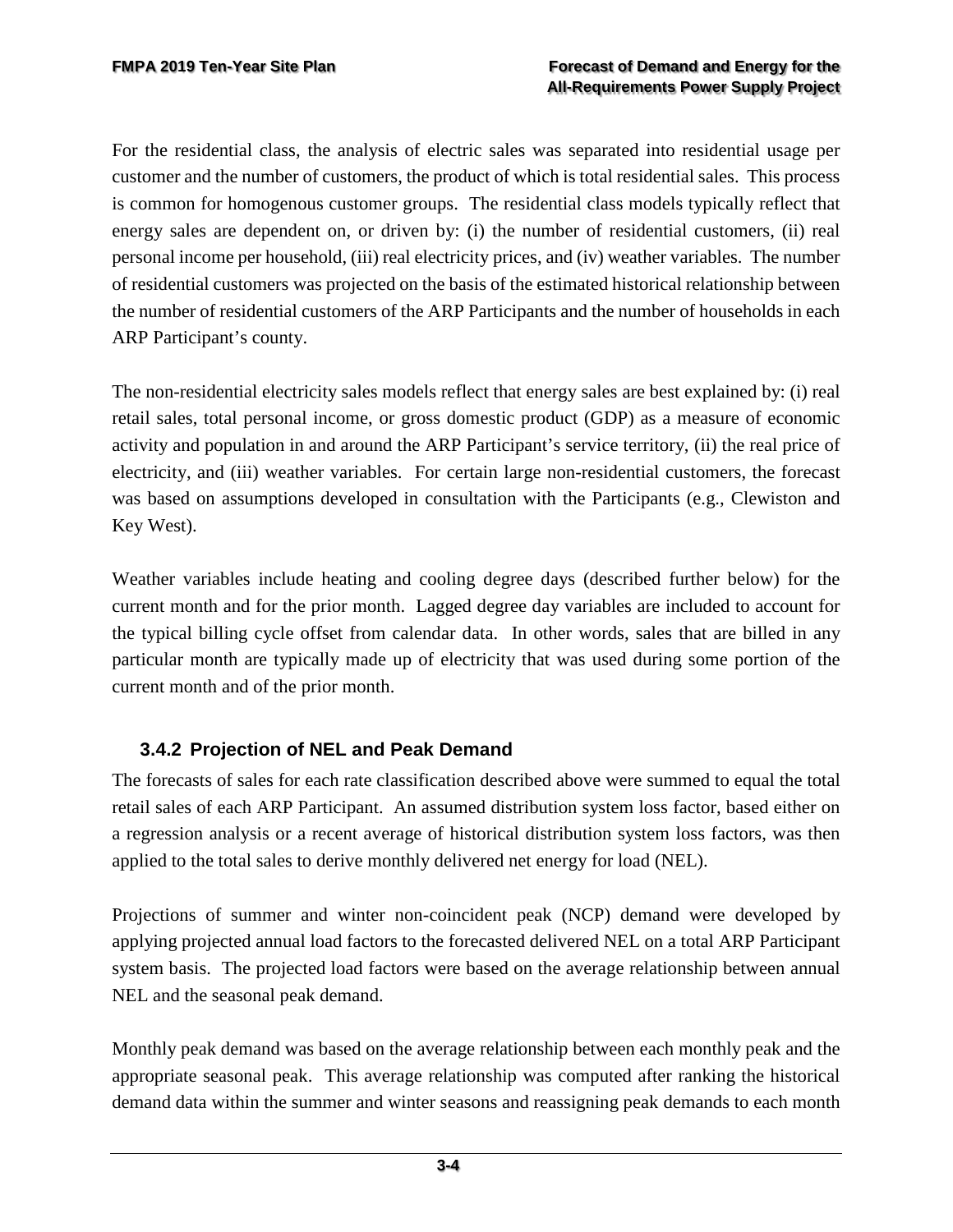based on the typical ranking of that month compared to the seasonal peak. This process avoids distortion of the averages due to randomness as to the months in which peak weather conditions occur within each season. For example, a summer peak period typically occurs during July or August of each year. It is important that the shape of the peak demands reflects that only one of those two months is the peak month and that the other is typically some percentage less.

Once the monthly NEL and Peak Demand requirements were projected for each ARP Participant on an as delivered basis, expected losses on the transmission systems used to deliver the requirements, using assumed Real Power Loss percentages throughout the forecasted period, were added in to arrive at NEL and Peak Demand requirements on an as generated basis. These are summed across all ARP Participants for the ARP's total demand and energy requirements.

## <span id="page-28-0"></span>**3.5 Data Sources**

## <span id="page-28-1"></span>**3.5.1 Historical ARP Participant Retail Sales Data**

Data was generally available and analyzed over January 1993 through September 2017. Data included historical customer counts, sales, and revenues by rate classification for each of the ARP Participants.

### <span id="page-28-2"></span>**3.5.2 Weather Data**

Historical weather data was provided by the National Climatic Data Center (a subsidiary of the National Oceanic and Atmospheric Administration) (NCDC). Weather stations, from which historical weather was obtained, were selected by their quality and proximity to the ARP Participants. In most cases, the closest "first-order" weather station was the best source of weather data. First-order weather stations (usually airports) generally provide the highest quality and most reliable weather data. In two cases (Beaches and FPUA), however, weather data from a "cooperative" weather station, which was closer than the closest first-order station, appeared to more accurately reflect the weather conditions that affect the ARP Participants' loads, based on statistical measures, than the closest first-order weather station.

The influence of weather on electricity sales has been represented through the use of two data series: heating and cooling degree days (HDD and CDD, respectively). Degree days are derived by comparing the average daily temperature and a base temperature, 65 degrees Fahrenheit. To the extent the average daily temperature exceeds 65 degrees Fahrenheit, the difference between that average temperature and the base is the number of CDD for the day in question. Conversely, HDD result from average daily temperatures which are below 65 degrees Fahrenheit. Heating and cooling degree days are then summed over the period of interest, in this case, months.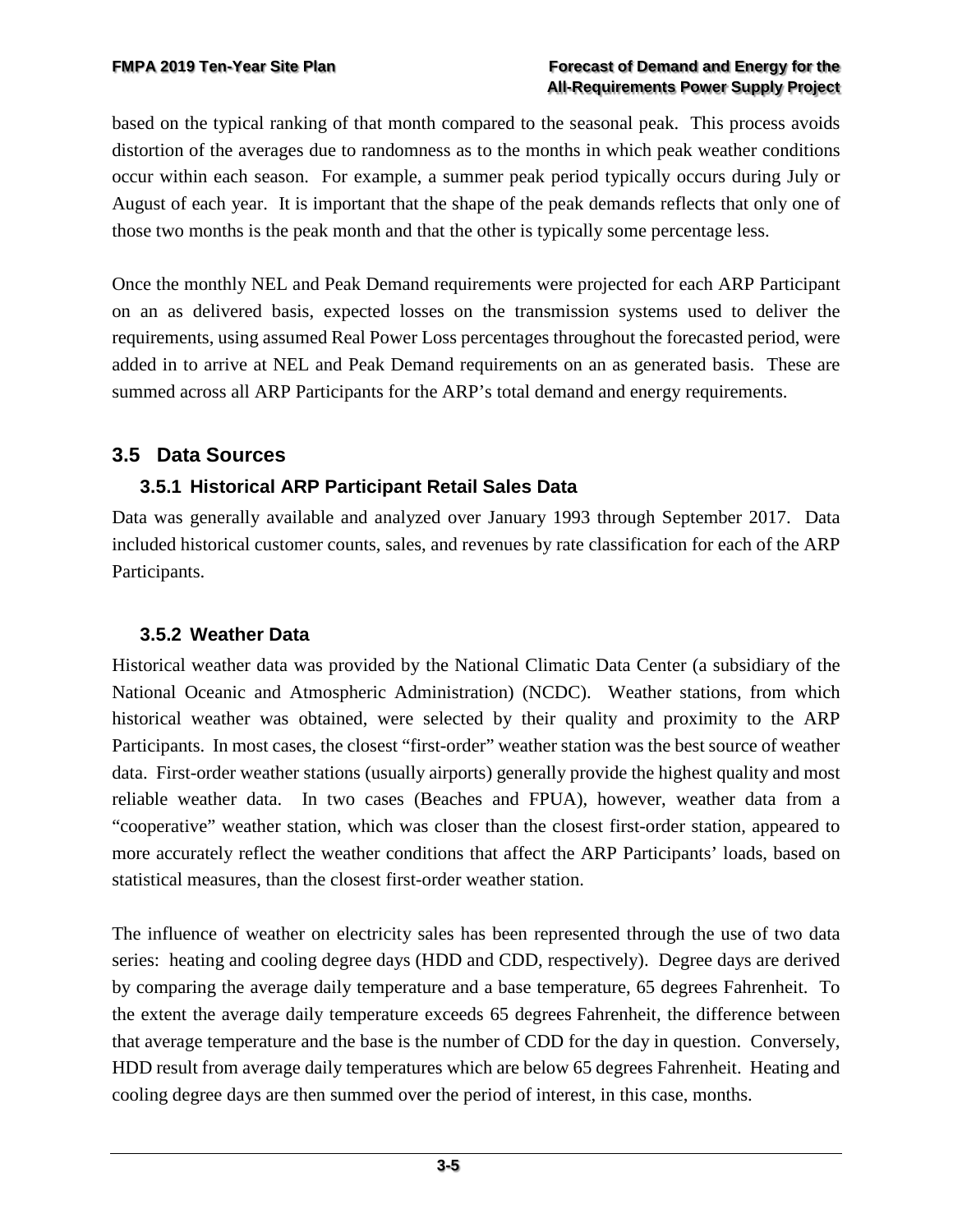Normal weather conditions have been assumed in the projected period. Thirty-year normal monthly HDD and CDD are based on average weather conditions from 1981 through 2010, as reported by NOAA.

### <span id="page-29-0"></span>**3.5.3 Economic Data**

BEBR and Woods & Poole Economics, both nationally recognized providers of economic data, provided both historical and projected economic and demographic data for each of the 14 counties in which the ARP Participants' service territories reside (the service territory of Beaches includes portions of both Duval and St. Johns Counties). This data includes county population, households, employment, personal income, retail sales, and gross domestic product. Although all of the data was not necessarily used in each of the forecast equations, each was examined for its potential to explain changes in the ARP Participants' historical electric sales.

### <span id="page-29-1"></span>**3.5.4 Real Electricity Price Data**

The real price of electricity was derived from a twelve month or multi-year moving average of real average revenue. Projected real electricity prices were assumed to increase at a rate of 0.6% per year, generally based on projections provided by the Energy Information Administration in the 2018 Annual Energy Outlook for Florida.

## <span id="page-29-2"></span>**3.6 Overview of Results**

### <span id="page-29-3"></span>**3.6.1 Base Case Forecast**

The results of the Forecast show that the net energy for load (NEL) to be supplied to ARP Participants plus estimated sales for resale, including transmission losses, is expected to grow at an annual average growth rate of 0.83% from 2019-2028. The Base Case ARP forecast summer coincident peak (CP) demand and NEL for Calendar Year 2019, inclusive of sales for resale and transmission losses, are 1,339 MW and 6,334 GWh, respectively.

### <span id="page-29-4"></span>**3.6.2 Economic Uncertainty of the Forecast**

In addition to the Base Case forecast, which relies on base case projections of future economic conditions, FMPA has developed high and low economic forecasts, referred to herein as the High and Low cases, intended to capture the volatility resulting from deviations from base case economic conditions equivalent to 90 percent of potential occurrences.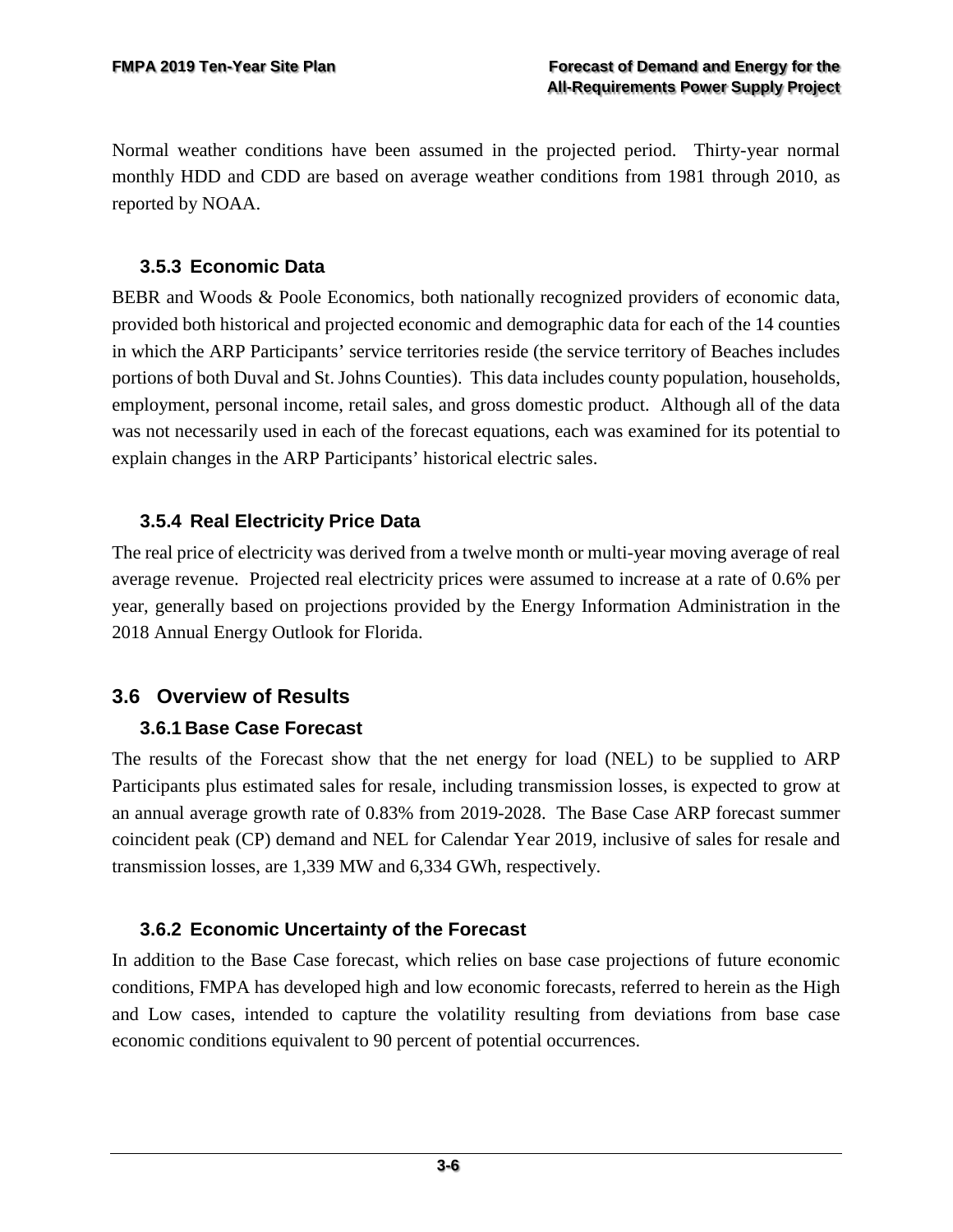#### **FMPA 2019 Ten-Year Site Plan Forecast of Demand and Energy for the All-Requirements Power Supply Project**

While BEBR does not publish information regarding the potential error of their projections, FMPA relied on such statistics from Woods & Poole, which relies on a similar underlying data set and methodology. Woods & Poole publishes several statistics that define the average amount by which various projections they have prepared over 1984 through 2016 are different from actual results. FMPA utilizes these statistics to develop ranges of the trends of economic activity and population representing approximately 90% of potential outcomes (i.e., 1.7 standard deviations) and resimulates our econometric models using these alternative futures. The High and Low cases reflect the results of these revised simulations, which reflect increasing load forecast uncertainty over time commensurate with increased forecast error over time inherent in the economic projections.

# <span id="page-30-0"></span>**3.7 Load Forecast Schedules**

Schedules 2.1 through 2.3 and 3.1 through 3.3 present the Base Case load forecast. Schedules 3.1a and 3.2a present the Low Case, and Schedules 3.1b and 3.2b present the High Case. Schedule 4 presents the actual (2018) and forecasted (Base Case for 2019 and 2020) peak demand and NEL by month.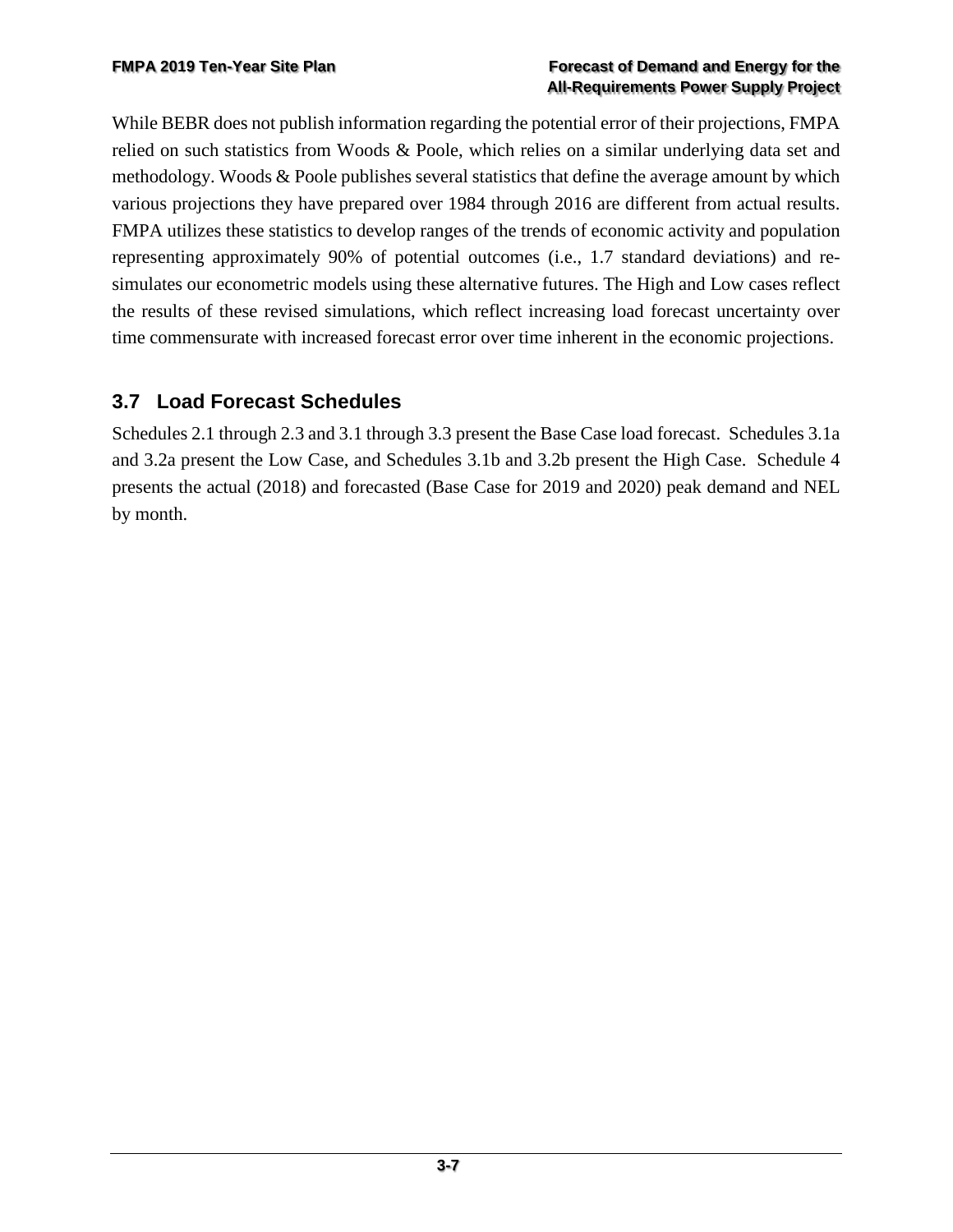| Schedule 2.1                                                                         |
|--------------------------------------------------------------------------------------|
| History and Forecast of Energy Consumption and Number of Customers by Customer Class |
| <b>All-Requirements Project</b>                                                      |

<span id="page-31-0"></span>

| (1)           | (2)           | (3)            | (4)         | (5)          | (6)          | (7)   | (8)          | (9)          |
|---------------|---------------|----------------|-------------|--------------|--------------|-------|--------------|--------------|
|               |               |                | Residential |              |              |       | Commercial   |              |
|               | Population    | <b>Members</b> |             |              | Average kWh  |       |              | Average kWh  |
|               | Served by ARP | per            |             | Average No.  | Consumption  |       | Average No.  | Consumption  |
| Year [1], [2] | Participants  | Household      | GWh         | of Customers | per Customer | GWh   | of Customers | per Customer |
| 2009          | <b>NA</b>     | <b>NA</b>      | 3,169       | 248,675      | 12,743       | 3,232 | 45,999       | 70,253       |
| 2010          | <b>NA</b>     | <b>NA</b>      | 2,951       | 220,301      | 13,395       | 2,835 | 40,174       | 70,575       |
| 2011          | <b>NA</b>     | <b>NA</b>      | 2,850       | 222,086      | 12,831       | 2,803 | 40,139       | 69,826       |
| 2012          | <b>NA</b>     | <b>NA</b>      | 2,725       | 224,546      | 12,135       | 2,778 | 40,185       | 69,123       |
| 2013          | <b>NA</b>     | <b>NA</b>      | 2,756       | 226,612      | 12,160       | 2,771 | 40,409       | 68,585       |
| 2014          | <b>NA</b>     | <b>NA</b>      | 2,615       | 207,910      | 12,577       | 2,574 | 37,783       | 68,124       |
| 2015          | <b>NA</b>     | <b>NA</b>      | 2,772       | 211,026      | 13,137       | 2,680 | 38,337       | 69,893       |
| 2016          | <b>NA</b>     | <b>NA</b>      | 2,844       | 214,422      | 13,264       | 2,711 | 39,004       | 69,511       |
| 2017          | <b>NA</b>     | <b>NA</b>      | 2,791       | 218,399      | 12,781       | 2,675 | 39,300       | 68,074       |
| 2018          | <b>NA</b>     | <b>NA</b>      | 2,899       | 221,799      | 13,072       | 2,707 | 39,347       | 68,807       |
| 2019          | <b>NA</b>     | <b>NA</b>      | 2,909       | 224,491      | 12,957       | 2,751 | 40,534       | 67,859       |
| 2020          | <b>NA</b>     | <b>NA</b>      | 2,957       | 227,689      | 12,987       | 2,781 | 41,177       | 67,534       |
| 2021          | <b>NA</b>     | <b>NA</b>      | 2,997       | 230,233      | 13,019       | 2,803 | 41,618       | 67,352       |
| 2022          | <b>NA</b>     | <b>NA</b>      | 3,035       | 232,716      | 13,042       | 2,831 | 42,064       | 67,303       |
| 2023          | <b>NA</b>     | <b>NA</b>      | 3,073       | 235,125      | 13,072       | 2,860 | 42,506       | 67,292       |
| 2024          | <b>NA</b>     | <b>NA</b>      | 3,113       | 237,457      | 13,109       | 2,889 | 42,936       | 67,292       |
| 2025          | <b>NA</b>     | <b>NA</b>      | 3,150       | 239,756      | 13,139       | 2,917 | 43,357       | 67,288       |
| 2026          | <b>NA</b>     | <b>NA</b>      | 3,187       | 241,993      | 13,171       | 2,945 | 43,769       | 67,278       |
| 2027          | <b>NA</b>     | <b>NA</b>      | 3,223       | 244,167      | 13,200       | 2,971 | 44,169       | 67,265       |
| 2028          | <b>NA</b>     | <b>NA</b>      | 3,258       | 246,335      | 13,227       | 2,997 | 44,562       | 67,248       |

[2] Loads and customer counts only reflects the ARP. Sales to other municipal utilities are shown as Sale for Resale on Schedule 2.3.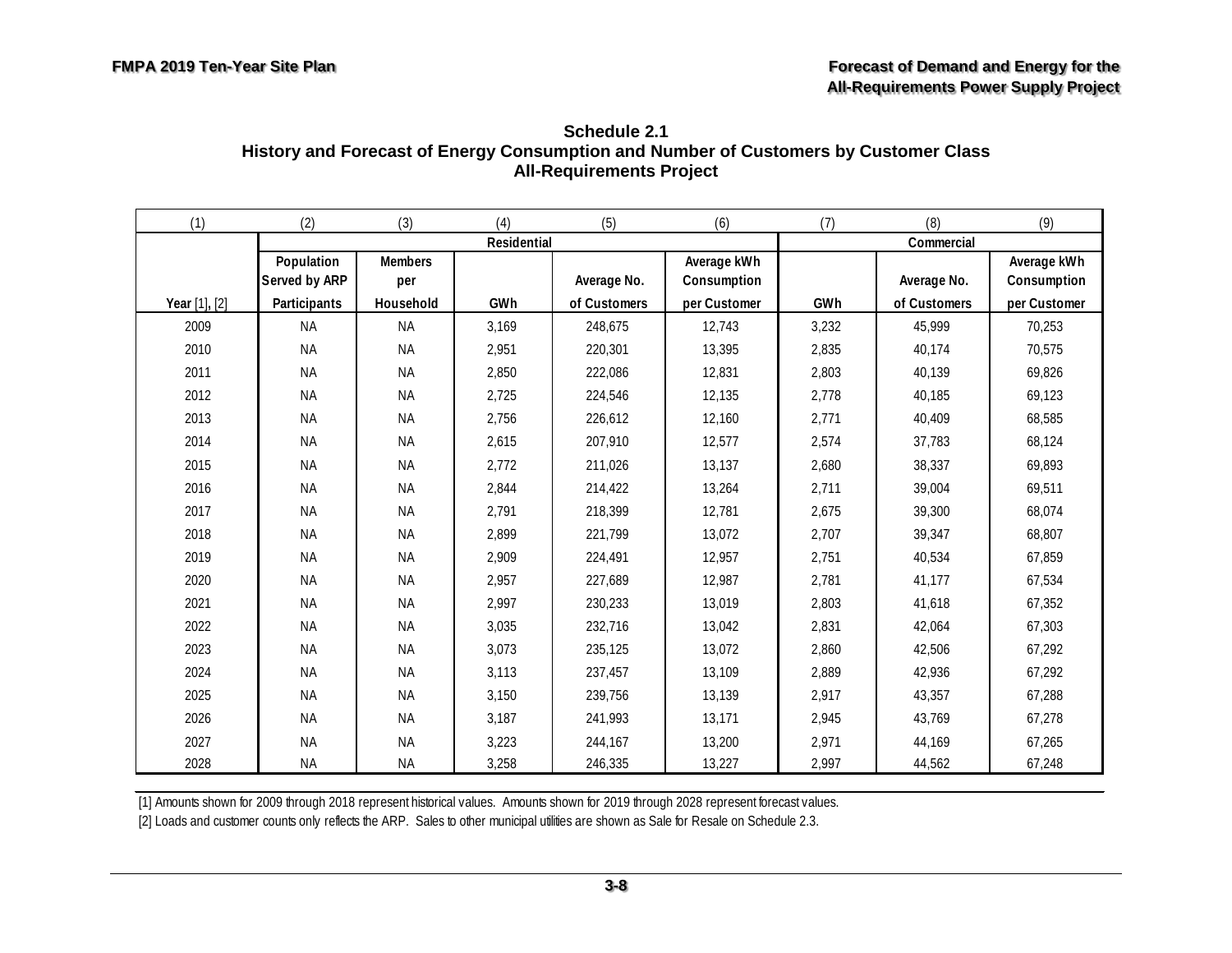| Schedule 2.2                                                                         |
|--------------------------------------------------------------------------------------|
| History and Forecast of Energy Consumption and Number of Customers by Customer Class |
| <b>All-Requirements Project</b>                                                      |

<span id="page-32-0"></span>

| (1)        | (2)            | (3)          | (4)          | (5)              | (6)      | (7)                | (8)                |
|------------|----------------|--------------|--------------|------------------|----------|--------------------|--------------------|
|            |                | Industrial   |              | Railroads        | Street & |                    | <b>Total Sales</b> |
|            |                |              | Average kWh  | and              | Highway  |                    | to Ultimate        |
|            |                | Average No.  | Consumption  | Railways         | Lighting | <b>Other Sales</b> | Customers          |
| Year $[1]$ | GWh            | of Customers | per Customer | GWh              | GWh      | GWh                | GWh                |
| 2009       | 6              |              | 5,889,000    | $\overline{0}$   | 64       | 114                | 6,584              |
| 2010       | $\mathfrak{Z}$ |              | 2,862,000    | $\boldsymbol{0}$ | 60       | 109                | 5,958              |
| 2011       | 3              |              | 2,653,000    | $\boldsymbol{0}$ | 60       | 106                | 5,821              |
| 2012       | $\sqrt{3}$     |              | 2,738,000    | 0                | 60       | 104                | 5,669              |
| 2013       | $\overline{2}$ |              | 1,983,000    | 0                | 60       | 101                | 5,690              |
| 2014       | 3              |              | 2,512,000    | 0                | 55       | 107                | 5,353              |
| 2015       | $\overline{2}$ |              | 1,767,700    | 0                | 55       | 109                | 5,618              |
| 2016       | $\overline{2}$ |              | 2,359,000    | 0                | 55       | 109                | 5,722              |
| 2017       | $\overline{c}$ |              | 1,734,000    | $\boldsymbol{0}$ | 56       | 106                | 5,630              |
| 2018       | 1              |              | 992,000      | $\boldsymbol{0}$ | 56       | 107                | 5,771              |
| 2019       | $\overline{2}$ |              | 1,975,190    | $\boldsymbol{0}$ | 55       | 107                | 5,824              |
| 2020       | $\overline{2}$ |              | 1,975,190    | 0                | 55       | 107                | 5,903              |
| 2021       | $\overline{2}$ |              | 1,975,190    | 0                | 55       | 108                | 5,965              |
| 2022       | $\overline{2}$ |              | 1,975,190    | 0                | 55       | 108                | 6,031              |
| 2023       | $\overline{2}$ |              | 1,975,190    | 0                | 55       | 108                | 6,099              |
| 2024       | $\overline{2}$ |              | 1,975,190    | 0                | 55       | 108                | 6,167              |
| 2025       | $\overline{2}$ |              | 1,975,190    | $\boldsymbol{0}$ | 55       | 109                | 6,233              |
| 2026       | $\overline{2}$ |              | 1,975,190    | 0                | 55       | 109                | 6,298              |
| 2027       | $\overline{2}$ |              | 1,975,190    | 0                | 55       | 109                | 6,360              |
| 2028       | $\overline{2}$ |              | 1,975,190    | 0                | 55       | 110                | 6,422              |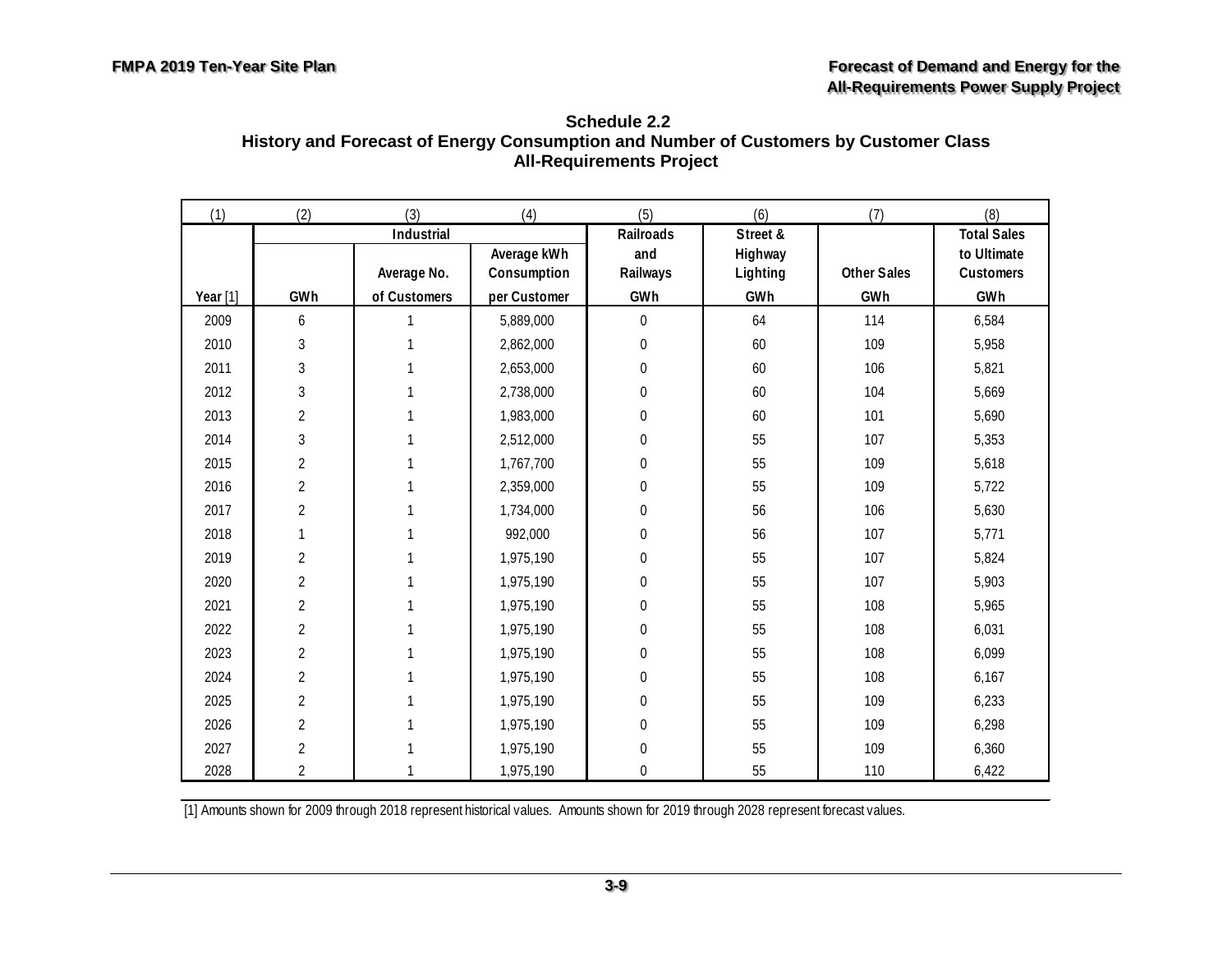| (1)           | (2)              | (3)                             | All-Requirements Froject<br>(4) | (5)                    | (6)          |
|---------------|------------------|---------------------------------|---------------------------------|------------------------|--------------|
|               | Sales for Resale | <b>Utility Use &amp; Losses</b> | Net Energy for Load             | <b>Other Customers</b> | Total No. of |
| Year [1], [2] | GWh              | GWh                             | GWh                             | (Average No.)          | Customers    |
| 2009          | $\boldsymbol{0}$ | 396                             | 6,980                           | 0                      | 294,675      |
| 2010          | $\boldsymbol{0}$ | 413                             | 6,371                           | $\boldsymbol{0}$       | 260,476      |
| 2011          | 105              | 305                             | 6,230                           | $\boldsymbol{0}$       | 262,226      |
| 2012          | 96               | 386                             | 6,151                           | $\boldsymbol{0}$       | 264,732      |
| 2013          | 92               | 356                             | 6,138                           | $\boldsymbol{0}$       | 267,022      |
| 2014          | 91               | 334                             | 5,778                           | $\boldsymbol{0}$       | 245,695      |
| 2015          | 88               | 336                             | 6,042                           | $\boldsymbol{0}$       | 249,364      |
| 2016          | $\boldsymbol{0}$ | 317                             | 6,039                           | $\boldsymbol{0}$       | 253,427      |
| 2017          | $\boldsymbol{0}$ | 354                             | 5,984                           | $\boldsymbol{0}$       | 257,700      |
| 2018          | 12               | 356                             | 6,139                           | $\boldsymbol{0}$       | 261,147      |
| 2019          | 112              | 397                             | 6,334                           | 0                      | 265,027      |
| 2020          | 320              | 391                             | 6,613                           | $\boldsymbol{0}$       | 268,867      |
| 2021          | 575              | 388                             | 6,928                           | $\boldsymbol{0}$       | 271,852      |
| 2022          | 582              | 389                             | 7,002                           | 0                      | 274,780      |
| 2023          | 272              | 391                             | 6,762                           | $\boldsymbol{0}$       | 277,633      |
| 2024          | 275              | 397                             | 6,839                           | $\boldsymbol{0}$       | 280,394      |
| 2025          | 278              | 394                             | 6,905                           | $\boldsymbol{0}$       | 283,114      |
| 2026          | 281              | 395                             | 6,974                           | $\boldsymbol{0}$       | 285,764      |
| 2027          | 283              | 396                             | 7,040                           | $\boldsymbol{0}$       | 288,337      |
| 2028          | 0                | 402                             | 6,824                           | $\overline{0}$         | 290,898      |

**Schedule 2.3 History and Forecast of Energy Consumption and Number of Customers by Customer Class All-Requirements Project**

[2] Loads and customer counts only reflects the ARP. Wholesale sales other than sales to the ARP Participants are shown as Sale for Resale on Schedule 2.3.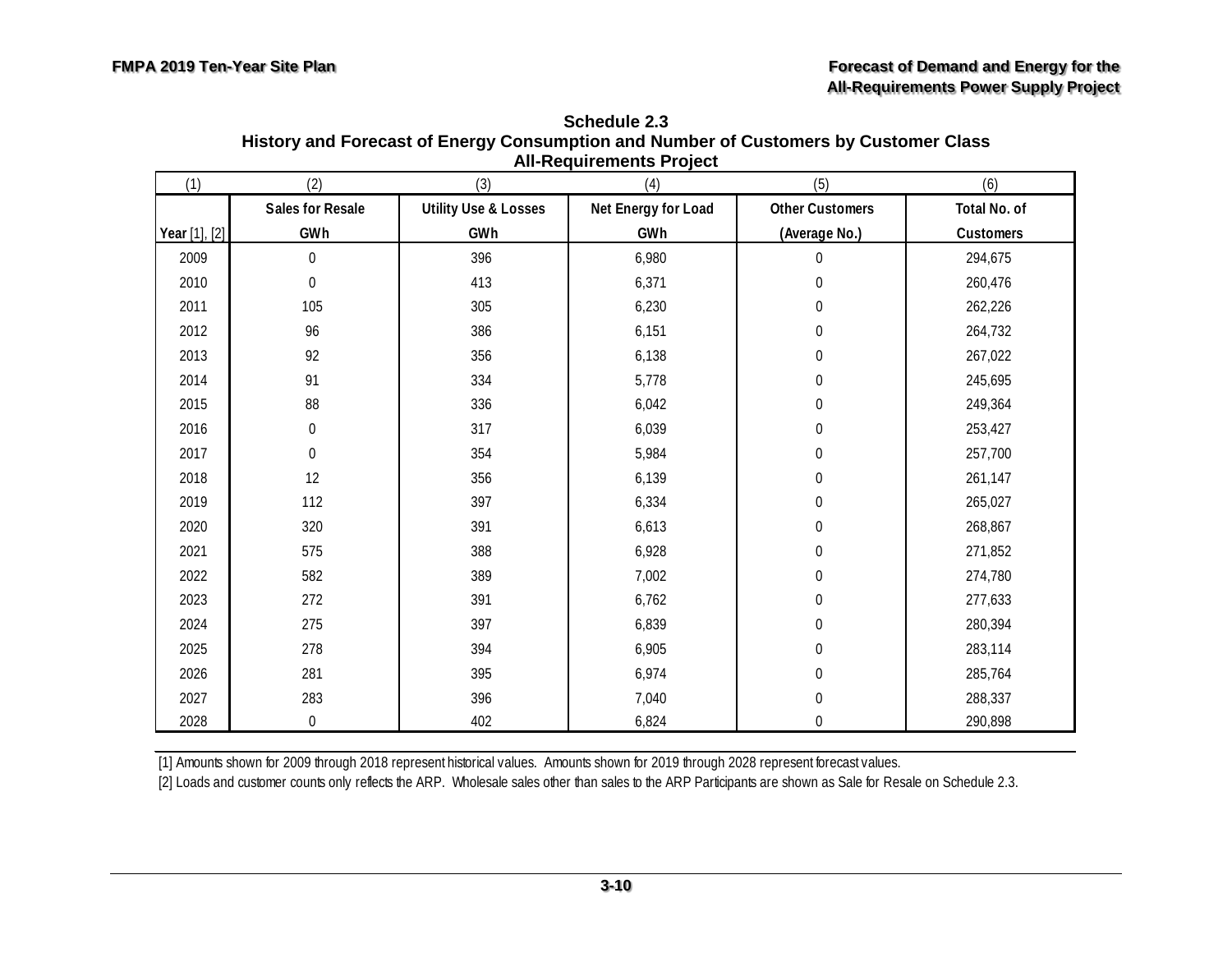| (1)      | (2)   | (3)       | (4)      | (5)            | (6)                | (7)                | (8)                    | (9)                    | (10)     |
|----------|-------|-----------|----------|----------------|--------------------|--------------------|------------------------|------------------------|----------|
|          |       |           |          |                | <b>Residential</b> |                    | Commercial/            | Commercial/            |          |
|          |       |           |          |                | Load               | <b>Residential</b> | <b>Industrial Load</b> | <b>Industrial Load</b> | Net Firm |
| Year [1] | Total | Wholesale | Retail   | Interruptible  | Management         | Conservation       | Management             | Conservation           | Demand   |
| 2009     | 1,500 | 1,500     | 0        | $\mathbf 0$    | $\mathbf{0}$       | $\mathbf 0$        | $\mathbf{0}$           | $\overline{0}$         | 1,500    |
| 2010     | 1,287 | 1,287     | 0        | $\overline{0}$ | $\mathbf{0}$       | $\mathbf 0$        | $\mathbf 0$            | $\overline{0}$         | 1,287    |
| 2011     | 1,302 | 1,302     | 0        | 0              | $\overline{0}$     | 0                  | $\mathbf 0$            | 0                      | 1,302    |
| 2012     | 1,238 | 1,238     | 0        | 0              | $\mathbf 0$        | 0                  | $\mathbf 0$            | 0                      | 1,238    |
| 2013     | 1,257 | 1,257     | 0        | 0              | $\mathbf 0$        | 0                  | $\mathbf 0$            | 0                      | 1,257    |
| 2014     | 1,218 | 1,218     | 0        | 0              | $\Omega$           | 0                  | $\mathbf{0}$           | 0                      | 1,218    |
| 2015     | 1,227 | 1,227     | 0        | $\mathbf 0$    | $\Omega$           | $\Omega$           | $\mathbf 0$            | 0                      | 1,227    |
| 2016     | 1,296 | 1,296     | 0        | 0              | $\Omega$           | $\mathbf 0$        | $\mathbf 0$            | 0                      | 1,296    |
| 2017     | 1,263 | 1,263     | 0        | $\Omega$       | $\Omega$           | $\mathbf 0$        | $\mathbf 0$            | 0                      | 1,263    |
| 2018     | 1,281 | 1,281     | 0        | $\mathbf 0$    | $\mathbf 0$        | $\mathbf 0$        | $\overline{0}$         | $\mathbf 0$            | 1,281    |
| 2019     | 1,339 | 1,339     | 0        | $\overline{0}$ | $\mathbf{0}$       | $\mathbf 0$        | $\mathbf 0$            | $\overline{0}$         | 1,339    |
| 2020     | 1,424 | 1,424     | 0        | 0              | $\mathbf{0}$       | 0                  | $\boldsymbol{0}$       | 0                      | 1,424    |
| 2021     | 1,475 | 1,475     | 0        | 0              | $\overline{0}$     | $\overline{0}$     | $\mathbf{0}$           | 0                      | 1,475    |
| 2022     | 1,491 | 1,491     | 0        | 0              | $\mathbf 0$        | $\mathbf 0$        | $\boldsymbol{0}$       | 0                      | 1,491    |
| 2023     | 1,439 | 1,439     | 0        | $\mathbf 0$    | $\Omega$           | $\mathbf 0$        | $\mathbf 0$            | 0                      | 1,439    |
| 2024     | 1,456 | 1,456     | 0        | 0              | $\mathbf{0}$       | 0                  | $\boldsymbol{0}$       | 0                      | 1,456    |
| 2025     | 1,471 | 1,471     | 0        | 0              | $\mathbf{0}$       | $\mathbf 0$        | $\boldsymbol{0}$       | 0                      | 1,471    |
| 2026     | 1,486 | 1,486     | 0        | 0              | 0                  | $\mathbf 0$        | $\boldsymbol{0}$       | 0                      | 1,486    |
| 2027     | 1,500 | 1,500     | 0        | 0              | $\overline{0}$     | $\overline{0}$     | $\overline{0}$         | 0                      | 1,500    |
| 2028     | 1,437 | 1,437     | $\Omega$ | $\Omega$       | $\Omega$           | $\Omega$           | $\Omega$               | $\Omega$               | 1,437    |

#### <span id="page-34-0"></span>**Schedule 3.1 History and Forecast of Summer Peak Demand (MW) All-Requirements Project – Base Case**

[1] Amounts shown for 2009 through 2018 represent historical values. Amounts shown for 2019 through 2028 represent forecast values.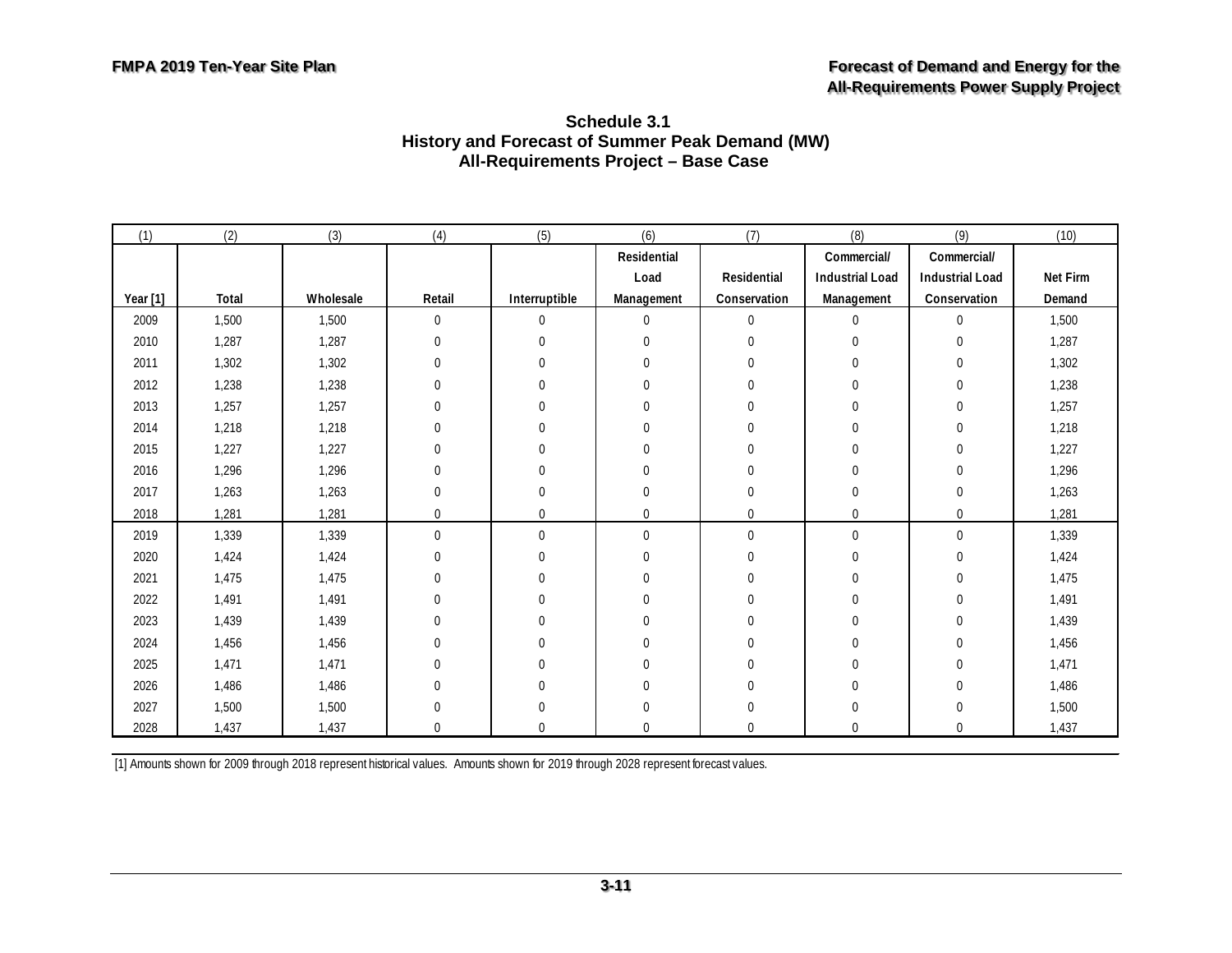| Schedule 3.2                                    |  |  |  |  |  |  |
|-------------------------------------------------|--|--|--|--|--|--|
| History and Forecast of Winter Peak Demand (MW) |  |  |  |  |  |  |
| All-Requirements Project - Base Case            |  |  |  |  |  |  |

<span id="page-35-0"></span>

| (1)      | (2)   | (3)       | (4)              | (5)           | (6)          | (7)          | (8)                    | (9)                    | (10)     |
|----------|-------|-----------|------------------|---------------|--------------|--------------|------------------------|------------------------|----------|
|          |       |           |                  |               | Residential  |              | Commercial/            | Commercial/            |          |
|          |       |           |                  |               | Load         | Residential  | <b>Industrial Load</b> | <b>Industrial Load</b> | Net Firm |
| Year [1] | Total | Wholesale | Retail           | Interruptible | Management   | Conservation | Management             | Conservation           | Demand   |
| 2008/09  | 1,436 | 1,436     | $\pmb{0}$        | 0             | $\Omega$     | $\mathbf 0$  | 0                      | $\Omega$               | 1,436    |
| 2009/10  | 1,427 | 1,427     | $\mathbf{0}$     | 0             | $\Omega$     | 0            | $\Omega$               | 0                      | 1,427    |
| 2010/11  | 1,272 | 1,272     | $\mathbf{0}$     | 0             | 0            | 0            | 0                      | 0                      | 1,272    |
| 2011/12  | 1,133 | 1,133     | 0                | 0             | 0            | 0            | 0                      | 0                      | 1,133    |
| 2012/13  | 1,034 | 1,034     | $\mathbf{0}$     | 0             | $\theta$     | 0            | 0                      | 0                      | 1,034    |
| 2013/14  | 1,028 | 1,028     | 0                | 0             | $\Omega$     | 0            | $\Omega$               | 0                      | 1,028    |
| 2014/15  | 1,161 | 1,161     | $\mathbf 0$      | 0             | $\Omega$     | 0            | $\Omega$               | 0                      | 1,161    |
| 2015/16  | 1,019 | 1,019     | $\mathbf 0$      | 0             | $\Omega$     | $\Omega$     | 0                      | 0                      | 1,019    |
| 2016/17  | 879   | 879       | $\mathbf{0}$     | 0             | $\mathbf{0}$ | 0            | $\Omega$               | 0                      | 879      |
| 2017/18  | 1,228 | 1,228     | $\mathbf{0}$     | 0             | 0            | 0            | 0                      | 0                      | 1,228    |
| 2018/19  | 1,159 | 1,159     | $\Omega$         | 0             | $\Omega$     | $\Omega$     | $\Omega$               | 0                      | 1,159    |
| 2019/20  | 1,230 | 1,230     | $\mathbf 0$      | 0             | $\Omega$     | 0            | $\Omega$               | 0                      | 1,230    |
| 2020/21  | 1,281 | 1,281     | $\mathbf{0}$     | 0             | $\Omega$     | 0            | $\Omega$               | 0                      | 1,281    |
| 2021/22  | 1,295 | 1,295     | $\mathbf{0}$     | 0             | $\Omega$     | 0            | $\theta$               | 0                      | 1,295    |
| 2022/23  | 1,249 | 1,249     | $\mathbf 0$      | 0             | $\Omega$     | 0            | 0                      | 0                      | 1,249    |
| 2023/24  | 1,263 | 1,263     | $\mathbf 0$      | 0             | $\Omega$     | 0            | 0                      | 0                      | 1,263    |
| 2024/25  | 1,275 | 1,275     | $\boldsymbol{0}$ | 0             | $\mathbf 0$  | 0            | 0                      | 0                      | 1,275    |
| 2025/26  | 1,288 | 1,288     | $\mathbf 0$      | 0             | $\mathbf 0$  | 0            | $\mathbf 0$            | 0                      | 1,288    |
| 2026/27  | 1,301 | 1,301     | $\mathbf 0$      | $\mathbf 0$   | $\mathbf 0$  | 0            | 0                      | 0                      | 1,301    |
| 2027/28  | 1,244 | 1,244     | $\mathbf 0$      | $\mathbf 0$   | $\mathbf 0$  | 0            | 0                      | 0                      | 1,244    |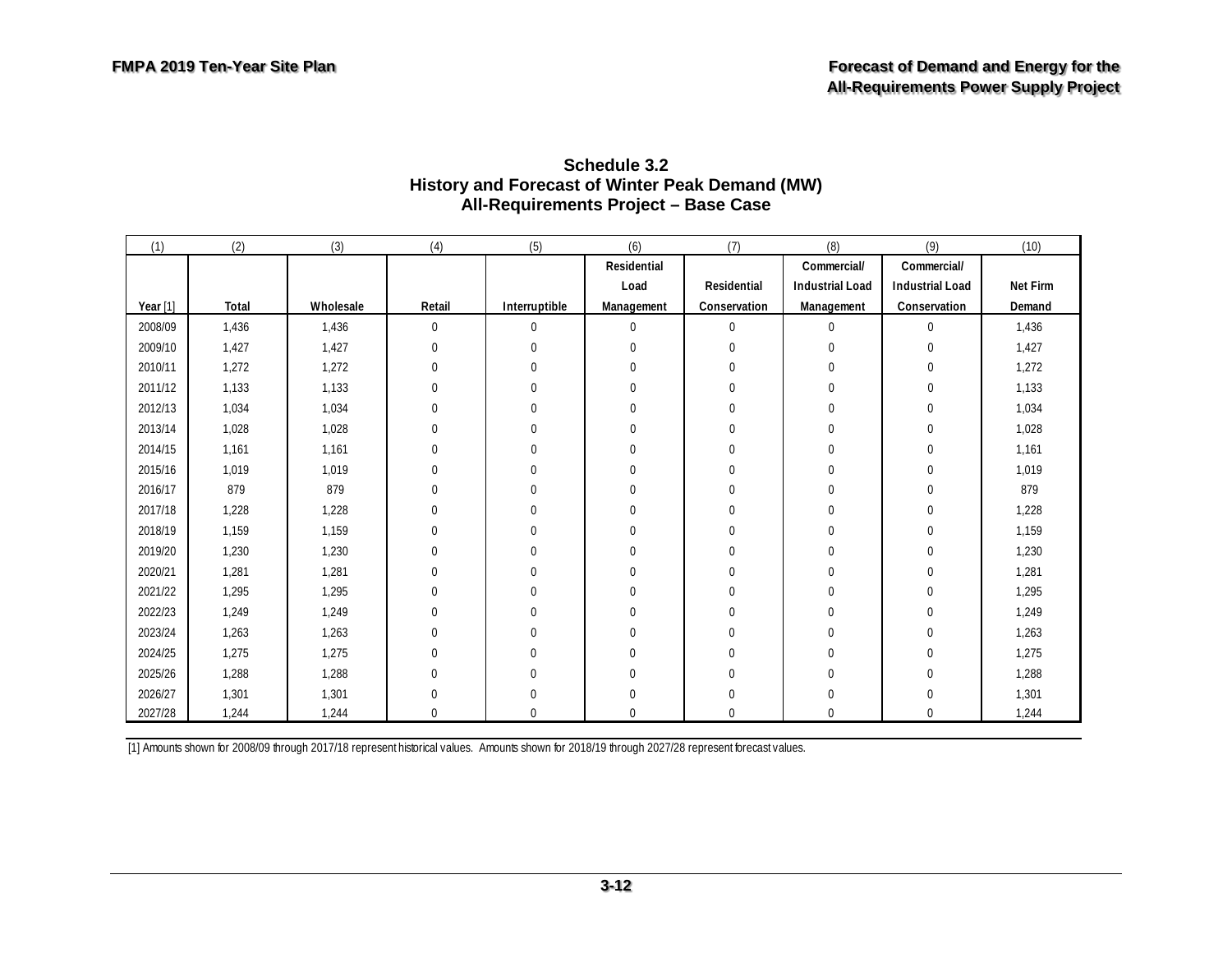<span id="page-36-0"></span>

| (1)           | (2)                   | (3)              | נטו ו שווטוושוואטו וורז<br>(4) | (5)                | (6)        | (7)               |
|---------------|-----------------------|------------------|--------------------------------|--------------------|------------|-------------------|
|               | <b>Total Sales to</b> |                  |                                |                    |            |                   |
|               | <b>Ultimate</b>       |                  |                                |                    |            |                   |
|               | Customers             |                  | Commercial/                    |                    |            |                   |
|               | (including Sales      | Residential      | Industrial                     | <b>Utility Use</b> | Net Energy |                   |
|               |                       | Conservation     |                                |                    | for Load   |                   |
| Year [1], [2] | for Resale)           |                  | Conservation                   | & Losses           |            | Load Factor % [2] |
| 2009          | 6,584                 | $\mathbf 0$      | $\mathbf 0$                    | 396                | 6,980      | 53%               |
| 2010          | 5,958                 | $\boldsymbol{0}$ | $\boldsymbol{0}$               | 413                | 6,371      | 51%               |
| 2011          | 5,926                 | $\mathbf 0$      | 0                              | 305                | 6,230      | 55%               |
| 2012          | 5,765                 | $\mathbf 0$      | 0                              | 386                | 6,151      | 57%               |
| 2013          | 5,782                 | $\mathbf{0}$     | 0                              | 356                | 6,138      | 56%               |
| 2014          | 5,444                 | $\mathbf 0$      | 0                              | 334                | 5,778      | 54%               |
| 2015          | 5,706                 | $\mathbf{0}$     | $\mathbf 0$                    | 336                | 6,042      | 56%               |
| 2016          | 5,722                 | $\mathbf{0}$     | $\theta$                       | 317                | 6,039      | 53%               |
| 2017          | 5,630                 | $\mathbf 0$      | $\mathbf 0$                    | 354                | 5,984      | 54%               |
| 2018          | 5,783                 | $\mathbf 0$      | $\mathbf 0$                    | 356                | 6,139      | 55%               |
| 2019          | 5,936                 | $\mathbf 0$      | $\mathbf 0$                    | 397                | 6,334      | 54%               |
| 2020          | 6,222                 | $\mathbf 0$      | $\mathbf 0$                    | 391                | 6,613      | 53%               |
| 2021          | 6,540                 | 0                | $\Omega$                       | 388                | 6,928      | 54%               |
| 2022          | 6,613                 | $\Omega$         | $\Omega$                       | 389                | 7,002      | 54%               |
| 2023          | 6,371                 | $\Omega$         | $\Omega$                       | 391                | 6,762      | 54%               |
| 2024          | 6,443                 | $\mathbf 0$      | $\mathbf 0$                    | 397                | 6,839      | 54%               |
| 2025          | 6,511                 | $\mathbf 0$      | $\mathbf 0$                    | 394                | 6,905      | 54%               |
| 2026          | 6,579                 | $\mathbf 0$      | $\mathbf 0$                    | 395                | 6,974      | 54%               |
| 2027          | 6,644                 | $\mathbf 0$      | $\mathbf 0$                    | 396                | 7,040      | 54%               |
| 2028          | 6,422                 | $\mathbf{0}$     | $\mathbf 0$                    | 402                | 6,824      | 54%               |

**Schedule 3.3 History and Forecast of Annual Net Energy for Load (GWh) All-Requirements Project – Base Case**

[2] The load factor reflects the annual calendar peak in the denominator (rather than, for example, the summer peak).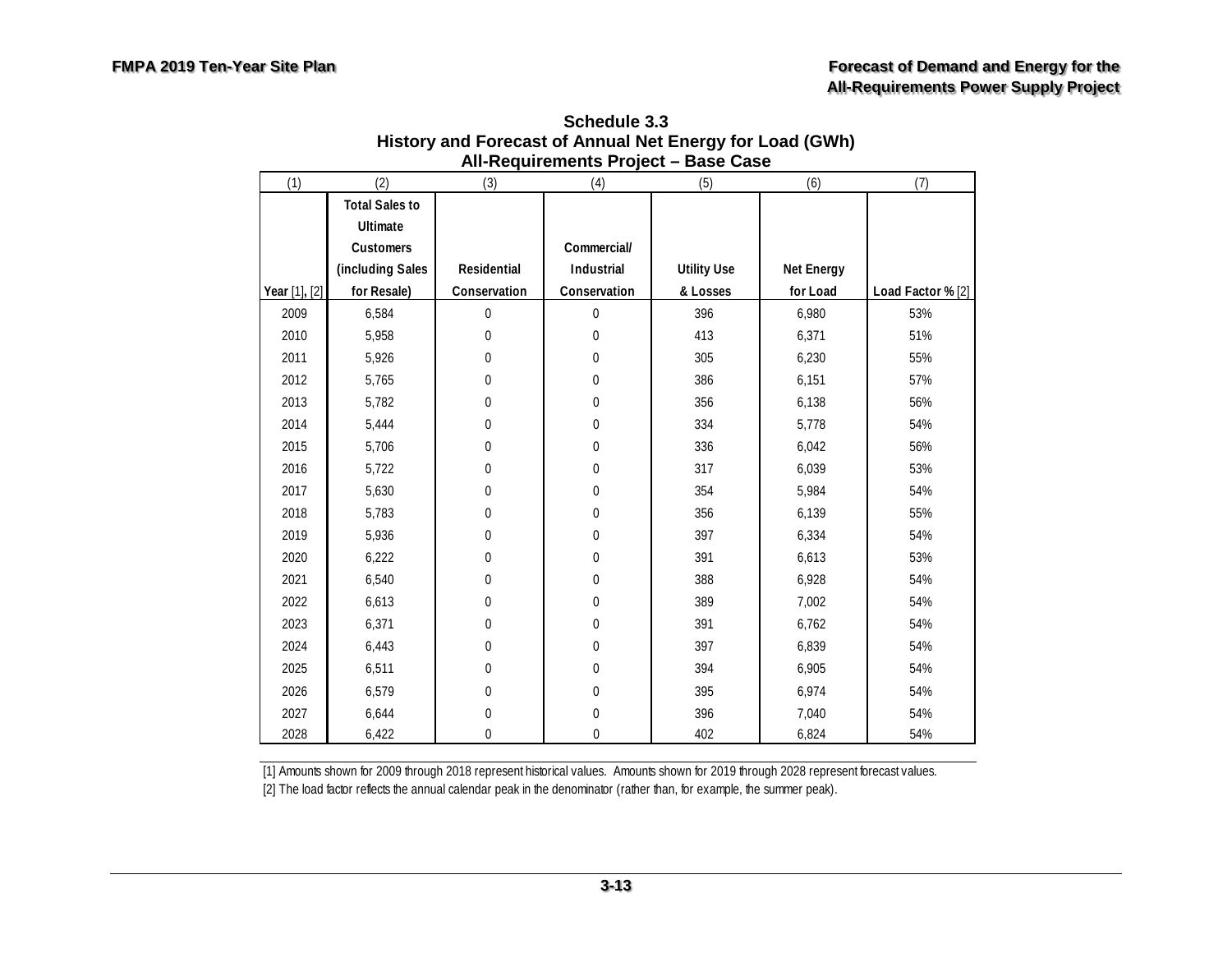| (1)  | (2)   | (3)       | (4)      | (5)           | (6)         | (7)          | (8)                    | (9)                    | (10)     |
|------|-------|-----------|----------|---------------|-------------|--------------|------------------------|------------------------|----------|
|      |       |           |          |               | Residential |              | Commercial/            | Commercial/            |          |
|      |       |           |          |               | Load        | Residential  | <b>Industrial Load</b> | <b>Industrial Load</b> | Net Firm |
| Year | Total | Wholesale | Retail   | Interruptible | Management  | Conservation | Management             | Conservation           | Demand   |
| 2019 | 1,315 | 1,315     | 0        | $\Omega$      | $\Omega$    | $\Omega$     | 0                      | $\mathbf 0$            | 1,315    |
| 2020 | 1,386 | 1,386     | 0        | $\Omega$      |             |              |                        | $\Omega$               | 1,386    |
| 2021 | 1,424 | 1,424     | $\Omega$ | 0             |             |              |                        | $\Omega$               | 1,424    |
| 2022 | 1,429 | 1,429     | $\Omega$ | $\Omega$      |             | $\Omega$     | 0                      | $\Omega$               | 1,429    |
| 2023 | 1,372 | 1,372     | $\Omega$ |               |             |              |                        | $\Omega$               | 1,372    |
| 2024 | 1,380 | 1,380     | $\Omega$ | $\Omega$      |             |              |                        | $\Omega$               | 1,380    |
| 2025 | 1,386 | 1,386     | 0        |               |             | $\Omega$     |                        | $\Omega$               | 1,386    |
| 2026 | 1,394 | 1,394     | $\Omega$ |               |             | $\Omega$     |                        | $\Omega$               | 1,394    |
| 2027 | 1,401 | 1,401     | $\Omega$ | $\Omega$      |             | $\Omega$     | 0                      | $\Omega$               | 1,401    |
| 2028 | 1,330 | 1,330     |          |               |             |              |                        |                        | 1,330    |

#### **Schedule 3.1a Forecast of Summer Peak Demand (MW) All-Requirements Project – Low Case [1]**

<span id="page-37-0"></span>[1] Values represent predicted summer peak demand under pessimistic economic conditions.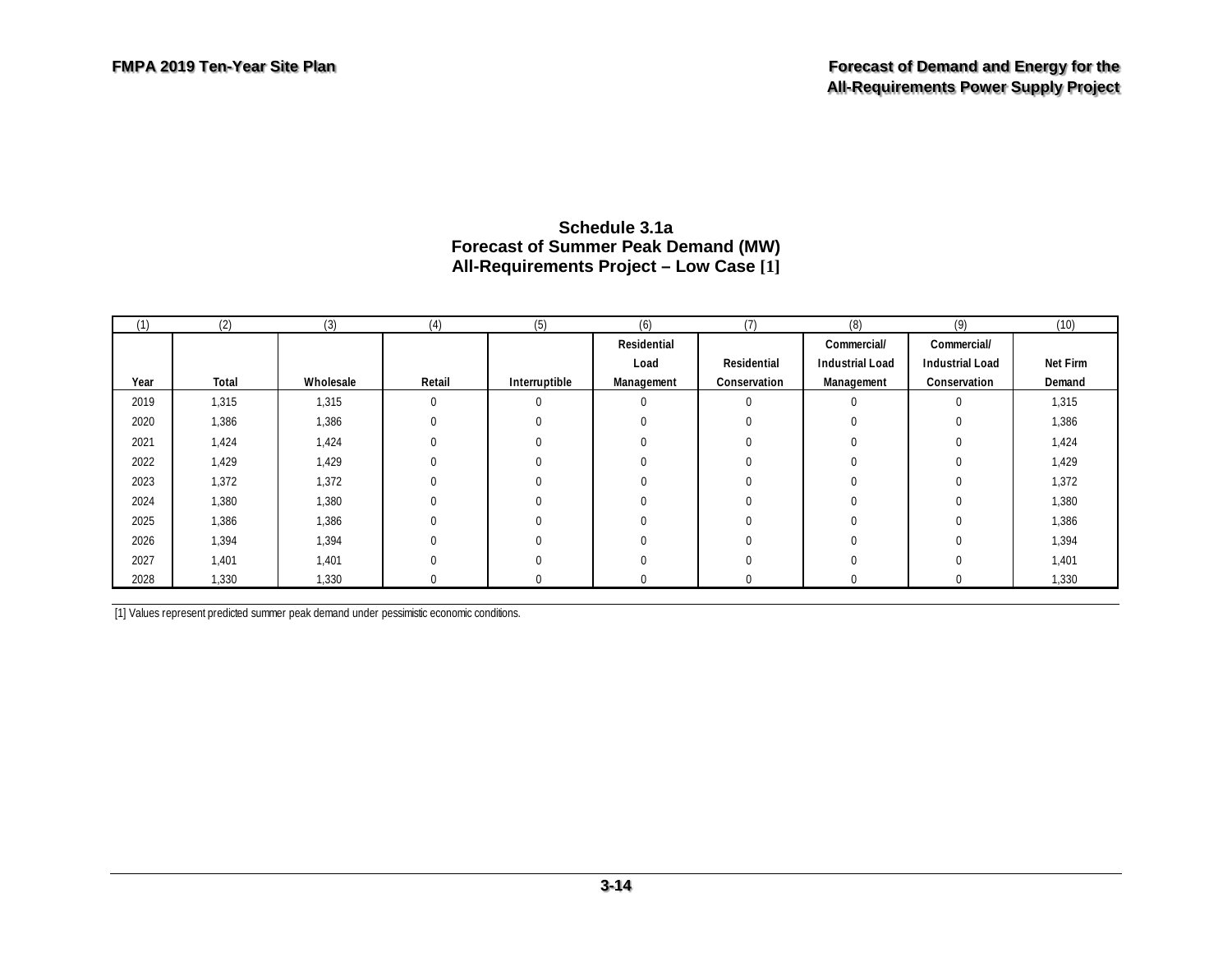#### <span id="page-38-0"></span>**Schedule 3.1b Forecast of Summer Peak Demand (MW) All-Requirements Project – High Case [1]**

| (1)  | (2)   | (3)       | (4)    | (5)           | (6)         | (7)          | (8)                    | (9)                    | (10)     |
|------|-------|-----------|--------|---------------|-------------|--------------|------------------------|------------------------|----------|
|      |       |           |        |               | Residential |              | Commercial/            | Commercial/            |          |
|      |       |           |        |               | Load        | Residential  | <b>Industrial Load</b> | <b>Industrial Load</b> | Net Firm |
| Year | Total | Wholesale | Retail | Interruptible | Management  | Conservation | Management             | Conservation           | Demand   |
| 2019 | 1,363 | 1,363     | 0      | 0             | $\Omega$    | $\Omega$     | $\Omega$               | $\Omega$               | 1,363    |
| 2020 | 1,460 | 1,460     |        |               | $\Omega$    | $\Omega$     | O                      | $\Omega$               | 1,460    |
| 2021 | 1,524 | 1,524     |        |               | $\Omega$    |              |                        |                        | 1,524    |
| 2022 | 1,550 | 1,550     |        |               | $\Omega$    |              |                        |                        | 1,550    |
| 2023 | 1,504 | 1,504     |        |               | $\Omega$    |              |                        |                        | 1,504    |
| 2024 | 1,529 | 1,529     |        |               | $\Omega$    |              |                        |                        | 1,529    |
| 2025 | 1,551 | 1,551     |        |               | $\Omega$    |              |                        |                        | 1,551    |
| 2026 | 1,573 | 1,573     |        |               | $\Omega$    |              |                        |                        | 1,573    |
| 2027 | 1,594 | 1,594     |        |               | $\Omega$    |              |                        |                        | 1,594    |
| 2028 | 1,537 | 1,537     |        |               | 0           |              |                        |                        | 1,537    |

[1] Values represent predicted summer peak demand under optimistic economic conditions.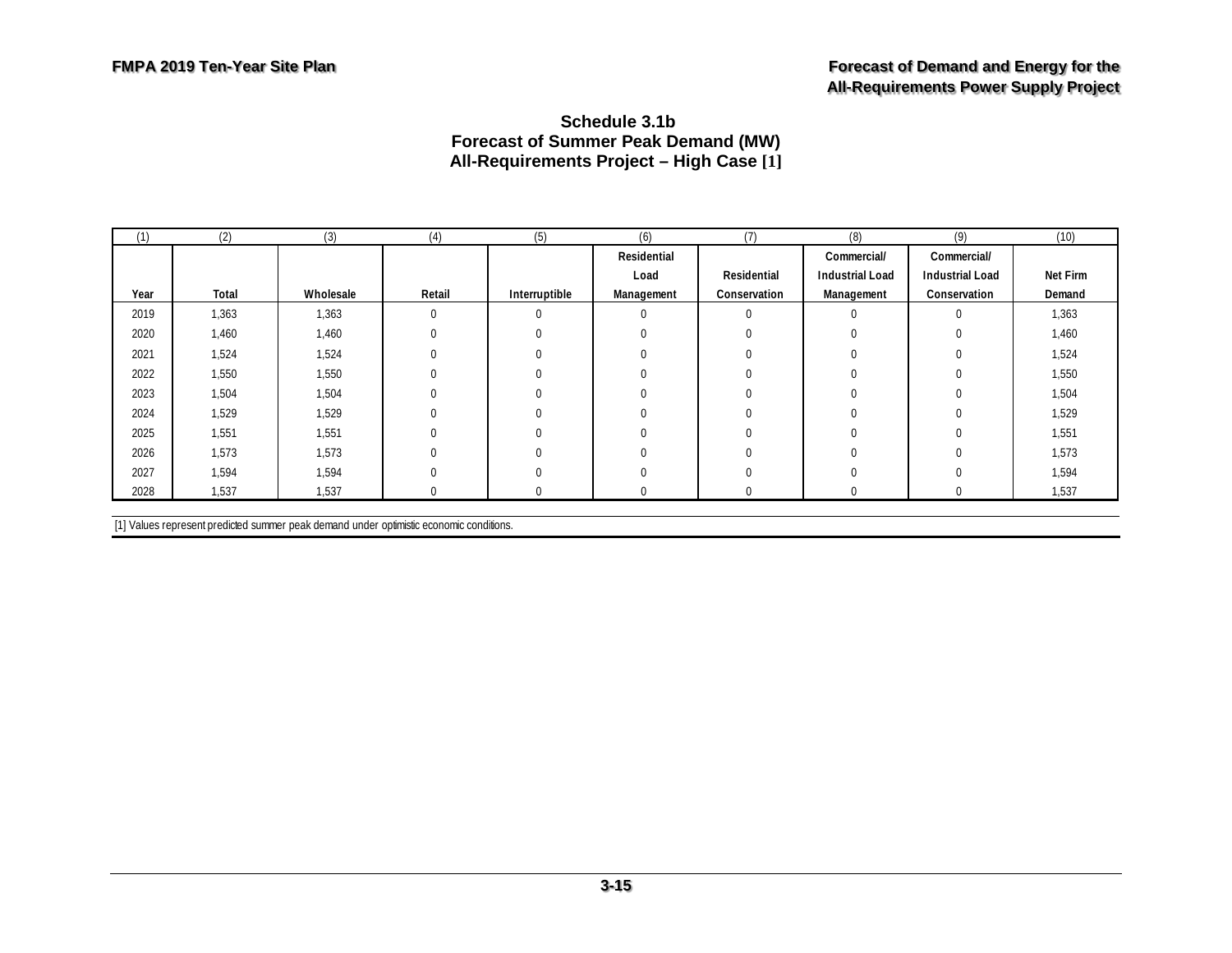| (1)     | (2)   | (3)       | (4)      | (5)           | (6)         | (7)          | (8)                    | (9)                    | (10)     |
|---------|-------|-----------|----------|---------------|-------------|--------------|------------------------|------------------------|----------|
|         |       |           |          |               | Residential |              | Commercial/            | Commercial/            |          |
|         |       |           |          |               | Load        | Residential  | <b>Industrial Load</b> | <b>Industrial Load</b> | Net Firm |
| Year    | Total | Wholesale | Retail   | Interruptible | Management  | Conservation | Management             | Conservation           | Demand   |
| 2018/19 | 1,138 | 1,138     | $\Omega$ | $\mathbf{0}$  | $\Omega$    | $\mathbf 0$  | $\Omega$               | $\Omega$               | 1,138    |
| 2019/20 | 1,197 | 1,197     |          | $\Omega$      |             | 0            |                        |                        | 1,197    |
| 2020/21 | 1,237 | 1,237     |          | 0             |             | $\Omega$     |                        |                        | 1,237    |
| 2021/22 | 1,241 | 1,241     |          | 0             |             | 0            |                        |                        | 1,241    |
| 2022/23 | 1,190 | 1,190     |          | $\Omega$      |             | 0            |                        |                        | 1,190    |
| 2023/24 | 1,197 | 1,197     |          | $\Omega$      |             | 0            |                        |                        | 1,197    |
| 2024/25 | 1,202 | 1,202     |          |               |             |              |                        |                        | 1,202    |
| 2025/26 | 1,208 | 1,208     |          | $\Omega$      |             | 0            | $\Omega$               |                        | 1,208    |
| 2026/27 | 1,214 | 1,214     |          | $\Omega$      |             | $\Omega$     | $\Omega$               |                        | 1,214    |
| 2027/28 | 1,152 | 1,152     |          |               |             | 0            |                        |                        | 1,152    |

#### **Schedule 3.2a Forecast of Winter Peak Demand (MW) All-Requirements Project – Low Case [1]**

<span id="page-39-0"></span>[1] Values represent predicted winter peak demand under pessimistic economic conditions.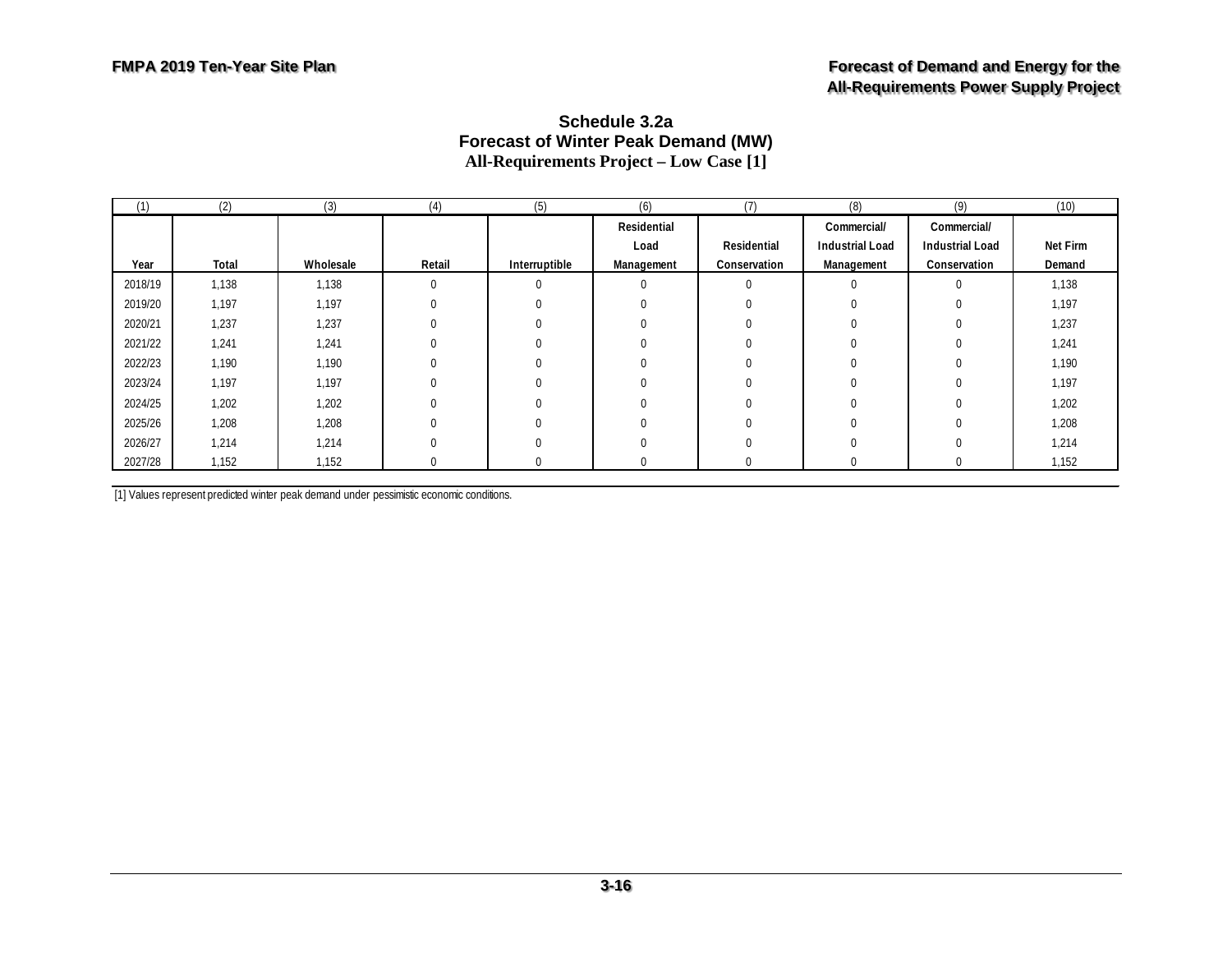#### <span id="page-40-0"></span>**Schedule 3.2b Forecast of Winter Peak Demand (MW) All-Requirements Project – High Case [1]**

| (1)     | (2)   | (3)       | (4)         | (5)           | (6)         | (7)          | (8)                    | (9)                    | (10)     |
|---------|-------|-----------|-------------|---------------|-------------|--------------|------------------------|------------------------|----------|
|         |       |           |             |               | Residential |              | Commercial/            | Commercial/            |          |
|         |       |           |             |               | Load        | Residential  | <b>Industrial Load</b> | <b>Industrial Load</b> | Net Firm |
| Year    | Total | Wholesale | Retail      | Interruptible | Management  | Conservation | Management             | Conservation           | Demand   |
| 2018/19 | 1,180 | 1,180     | $\mathbf 0$ | $\Omega$      |             | $\Omega$     | $\Omega$               | $\Omega$               | 1,180    |
| 2019/20 | 1,262 | 1,262     |             | $\Omega$      |             |              | $\Omega$               |                        | 1,262    |
| 2020/21 | 1,325 | 1,325     |             |               |             |              |                        |                        | 1,325    |
| 2021/22 | 1,347 | 1,347     |             |               |             |              |                        |                        | 1,347    |
| 2022/23 | 1,305 | 1,305     |             | 0             |             |              |                        |                        | 1,305    |
| 2023/24 | 1,326 | 1,326     |             |               |             |              |                        |                        | 1,326    |
| 2024/25 | 1,345 | 1,345     |             |               |             |              |                        |                        | 1,345    |
| 2025/26 | 1,364 | 1,364     |             |               |             |              |                        |                        | 1,364    |
| 2026/27 | 1,382 | 1,382     |             | $\Omega$      |             | 0            |                        |                        | 1,382    |
| 2027/28 | 1,332 | 1,332     |             |               |             |              |                        |                        | 1,332    |

[1] Values represent predicted winter peak demand under optimistic economic conditions.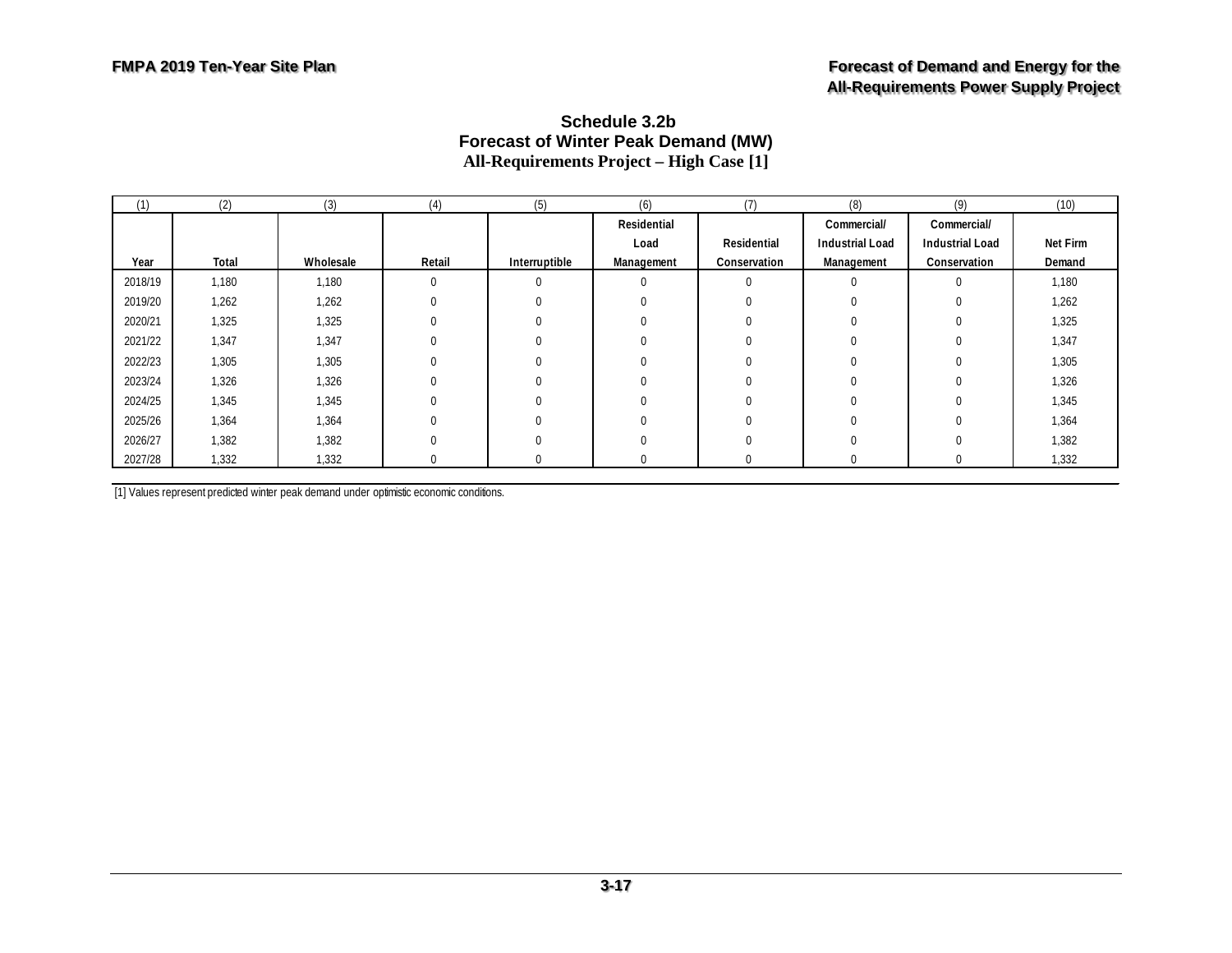<span id="page-41-0"></span>

| Schedule 3.3a                                       |
|-----------------------------------------------------|
| <b>Forecast of Annual Net Energy for Load (GWh)</b> |
| All-Requirements Project - Low Case [1]             |

| (1)  | (2)   | (3)                         | (4)                                       | (5)    | (6)       | (7)                            | (8)                    | (9)           |
|------|-------|-----------------------------|-------------------------------------------|--------|-----------|--------------------------------|------------------------|---------------|
| Year | Total | Residential<br>Conservation | Commercial/<br>Industrial<br>Conservation | Retail | Wholesale | <b>Utility Use</b><br>& Losses | Net Energy<br>for Load | Load Factor % |
| 2019 | 5,718 |                             | 0                                         | 5,718  | 112       | 391                            | 6,222                  | 55%           |
| 2020 | 5,739 |                             | 0                                         | 5,739  | 320       | 382                            | 6,441                  | 57%           |
| 2021 | 5,749 |                             | $\Omega$                                  | 5,749  | 575       | 377                            | 6,701                  | 59%           |
| 2022 | 5,769 |                             | 0                                         | 5,769  | 582       | 377                            | 6,728                  | 59%           |
| 2023 | 5,796 |                             | 0                                         | 5,796  | 272       | 378                            | 6,445                  | 57%           |
| 2024 | 5,826 |                             | $\Omega$                                  | 5,826  | 275       | 382                            | 6,483                  | 57%           |
| 2025 | 5,856 |                             | 0                                         | 5,856  | 278       | 378                            | 6,512                  | 57%           |
| 2026 | 5,886 |                             | 0                                         | 5,886  | 281       | 378                            | 6,545                  | 57%           |
| 2027 | 5,915 |                             | 0                                         | 5,915  | 283       | 378                            | 6,577                  | 57%           |
| 2028 | 5,944 |                             | 0                                         | 5,944  | 0         | 383                            | 6,327                  | 54%           |

[1] Values represent predicted net energy for load under pessimistic economic conditions.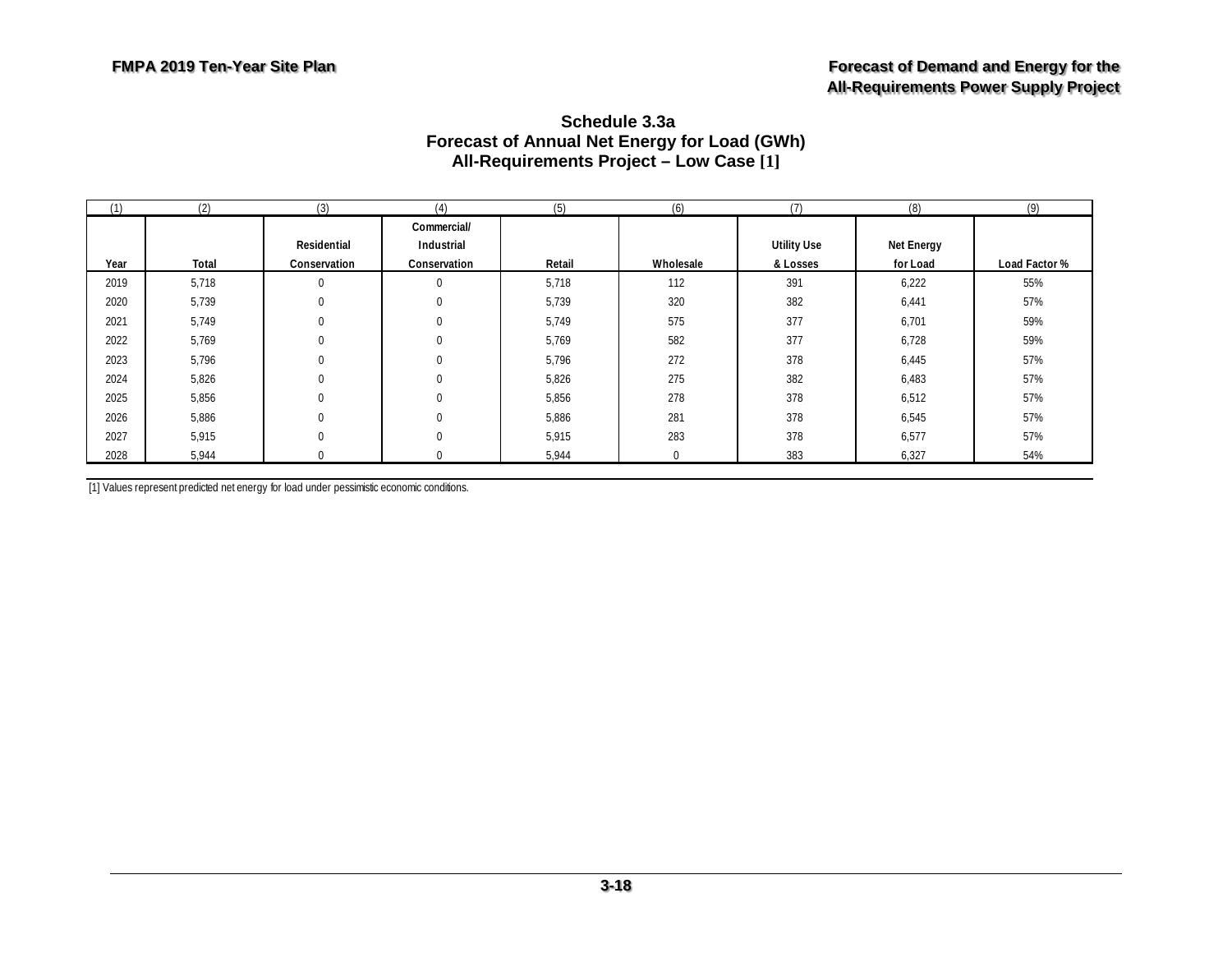#### <span id="page-42-0"></span>**Schedule 3.3b Forecast of Annual Net Energy for Load (GWh) All-Requirements Project – High Case [1]**

| (1)  | (2)   | (3)          | (4)          | (5)    | (6)       | (7)                | (8)        | (9)           |
|------|-------|--------------|--------------|--------|-----------|--------------------|------------|---------------|
|      |       |              | Commercial/  |        |           |                    |            |               |
|      |       | Residential  | Industrial   |        |           | <b>Utility Use</b> | Net Energy |               |
| Year | Total | Conservation | Conservation | Retail | Wholesale | & Losses           | for Load   | Load Factor % |
| 2019 | 5,927 |              | $\mathbf 0$  | 5,927  | 112       | 403                | 6,443      | 55%           |
| 2020 | 6,062 |              | $\mathbf 0$  | 6,062  | 320       | 399                | 6,781      | 57%           |
| 2021 | 6,175 |              | $\mathbf 0$  | 6,175  | 575       | 398                | 7,148      | 59%           |
| 2022 | 6,283 |              | $\mathbf 0$  | 6,283  | 582       | 401                | 7,266      | 59%           |
| 2023 | 6,389 |              | $\mathbf 0$  | 6,389  | 272       | 404                | 7,065      | 56%           |
| 2024 | 6,493 |              | $\mathbf 0$  | 6,493  | 275       | 411                | 7,179      | 56%           |
| 2025 | 6,591 |              | $\mathbf 0$  | 6,591  | 278       | 409                | 7,278      | 56%           |
| 2026 | 6,688 |              | $\mathbf 0$  | 6,688  | 281       | 411                | 7,379      | 56%           |
| 2027 | 6,780 | $\Omega$     | $\Omega$     | 6,780  | 283       | 413                | 7,476      | 56%           |
| 2028 | 6,871 |              | 0            | 6,871  | 0         | 420                | 7,290      | 54%           |

[1] Values represent predicted net energy for load under optimistic economic conditions.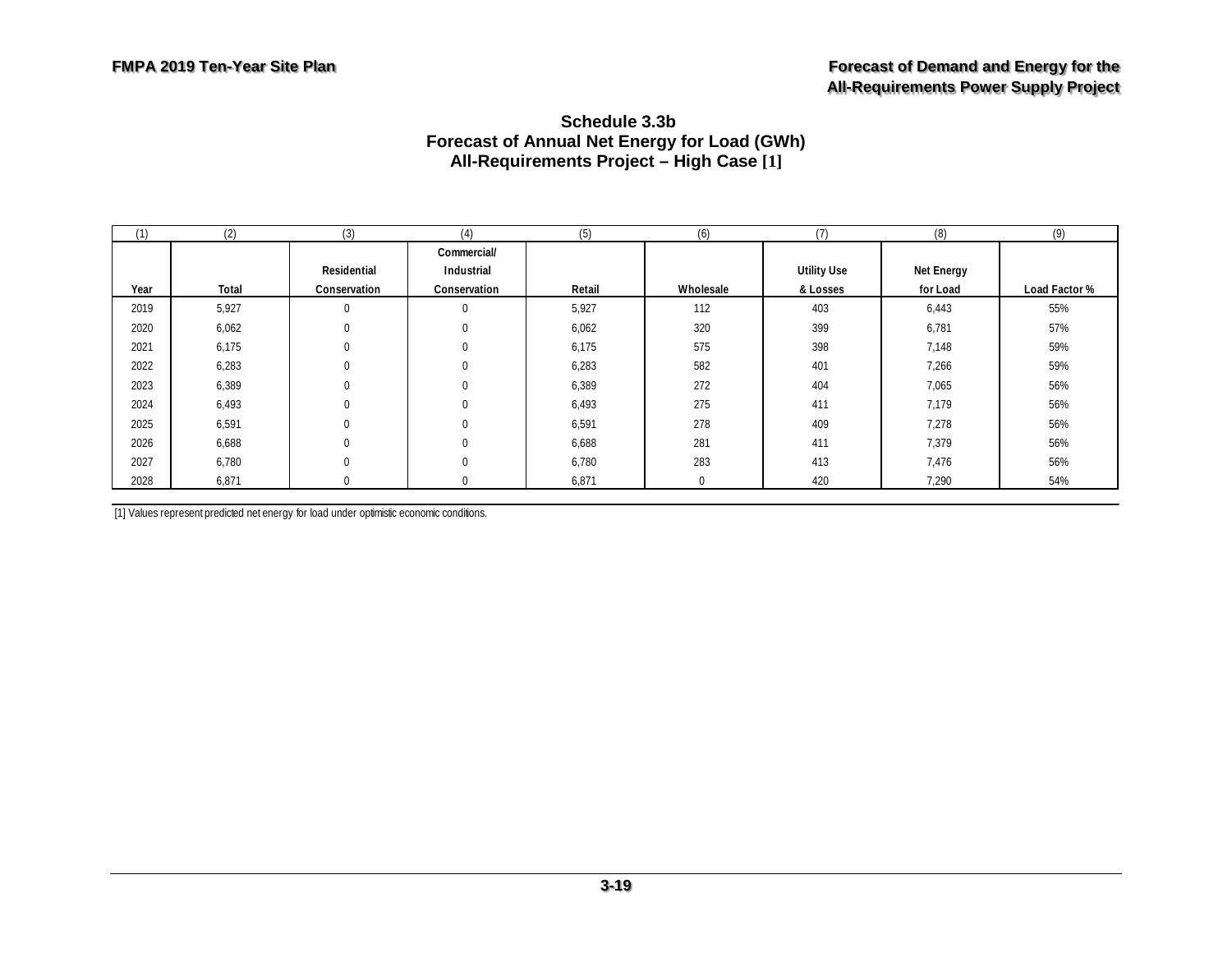<span id="page-43-0"></span>

| Schedule 4                                                                        |
|-----------------------------------------------------------------------------------|
| Previous Year and 2-Year Forecast of Peak Demand and Net Energy for Load by Month |
| <b>All-Requirements Project</b>                                                   |

| (1)       | (2)                  | (3)        | (4)         | (5)             | (6)             | (7)        |  |
|-----------|----------------------|------------|-------------|-----------------|-----------------|------------|--|
|           | <b>Actual - 2018</b> |            |             | Forecast - 2019 | Forecast - 2020 |            |  |
|           | Peak Demand          | <b>NEL</b> | Peak Demand | NEL             | Peak Demand     | <b>NEL</b> |  |
| Month     | (MW)                 | (GWh)      | (MW)        | (GWh)           | (MW)            | (GWh)      |  |
| January   | 1,228                | 497        | 1,159       | 488             | 1,230           | 507        |  |
| February  | 901                  | 404        | 1,059       | 428             | 1,127           | 450        |  |
| March     | 863                  | 419        | 991         | 454             | 1,040           | 471        |  |
| April     | 906                  | 444        | 1,048       | 474             | 1,105           | 494        |  |
| May       | 1,067                | 508        | 1,192       | 545             | 1,272           | 573        |  |
| June      | 1,205                | 580        | 1,295       | 599             | 1,374           | 628        |  |
| July      | 1,225                | 612        | 1,304       | 647             | 1,380           | 678        |  |
| August    | 1,281                | 634        | 1,339       | 660             | 1,424           | 691        |  |
| September | 1,252                | 612        | 1,229       | 581             | 1,302           | 611        |  |
| October   | 1,192                | 549        | 1,139       | 528             | 1,208           | 549        |  |
| November  | 1,005                | 446        | 913         | 451             | 956             | 466        |  |
| December  | 913                  | 436        | 891         | 480             | 932             | 496        |  |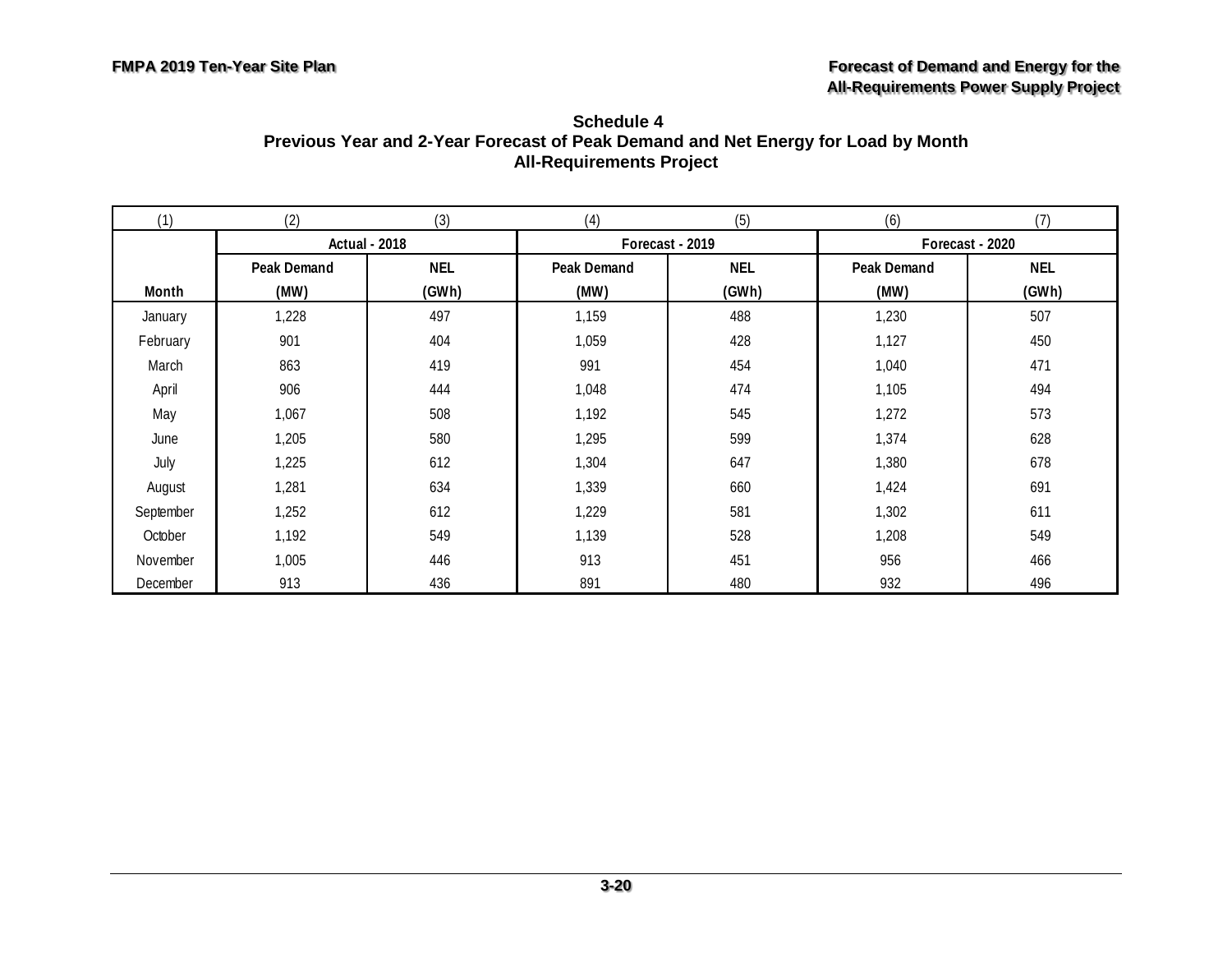# <span id="page-44-0"></span>**Section 4 Renewable Resources and Conservation Programs**

#### <span id="page-44-1"></span>**4.1 Introduction**

FMPA continually evaluates renewable and conservation resource opportunities as part of its integrated resource planning process for the ARP. The ARP currently utilizes renewable energy resources as part of the generation portfolio, including solar photovoltaic (PV) and biomass. In addition, the ARP operates a Conservation & Energy Efficiency Program and has adopted a Net Metering Policy that promotes and facilitates ARP Participants' implementation of their Net Metering programs.

#### <span id="page-44-2"></span>**4.2 Renewable Resources**

The following provides an overview of the ARP's current renewable resources, as well as new resources that are being considered as part of FMPA's integrated resource planning process:

#### <span id="page-44-3"></span>**4.2.1 Solar Photovoltaic**

In December 2009, the ARP completed construction on a 30 kW (DC) solar photovoltaic (PV) project located in Key West, FL. This project was developed and constructed as a joint partnership between the National Oceanic and Atmospheric Administration (NOAA) and FMPA. FMPA receives 62% of the energy generated from the solar PV system. Since the completion of the project, FMPA has received approximately 257,000 kWh of energy from the system. In 2018, FMPA's share of energy production amounted to 26,000 kWh.

In March 2018, the FMPA Executive Committee approved a 20-year power purchase agreement (among other enabling agreements) for a total of 58 MW-AC of solar energy as an ARP resource, which is estimated to achieve commercial operation by mid-2020. The ARP solar entitlement will increase the proportion of ARP energy derived from renewable generation. Such estimates are included in the schedules that support this TYSP.

#### <span id="page-44-4"></span>**4.2.2 Biomass**

FMPA currently receives biomass renewable energy from two sources.

• FMPA purchases as-available power from a cogeneration plant owned and operated by U.S. Sugar Corporation. The U.S. Sugar cogeneration plant is fueled by sugar bagasse, a byproduct of sugar production. U.S. Sugar Corporation uses the bagasse to fuel their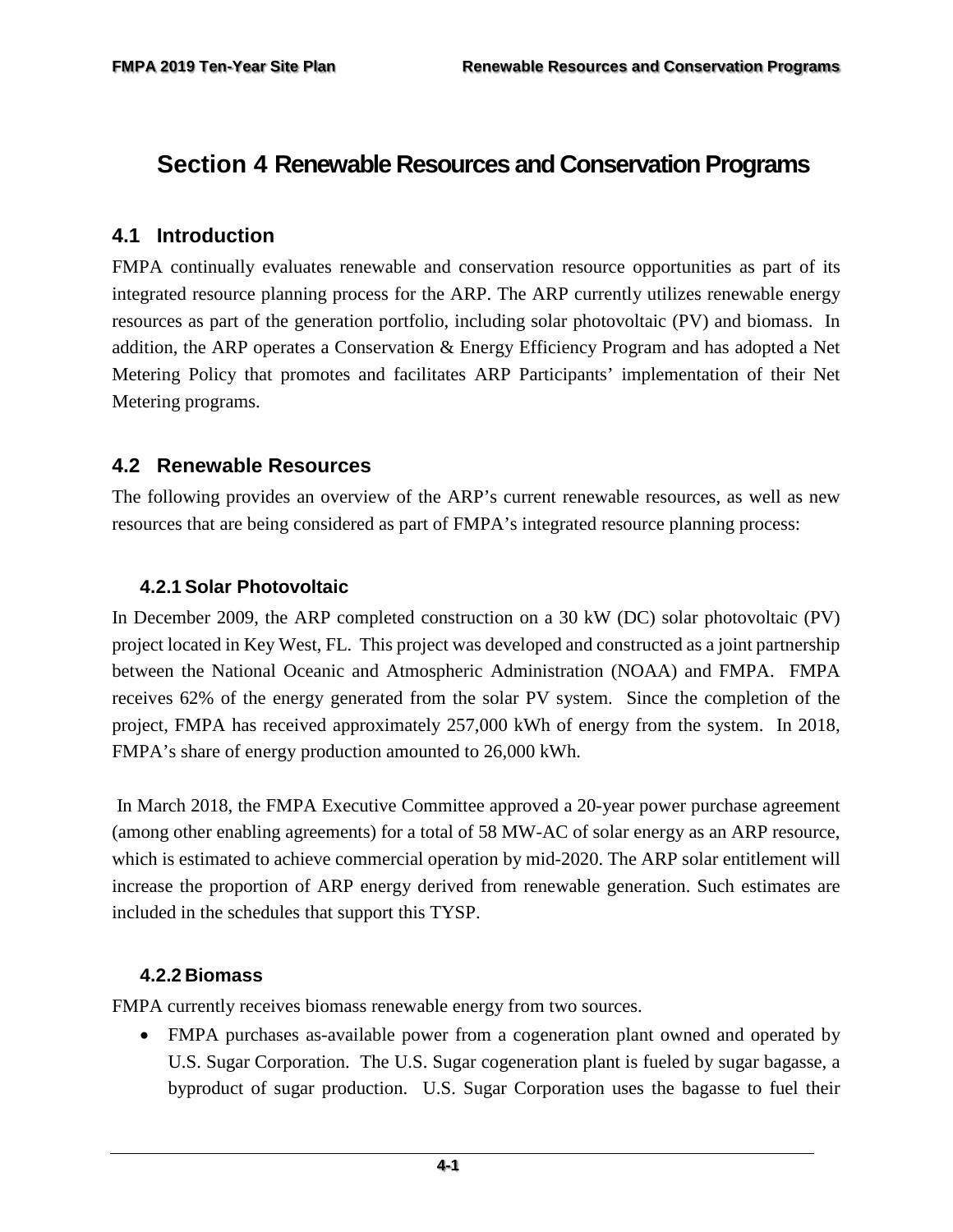generation plants to provide power for their processes. FMPA purchases the excess power produced from these generators. During 2018, FMPA purchased 26,291 MWh of energy from this renewable resource.

• In 2018, the Stanton Units 1 and 2 consumed 650,772 MMBtu of landfill gas as a supplemental fuel source. The ARP receives energy from both the ARP's and ARP Participants' shares in the Stanton Energy Center Units 1 and 2, which amount to 20.77% of the energy output of Stanton Unit 1 and 18.86% of the energy output of Unit 2 as of December 31, 2018. Thus, the ARP utilized 128,253 MMBtu of landfill gas as a supplemental fuel source<sup>[3](#page-45-1)</sup>.

These renewable resources help the ARP meet current and future energy needs. However, the existing renewable resources are not considered firm capacity, so they do not assist the ARP in meeting current or future capacity needs.

FMPA's forecast of renewable energy is provided in Schedule 6.1 of Section 5 (Forecast of Facilities Requirements).

### <span id="page-45-0"></span>**4.3 Conservation & Energy Efficiency Program**

The ARP Participants have developed the ARP Conservation Program to provide conservation and energy efficiency incentives and assistance to their retail customers. The project is funded through the ARP rates and members are allocated funds based on their energy load ratio share. Each ARP Participant can elect to implement programs that are most suitable for their community.

Conservation programs offered by ARP Participants include, but are not limited to, the following:

- Rebates on ENERGY STAR® qualified appliances
- Rebates on insulation upgrades and duct leak repair
- Residential and Commercial energy audits

f

- Customer education materials, including brochures and videos
- Equipment and training for utility energy auditors

Since the inception of the program in 2008, the ARP Participants have allocated approximately \$8 million to the ARP Conservation Program. The ARP Participants recurrently evaluate evolving conservation measures, and add those measures to their respective portfolio of offerings. FMPA

<span id="page-45-1"></span><sup>3</sup> For 2019 and beyond, Stanton landfill gas usage will reflect the ARP's distinct entitlement to Stanton 1 and Stanton 2 capacity and energy.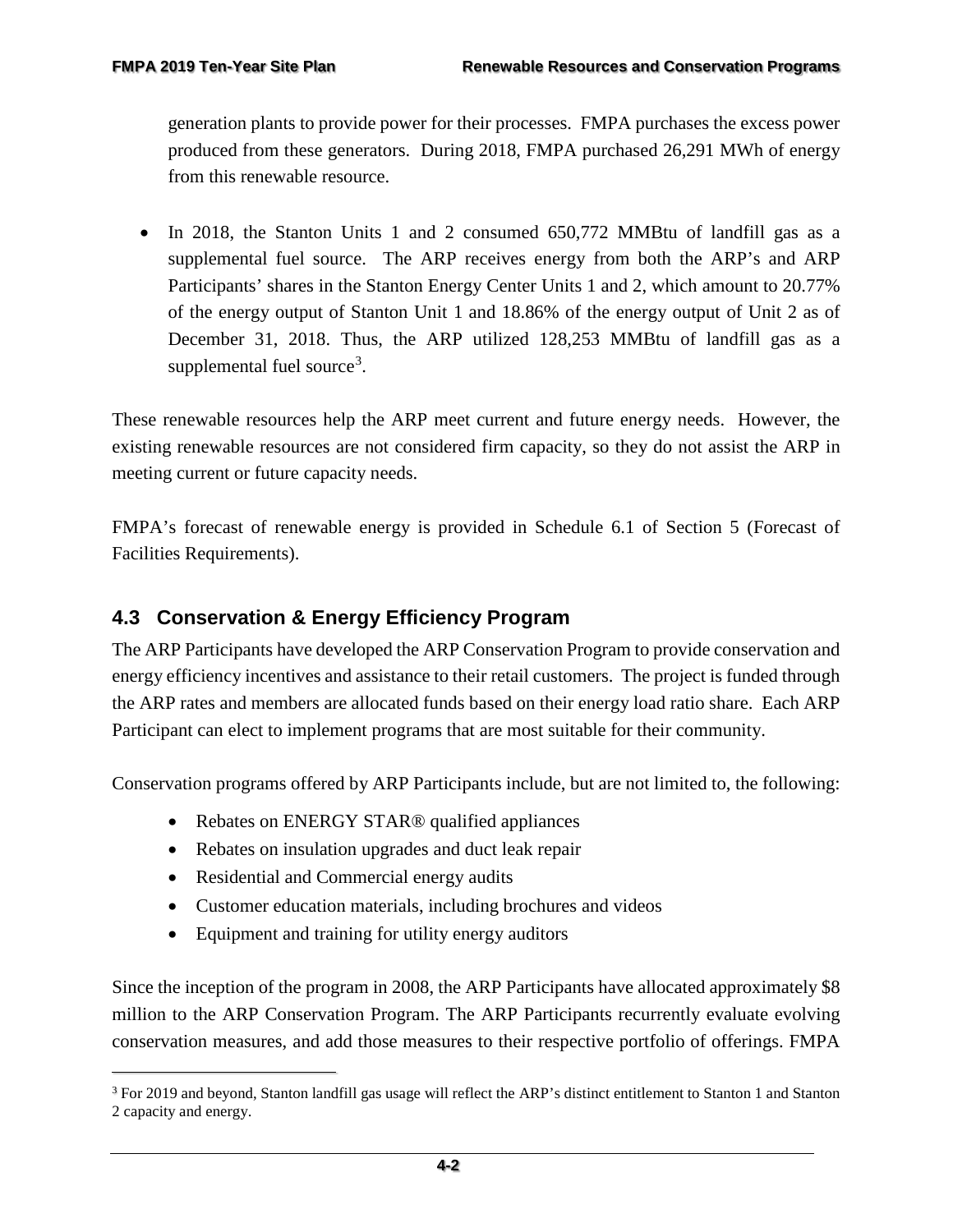supports these efforts by developing engineering assumptions to track the savings associated with new measures that are adopted, and has developed a historical tracking model to integrate participation statistics and estimated energy and demand savings per year since the inception of the program.

FMPA is currently not including the effects of its energy efficiency programs in its forecast of demand and net energy for load as the program results are still under FMPA's designated threshold for level of significance of 0.5 percent of load over the 20-year planning horizon. FMPA has developed reporting tools and techniques in order to be able to estimate program effects on demand and NEL and understand the level of significance of the program, the key assumptions for which were subjected to a detailed refresh during calendar year 2017. Once the threshold is crossed, FMPA will separately account for the effects of the energy efficiency program in its demand and load forecast. To the extent that recent energy efficiency efforts have been captured in actual consumption data for the last few years, the effects of the program are included in the current load forecast.

# <span id="page-46-0"></span>**4.4 Net Metering Program**

In June 2008, the ARP Participants adopted a Net Metering Policy to permit interconnection of customer-owned renewable generation to its Members' distribution system. This policy facilitates the purchase of excess customer-owned renewable generation and outlines the metering, billing and crediting procedures to be followed by ARP Participants. As of December 2018, ARP Participants had approximately 7,447 kW of solar photovoltaic renewable generation (DC) connected to the grid through their net metering programs.

As with the conservation programs, FMPA is currently not including the effects of its Participants' net metering programs in its forecast of demand and net energy for load as the program results are still under FMPA's designated threshold for level of significance. However, to the extent that the net metering program has resulted in reduced customer consumption of utility generated electricity in the recent past, such impacts have been captured in actual consumption data, and the effects of the program are included in the current load forecast through the embedded reductions in actual data resulting from the program.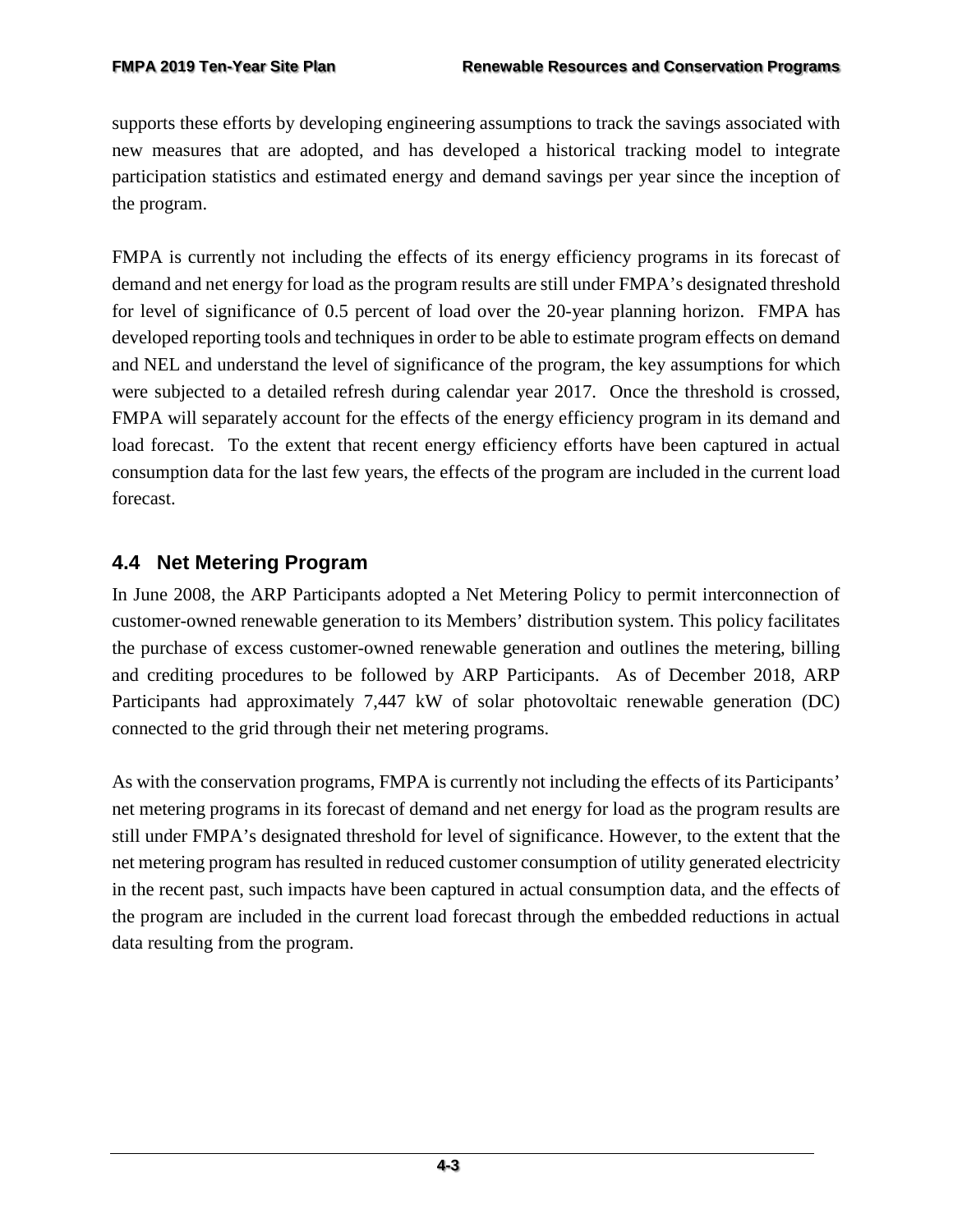## <span id="page-47-0"></span>**4.5 Load Management Program**

Currently, there are no ARP-sponsored load management programs in place. FMPA continues to evaluate load management technologies in order to identify cost-effective load management programs for the ARP.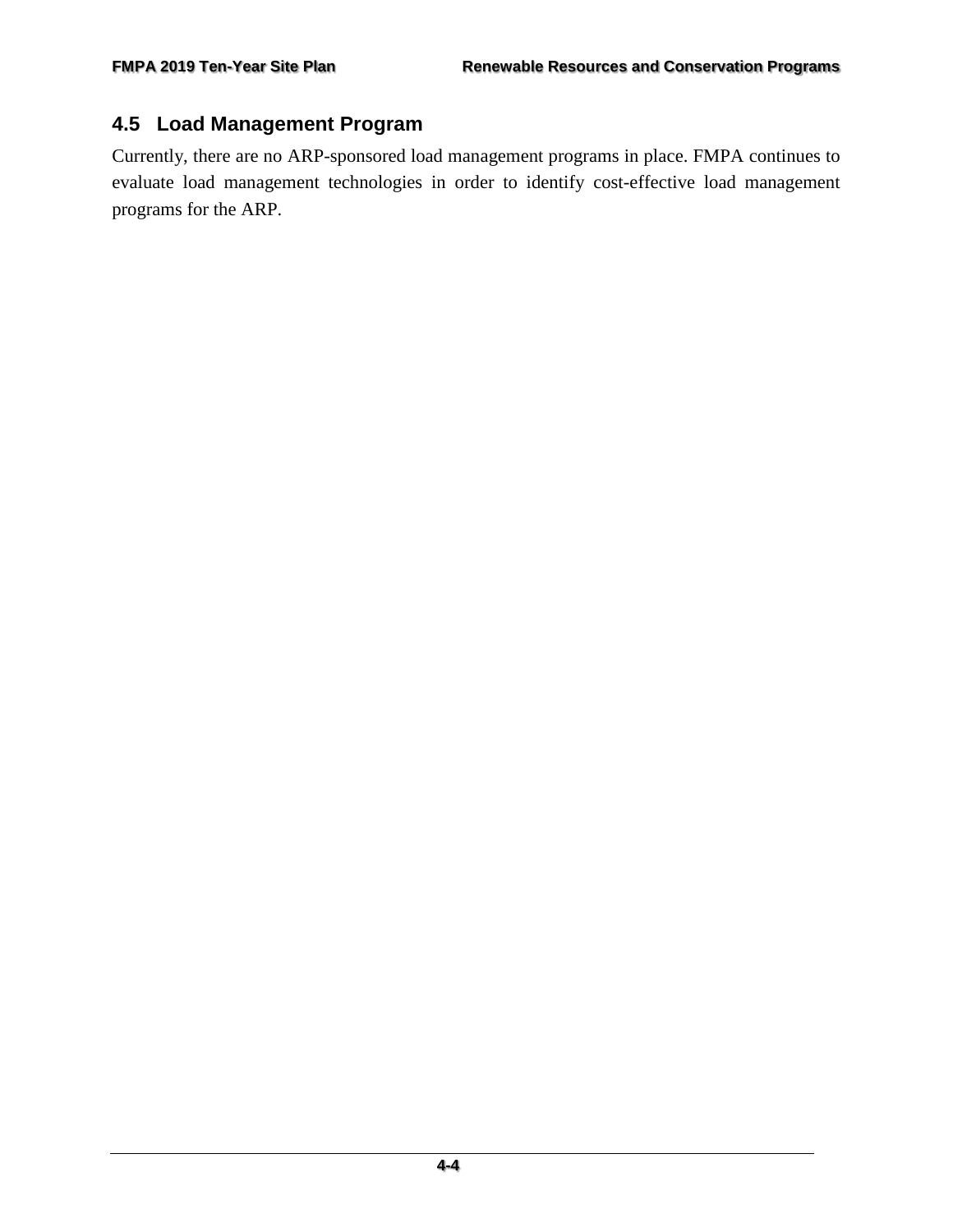# <span id="page-48-0"></span>**Section 5 Forecast of Facilities Requirements**

## <span id="page-48-1"></span>**5.1 ARP Planning Process**

FMPA's integrated resource planning (IRP) policy is to assure, on a long-term basis, a low-cost and reliable electricity supply to ARP Participants that reflects the goals and objectives established by the ARP Participants. FMPA's planning process is consistent with Florida Public Service Commission (PSC) statutory and regulatory requirements which do not specifically subject utilities in Florida to integrated resource planning, but when taken together equate to an integrated resource planning requirement. In addition, FMPA's process is considerate of the Public Utility Regulatory Act (PURPA) which requires certain standards of practice to comply with retail rate regulations.

The IRP planning process requires that FMPA and the ARP Executive Committee evaluate alternative resource portfolios and make certain decisions regarding implementing a particular preferred plan. Certain requirements, such as maintaining 15 percent Summer Peak Reserves and 15 percent Winter Peak Reserves on a planned basis, and "best efforts" goals, such as achieving the lowest net present value cost over the next 20 years, and integrating demand-side and renewable resources into the ARP power supply portfolio, have been developed as guidelines to assist FMPA and the Executive Committee in communicating and evaluating the key issues associated with making resource portfolio planning decisions.

## <span id="page-48-2"></span>**5.2 Planned ARP Generating Facility Requirements**

Based upon FMPA's current Base Case load forecast, the ARP currently does not require any additional resources from undesignated sources to maintain FMPA's 15% reserve margin through 2024. For the remainder of the TYSP study period (through December 31, 2028), FMPA anticipates additional seasonal (summer) peaking purchases will be required to maintain a 15% reserve margin. Schedule 8 at the end of this section shows planned and prospective ARP generating resources changes during the next 10-year period, which include several planned upgrades to existing resource entitlement capacities.

### <span id="page-48-3"></span>**5.3 Capacity and Power Purchase Requirements**

The current system firm power supply purchase resources of the ARP include two purchases from NextEra. Power purchase contracts included in the ARP plans are briefly summarized below: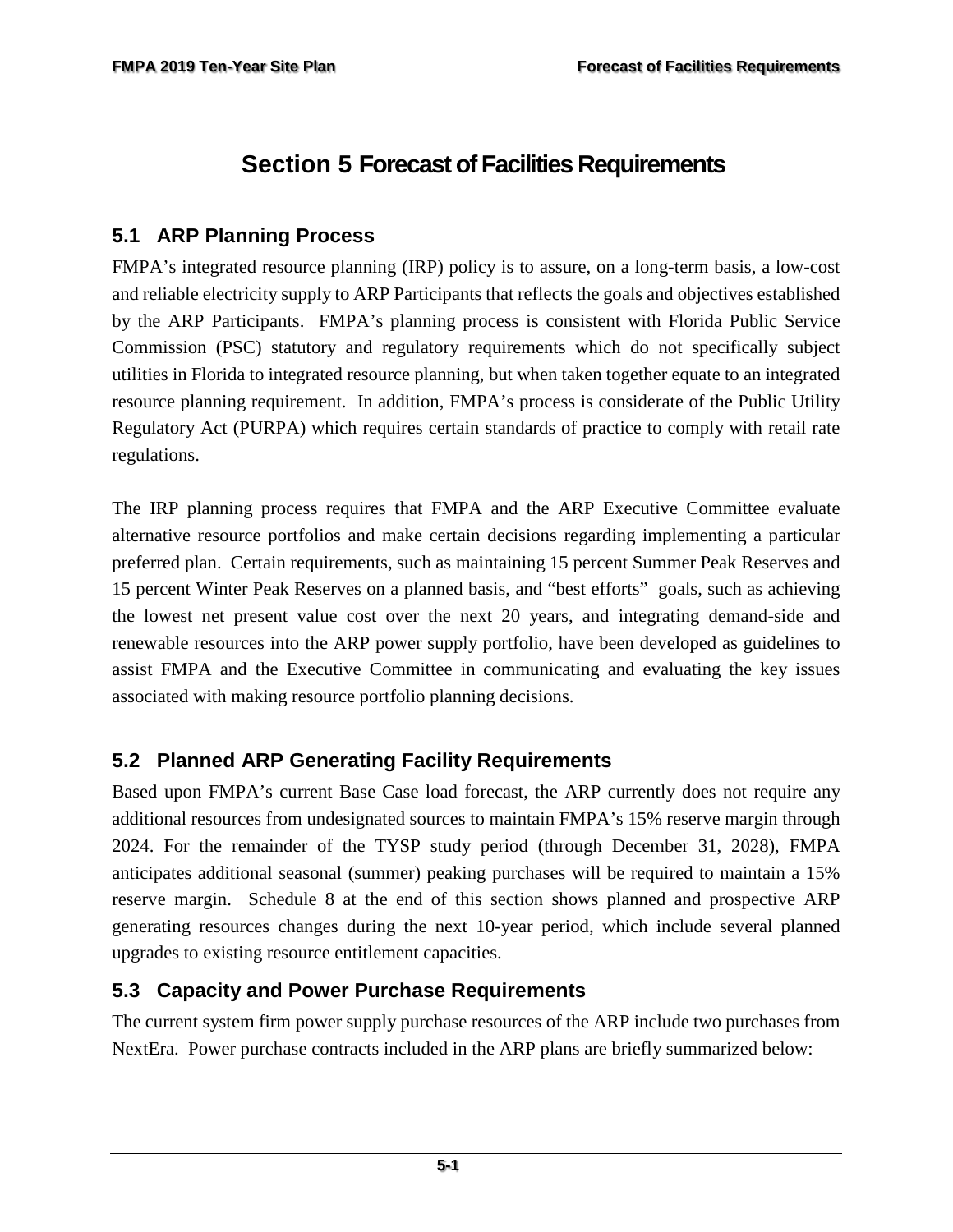- **Stanton A:** FMPA on behalf of the ARP has a contract for the purchase of 13 percent of the net operating capability of the Stanton A combined cycle facility from NextEra. The initial term of the purchase ends in September 2023 and the contract includes two subsequent extension options. For 2019, the ARP's purchase from Stanton A amounts to 81 MW based on the current summer rating of the facility.
- **Oleander:** FMPA on behalf of the ARP has a contract to purchase the entire capacity of, and energy generated by, NextEra's Oleander Unit 5, an approximately 162 MW (summer rating) or 180 MW (winter rating), simple cycle gas turbine unit primarily fueled with natural gas and located in Brevard County. The term of the purchase ends in December 2027.

# <span id="page-49-0"></span>**5.4 Summary of Current and Future ARP Resource Capacity**

Tables 5-1 and 5-2 provide a summary, ten-year projection of the ARP resource capacity for the summer and winter seasons, respectively. A projection of the ARP fuel requirements by fuel type is shown in Schedule 5. Schedules 6.1 (quantity) and 6.2 (percent of total) present the forecast of ARP energy sources by resource type. Schedules 7.1 and 7.2 summarize the capacity, demand, and resulting reserve margin forecasts for the summer and winter seasons, respectively. Information on planned and prospective ARP generating facility additions and changes is included in Schedule 8.

As evidenced by Tables 5-1 and 5-2, the ARP expects to meet its generation capacity requirements and maintain a 15% reserve margin with existing resources through 2024. For the remainder of the TYSP study period (through December 31, 2028), FMPA anticipates additional seasonal (summer) peaking purchases will be required to maintain a 15% reserve margin. FMPA continually monitors and evaluates resource requirements.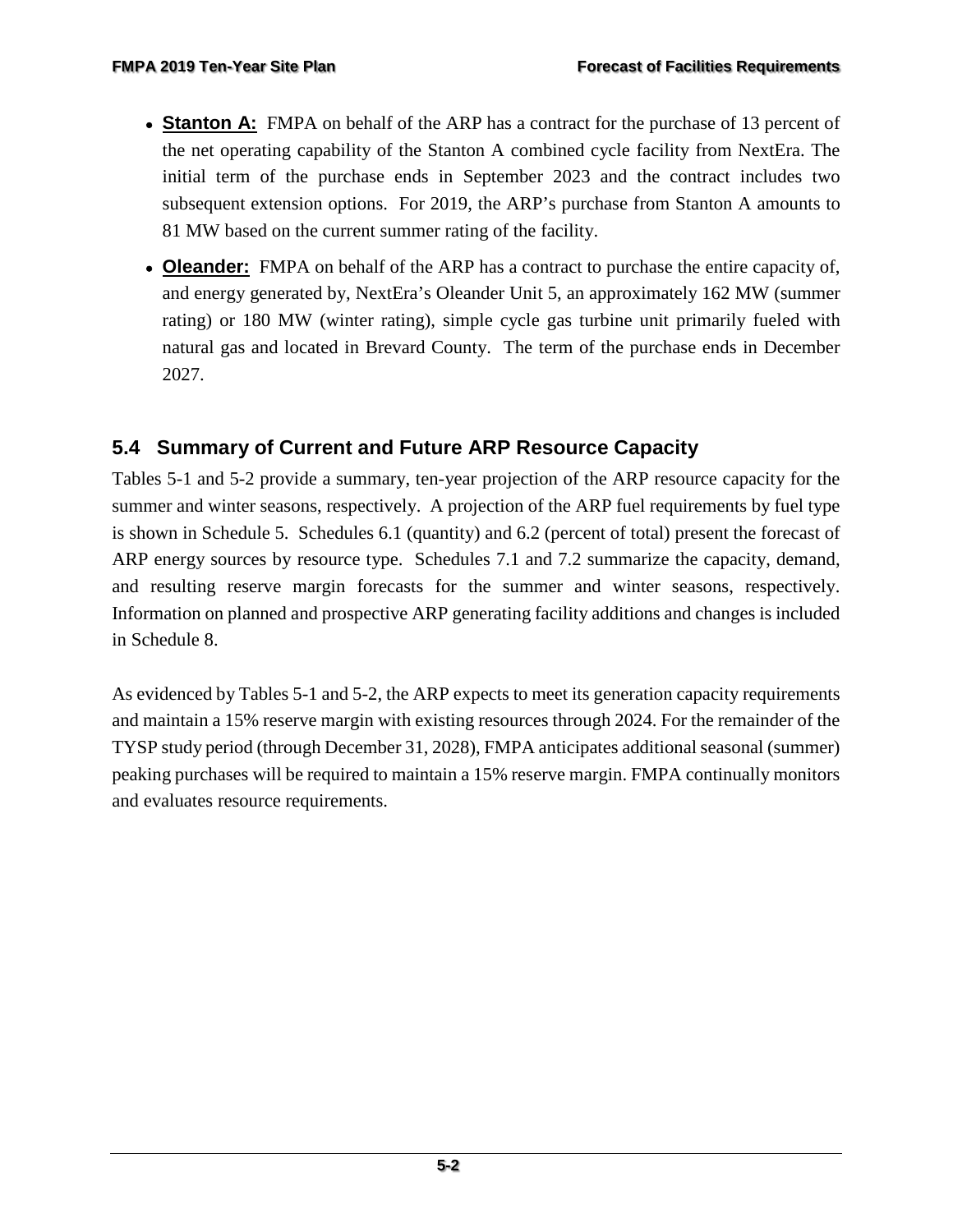| Table 5-1                                                                        |
|----------------------------------------------------------------------------------|
| <b>Summary of All-Requirements Power Supply Project Resource Summer Capacity</b> |

<span id="page-50-0"></span>

| Line           |                                      | Summer Rating (MW) |       |       |       |       |       |       |       |       |       |
|----------------|--------------------------------------|--------------------|-------|-------|-------|-------|-------|-------|-------|-------|-------|
| No.            | <b>Resource Description</b>          | 2019               | 2020  | 2021  | 2022  | 2023  | 2024  | 2025  | 2026  | 2027  | 2028  |
|                | (a)                                  | (b)                | (c)   | (d)   | (e)   | (f)   | (g)   | (h)   | (i)   | (j)   | (k)   |
|                | Installed Capacity                   |                    |       |       |       |       |       |       |       |       |       |
|                | <b>Existing Resources</b>            |                    |       |       |       |       |       |       |       |       |       |
| 1              | Nuclear [1]                          | 48                 | 46    | 46    | 46    | 46    | 46    | 46    | 46    | 46    | 46    |
| 2              | Stanton Coal Plant [2]               | 214                | 222   | 222   | 222   | 222   | 222   | 222   | 222   | 222   | 222   |
| 3              | Stanton CC Unit A [2]                | 44                 | 44    | 44    | 44    | 44    | 44    | 44    | 44    | 44    | 44    |
| 4              | Cane Island 1-4 [3]                  | 684                | 684   | 684   | 684   | 684   | 699   | 699   | 699   | 699   | 699   |
| 5              | Indian River CTs [2]                 | 75                 | 75    | 75    | 75    | 75    | 75    | 75    | 75    | 75    | 75    |
| 6              | Treasure Coast Energy Center [4]     | 300                | 300   | 300   | 315   | 315   | 315   | 315   | 315   | 315   | 315   |
| $\overline{7}$ | <b>Stock Island Units</b>            | 113                | 113   | 113   | 113   | 113   | 113   | 113   | 113   | 113   | 113   |
| 8              | Sub Total Existing Resources         | 1,478              | 1,484 | 1,484 | 1,499 | 1,499 | 1,514 | 1,514 | 1,514 | 1,514 | 1,514 |
|                | <b>Planned Resource Additions</b>    |                    |       |       |       |       |       |       |       |       |       |
| 9              | None                                 |                    |       |       |       |       |       |       |       |       |       |
| 10             | Sub Total Planned Resource Additions |                    |       |       |       |       |       |       |       |       |       |
| 11             | <b>Total Installed Capacity</b>      | 1,478              | 1,484 | 1,484 | 1,499 | 1,499 | 1,514 | 1,514 | 1,514 | 1,514 | 1,514 |
|                | Firm Capacity Import                 |                    |       |       |       |       |       |       |       |       |       |
| 12             | Stanton A Purchase [2]               | 81                 | 81    | 81    | 81    | 81    |       |       |       |       |       |
| 13             | Oleander Purchase                    | 162                | 162   | 162   | 162   | 162   | 162   | 162   | 162   | 162   |       |
| 14             | Peaking Purchase(s) [5]              |                    |       |       |       |       |       | 15    | 32    | 49    | 138   |
| 15             | <b>Total Firm Capacity Import</b>    | 243                | 243   | 243   | 243   | 243   | 162   | 177   | 194   | 211   | 138   |
| 16             | <b>Total Available Capacity</b>      | 1,721              | 1,727 | 1,727 | 1,742 | 1,742 | 1,676 | 1,691 | 1,709 | 1,725 | 1,652 |

[1] Includes capacity from the St. Lucie Project. Amounts shown beginning 2020 have been reduced to reflect Green Cove Springs' conversion to CROD effective January 1, 2020.

[2] Capacities shown have been reduced to account for losses through the OUC transmission system (assumed to be 2.0% for planning period).

[3] Reflects Cane Island 4 upgrade to increase plant capacity in 2024.

[4] Reflects Treasure Coast Energy Center upgrade to increase plant capacity in 2022.

[5] Additional peaking capacity required to maintain a 15% reserve margin during the summer season.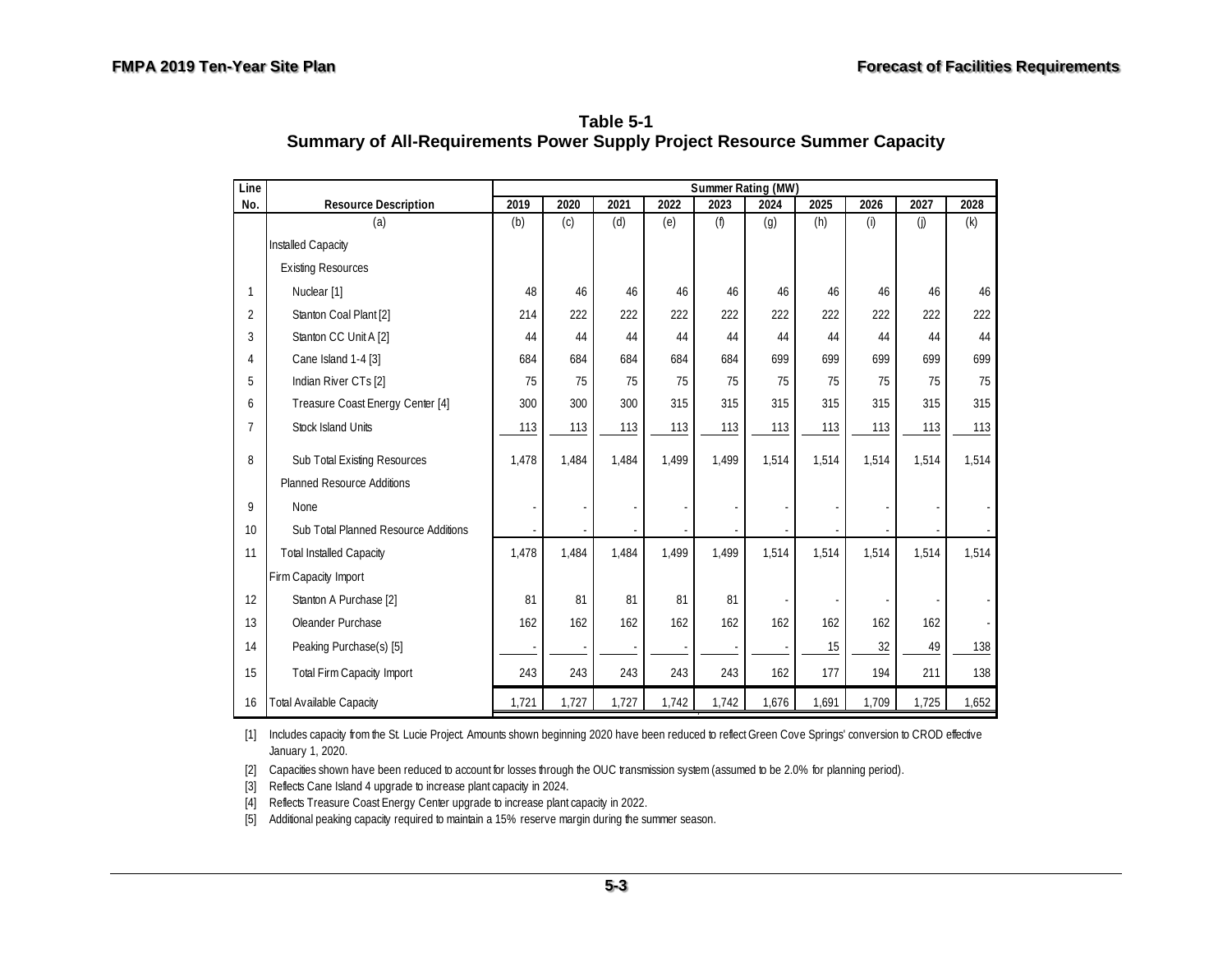<span id="page-51-0"></span>

| Line           |                                      | Winter Rating (MW) |         |         |         |         |         |         |         |         |         |
|----------------|--------------------------------------|--------------------|---------|---------|---------|---------|---------|---------|---------|---------|---------|
| No.            | <b>Resource Description</b>          | 2018/19            | 2019/20 | 2020/21 | 2021/22 | 2022/23 | 2023/24 | 2024/25 | 2025/26 | 2026/27 | 2027/28 |
|                | (a)                                  | (b)                | (c)     | (d)     | (e)     | (f)     | (g)     | (h)     | (i)     | (i)     | (k)     |
|                | Installed Capacity                   |                    |         |         |         |         |         |         |         |         |         |
|                | <b>Existing Resources</b>            |                    |         |         |         |         |         |         |         |         |         |
|                | Nuclear [1]                          | 50                 | 48      | 48      | 48      | 48      | 48      | 48      | 48      | 48      | 48      |
| $\overline{2}$ | Stanton Coal Plant [2]               | 214                | 222     | 222     | 222     | 222     | 222     | 222     | 222     | 222     | 222     |
| 3              | Stanton CC Unit A [2]                | 47                 | 47      | 47      | 47      | 47      | 47      | 47      | 47      | 47      | 47      |
| 4              | Cane Island 1-4 [3]                  | 711                | 711     | 711     | 711     | 711     | 726     | 726     | 726     | 726     | 726     |
| 5              | Indian River CTs [2]                 | 83                 | 83      | 83      | 83      | 83      | 83      | 83      | 83      | 83      | 83      |
| 6              | Treasure Coast Energy Center [4]     | 310                | 310     | 310     | 325     | 325     | 325     | 325     | 325     | 325     | 325     |
| $\overline{7}$ | <b>Stock Island Units</b>            | 113                | 113     | 113     | 113     | 113     | 113     | 113     | 113     | 113     | 113     |
| 8              | Sub Total Existing Resources         | 1,528              | 1,534   | 1,534   | 1,549   | 1.549   | 1,564   | 1,564   | 1,564   | 1,564   | 1,564   |
|                | <b>Planned Resource Additions</b>    |                    |         |         |         |         |         |         |         |         |         |
| 9              | None                                 |                    |         |         |         |         |         |         |         |         |         |
| 10             | Sub Total Planned Resource Additions |                    |         |         |         |         |         |         |         |         |         |
| 11             | <b>Total Installed Capacity</b>      | 1,528              | 1,534   | 1,534   | 1,549   | 1.549   | 1,564   | 1.564   | 1,564   | 1,564   | 1,564   |
|                | Firm Capacity Import                 |                    |         |         |         |         |         |         |         |         |         |
| 12             | Stanton A Purchase [2]               | 87                 | 87      | 87      | 87      | 87      |         |         |         |         |         |
| 13             | Oleander Purchase                    | 180                | 180     | 180     | 180     | 180     | 180     | 180     | 180     | 180     |         |
| 14             | Peaking Purchase(s) [5]              |                    |         |         |         |         |         |         |         |         |         |
| 15             | <b>Total Firm Capacity Import</b>    | 267                | 267     | 267     | 267     | 267     | 180     | 180     | 180     | 180     |         |
| 16             | <b>Total Available Capacity</b>      | 1,795              | 1,801   | 1,801   | 1,816   | 1,816   | 1,744   | 1,744   | 1,744   | 1,744   | 1,564   |

| Table 5-2                                                                        |
|----------------------------------------------------------------------------------|
| <b>Summary of All-Requirements Power Supply Project Resource Winter Capacity</b> |

[1] Includes capacity from the St. Lucie Project. Amounts shown beginning 2020 have been reduced to reflect Green Cove Springs' conversion to CROD effective January 1, 2020.

[2] Capacities shown have been reduced to account for losses through the OUC transmission system (assumed to be 2.0% for planning period).

[3] Reflects Cane Island 4 upgrade to increase plant capacity in 2024.

[4] Reflects Treasure Coast Energy Center upgrade to increase plant capacity in 2022.

[5] No additional capacity will be required to maintain a 15% reserve margin during the winter season.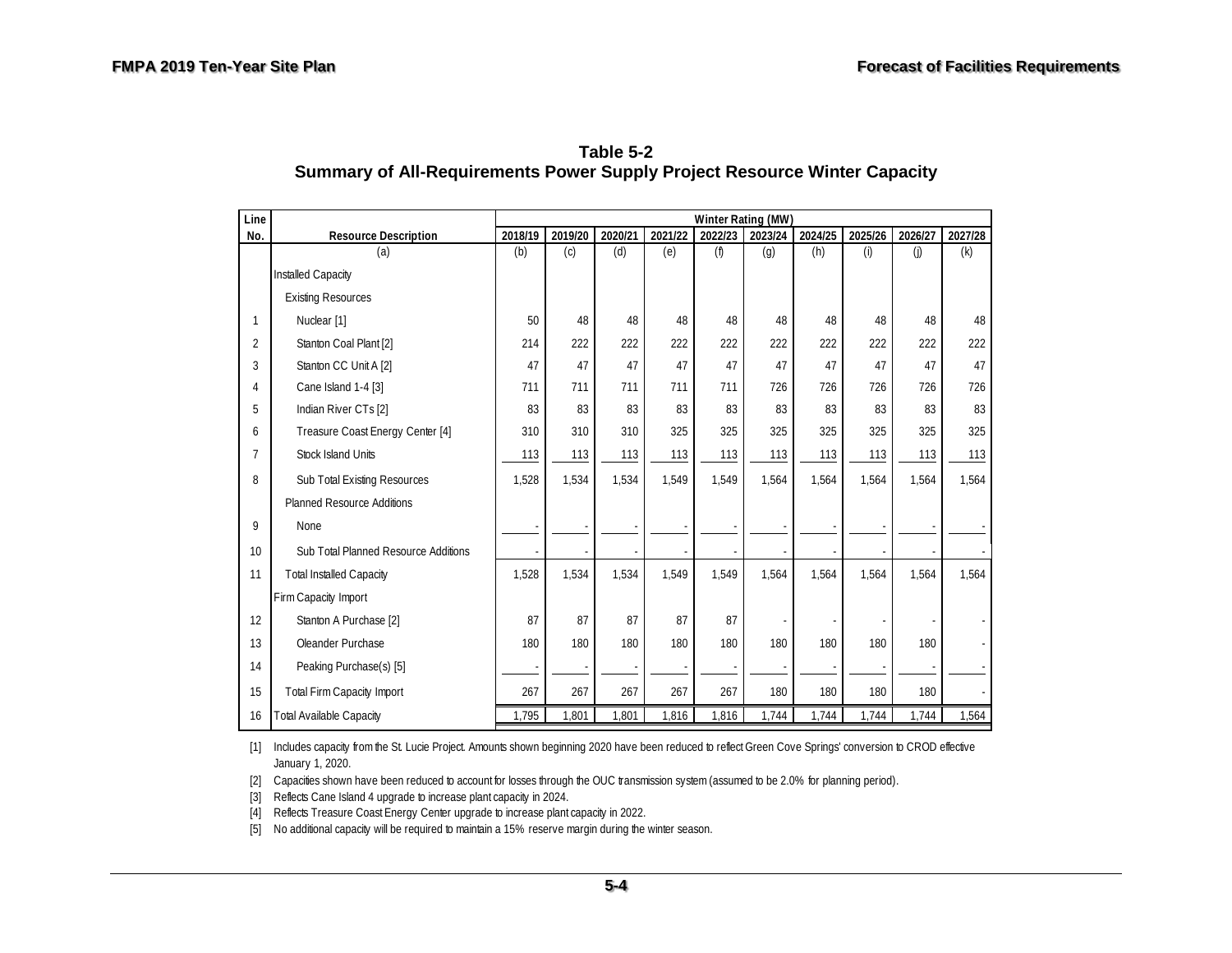<span id="page-52-0"></span>

|                | (1)              | (2)             | (3)                | (4)            | (5)            | (6)            | (7)            | (8)            | (9)                      | (10)           | (11)           | (12)           | (13)           | (14)         |
|----------------|------------------|-----------------|--------------------|----------------|----------------|----------------|----------------|----------------|--------------------------|----------------|----------------|----------------|----------------|--------------|
| Line           |                  | Unit            | Fuel               | Actual         |                |                |                |                |                          | Forecasted     |                |                |                |              |
| No.            | <b>Fuel Type</b> | Type            | Units              | 2018           | 2019           | 2020           | 2021           | 2022           | 2023                     | 2024           | 2025           | 2026           | 2027           | 2028         |
| $\mathbf{1}$   | Nuclear [1]      |                 | Trillion BTU       | 3              | $\overline{4}$ | $\overline{4}$ | $\overline{4}$ | $\overline{A}$ | $\overline{4}$           | $\overline{4}$ | $\overline{4}$ | 4              | $\overline{4}$ | 4            |
| $\overline{2}$ | Coal             |                 | 000 Ton            | 423            | 262            | 277            | 268            | 270            | 263                      | 285            | 296            | 291            | 296            | 239          |
|                | Residual         |                 |                    |                |                |                |                |                |                          |                |                |                |                |              |
| 3              |                  | Steam           | 000 BBL            |                |                |                |                |                |                          |                |                |                |                |              |
| $\overline{4}$ |                  | $_{\rm CC}$     | 000 BBL            |                |                |                |                |                |                          |                |                |                |                |              |
| 5              |                  | $C$ T           | 000 BBL            |                |                |                |                |                | $\overline{\phantom{a}}$ |                | $\sim$         |                |                |              |
| 6              |                  | Total           | 000 BBL            |                |                |                |                |                | $\overline{\phantom{a}}$ |                |                |                |                |              |
|                | Distillate       |                 |                    |                |                |                |                |                |                          |                |                |                |                |              |
| $\overline{7}$ |                  | Steam           | 000 BBL            |                |                |                |                |                |                          |                |                |                |                |              |
| 8              |                  | CC              | 000 BBL            |                |                |                |                |                |                          |                |                |                |                |              |
| 9              |                  | CT              | 000 BBL            | $\overline{4}$ | $\mathbf{1}$   | $\mathbf{1}$   | 3              | $\mathbf{1}$   | 5                        | $\mathbf{1}$   | $\mathbf{1}$   | $\overline{2}$ | $\mathbf{1}$   | $\mathbf{1}$ |
| 10             |                  | Total           | 000 BBL            | $\overline{4}$ | $\mathbf{1}$   | $\mathbf{1}$   | $\overline{3}$ | $\mathbf{1}$   | 5                        | $\overline{1}$ | $\mathbf{1}$   | $\overline{2}$ | $\mathbf{1}$   | $\mathbf{1}$ |
|                | Natural Gas      |                 |                    |                |                |                |                |                |                          |                |                |                |                |              |
| 11             |                  | Steam [2]       | 000 MCF            | 200            | 406            | 430            | 416            | 419            | 409                      | 443            | 460            | 452            | 459            | 372          |
| 12             |                  | $_{\rm CC}$     | 000 MCF            | 33,880         | 36,767         | 38,304         | 39,592         | 39,836         | 37,813                   | 37,962         | 38,091         | 38,580         | 39,084         | 37,853       |
| 13             |                  | <b>CT</b>       | 000 MCF            | 435            | 195            | 255            | 262            | 244            | 237                      | 236            | 298            | 378            | 385            | 182          |
| 14             |                  | Total           | 000 MCF            | 34,515         | 37,368         | 38,989         | 40,270         | 40,499         | 38,459                   | 38,641         | 38,848         | 39,410         | 39,928         | 38,407       |
|                | Renewables [3]   |                 |                    |                |                |                |                |                |                          |                |                |                |                |              |
| 15             |                  | <b>Biofuels</b> | <b>Billion BTU</b> | 263            | 222            | 222            | 222            | 222            | 222                      | 222            | 222            | 222            | 222            | 222          |
| 16             |                  | <b>Biomass</b>  | <b>Billion BTU</b> |                |                |                |                |                | $\overline{\phantom{a}}$ |                |                |                |                |              |
| 17             |                  | Geothermal      | <b>Billion BTU</b> |                |                |                |                |                | $\overline{\phantom{a}}$ |                |                |                |                |              |
| 18             |                  | Hyrdro          | <b>Billion BTU</b> |                |                |                |                |                |                          |                |                |                |                |              |
| 19             |                  | Landfill Gas    | <b>Billion BTU</b> | 128            | 105            | 111            | 108            | 108            | 106                      | 115            | 119            | 117            | 119            | 96           |
| 20             |                  | <b>MSW</b>      | <b>Billion BTU</b> |                |                |                |                |                |                          |                |                |                |                |              |
| 21             |                  | Solar           | <b>Billion BTU</b> |                |                |                |                |                |                          |                |                |                |                |              |
| 22             |                  | Wind            | <b>Billion BTU</b> |                |                |                |                |                | $\sim$                   |                |                |                |                |              |
| 23             |                  | Other           | <b>Billion BTU</b> |                |                |                |                |                | $\sim$                   |                |                |                |                |              |
| 24             |                  | Total           | <b>Billion BTU</b> | 391            | 327            | 333            | 330            | 330            | 328                      | 337            | 341            | 339            | 341            | 318          |
| 25             | Other            |                 | Trillion BTU       |                |                |                |                |                |                          |                |                |                |                |              |

**Schedule 5 Fuel Requirements – All-Requirements Power Supply Project** 

[1] Nuclear generation shown is the ARP Participants' Entitlement Shares in the St. Lucie Project.

[2] Includes natural gas used as an Igniter Fuel at the Stanton Energy Center.

[3] Includes landfill gas consumed by FMPA's ownership share of the Stanton Energy Center as a supplemental fuel source, as well as bagasse consumed by U.S. Sugar cogeneration facility in the production of power purchased by FMPA.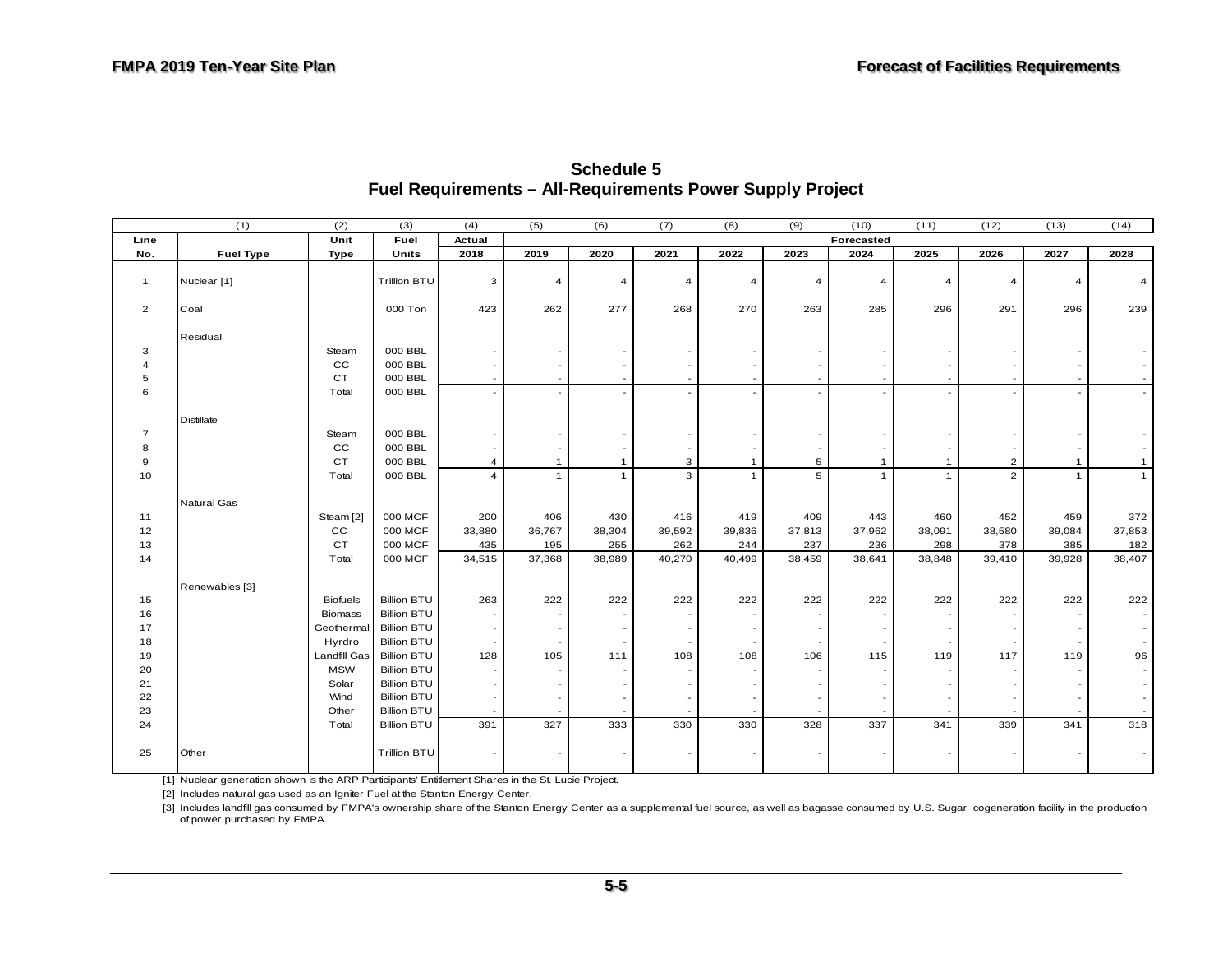<span id="page-53-0"></span>

|                           | (1)                  | (2)             | (3)          | (4)                      | (5)         | (6)                      | (7)          | (8)                      | (9)                     | (10)                     | (11)        | (12)                     | (13)    | (14)        |
|---------------------------|----------------------|-----------------|--------------|--------------------------|-------------|--------------------------|--------------|--------------------------|-------------------------|--------------------------|-------------|--------------------------|---------|-------------|
| Line                      |                      | Prime           |              | Actual                   |             |                          |              |                          | Forecasted              |                          |             |                          |         |             |
| No.                       | <b>Energy Source</b> | Mover           | <b>Units</b> | 2018                     | 2019        | 2020                     | 2021         | 2022                     | 2023                    | 2024                     | 2025        | 2026                     | 2027    | 2028        |
|                           |                      |                 |              |                          |             |                          |              |                          |                         |                          |             |                          |         |             |
|                           | Annual Firm Inter-   |                 |              |                          |             |                          |              |                          |                         |                          |             |                          |         |             |
| $\mathbf{1}$              | Region Interchange   |                 | GWh          | $\sim$                   |             | $\sim$                   |              | $\overline{\phantom{a}}$ |                         | $\overline{\phantom{a}}$ |             | $\overline{\phantom{a}}$ |         |             |
|                           |                      |                 |              |                          |             |                          |              |                          |                         |                          |             |                          |         |             |
| $\overline{\mathbf{c}}$   | Nuclear [1]          |                 | GWh          | 279                      | 399         | 391                      | 376          | 390                      | 390                     | 377                      | 390         | 390                      | 376     | 391         |
| $\overline{\mathbf{3}}$   |                      |                 |              |                          |             |                          |              |                          |                         |                          | 677         |                          |         |             |
|                           | Coal                 |                 | GWh          | 968                      | 568         | 627                      | 604          | 610                      | 592                     | 648                      |             | 665                      | 675     | 529         |
|                           | Residual             |                 |              |                          |             |                          |              |                          |                         |                          |             |                          |         |             |
| $\ensuremath{\mathsf{4}}$ |                      | Steam           | GWh          |                          |             |                          |              |                          |                         |                          |             |                          |         |             |
| $\mathbf 5$               |                      | $_{\rm CC}$     | GWh          | $\sim$                   |             | $\sim$                   |              |                          |                         |                          |             |                          |         |             |
| 6                         |                      | CT              | GWh          | $\sim$                   |             |                          |              |                          |                         |                          |             |                          |         |             |
| $\overline{7}$            |                      | Total           | GWh          | $\overline{\phantom{a}}$ |             |                          |              |                          |                         |                          |             |                          |         |             |
|                           |                      |                 |              |                          |             |                          |              |                          |                         |                          |             |                          |         |             |
|                           | Distillate           |                 |              |                          |             |                          |              |                          |                         |                          |             |                          |         |             |
| $^{\rm 8}$                |                      | Steam           | GWh          | $\sim$                   |             | $\sim$                   |              |                          |                         |                          |             |                          |         |             |
| $\mathbf{9}$              |                      | cc              | GWh          |                          |             | $\sim$                   |              |                          |                         | $\overline{\phantom{a}}$ |             |                          |         |             |
| 10                        |                      | CT              | GWh          | $\overline{a}$           | $\mathbf O$ | $\mathsf O$              | $\mathbf{1}$ | $\circ$                  | $\overline{\mathbf{c}}$ | $\mathsf O$              | $\mathbf O$ | $\mathbf{1}$             | $\circ$ | $\mathbf O$ |
| 11                        |                      | Total           | GWh          | $\overline{2}$           | $\circ$     | $\circ$                  | $\mathbf{1}$ | $\circ$                  | $\overline{2}$          | $\circ$                  | $\circ$     | $\mathbf{1}$             | $\circ$ | $\circ$     |
|                           |                      |                 |              |                          |             |                          |              |                          |                         |                          |             |                          |         |             |
|                           | Natural Gas          |                 |              |                          |             |                          |              |                          |                         |                          |             |                          |         |             |
| 12                        |                      | Steam           | GWh          | $\mathsf O$              | 38          | 42                       | 40           | 41                       | 39                      | 43                       | 45          | 44                       | 45      | 35          |
| 13                        |                      | $CC$ [2]        | GWh          | 4,810                    | 5,281       | 5,499                    | 5,683        | 5,739                    | 5,446                   | 5,476                    | 5,496       | 5,572                    | 5,642   | 5,585       |
| 14                        |                      | CT              | GWh          | 40                       | 16          | 21                       | 22           | 21                       | 20                      | 20                       | 25          | 30                       | 31      | 15          |
| 15                        |                      | Total           | GWh          | 4,851                    | 5,335       | 5,562                    | 5,746        | 5,801                    | 5,506                   | 5,539                    | 5,566       | 5,647                    | 5,718   | 5,635       |
|                           |                      |                 |              |                          |             |                          |              |                          |                         |                          |             |                          |         |             |
| 16                        | <b>NUG</b>           |                 | GWh          | $\overline{\phantom{a}}$ |             | $\sim$                   |              | $\overline{\phantom{a}}$ |                         |                          |             |                          |         |             |
|                           |                      |                 |              |                          |             |                          |              |                          |                         |                          |             |                          |         |             |
|                           | Renewables [3]       |                 |              |                          |             |                          |              |                          |                         |                          |             |                          |         |             |
| 17                        |                      | <b>Biofuels</b> | GWh          | 26                       | 22          | 22                       | 22           | 22                       | 22                      | 22                       | 22          | 22                       | 22      | 22          |
| 18                        |                      | <b>Biomass</b>  | GWh          | $\overline{\phantom{a}}$ |             | $\sim$                   |              | $\sim$                   |                         | ٠                        |             | $\sim$                   |         |             |
| 19                        |                      | Geothermal      | GWh          | $\sim$                   |             | $\overline{\phantom{a}}$ |              |                          |                         | $\bar{a}$                |             |                          |         |             |
| 20                        |                      | Hyrdro          | GWh          | $\sim$                   |             | $\overline{\phantom{a}}$ |              | $\sim$                   |                         | $\overline{\phantom{a}}$ |             | $\sim$                   |         |             |
| 21                        |                      | Landfill Gas    | GWh          | 12                       | 10          | 11                       | 10           | 10                       | 10                      | 11                       | 11          | 11                       | 11      | 9           |
| 22                        |                      | <b>MSW</b>      | GWh          | $\overline{\phantom{a}}$ |             | $\overline{\phantom{a}}$ |              |                          |                         |                          |             |                          |         |             |
| 23                        |                      | Solar           | GWh          | $\sim$                   |             | $\sim$                   | 169          | 168                      | 241                     | 241                      | 239         | 239                      | 238     | 237         |
| 24                        |                      | Wind            | GWh          | $\overline{\phantom{a}}$ |             | $\sim$                   |              | $\overline{\phantom{a}}$ |                         |                          |             |                          |         |             |
| 25                        |                      | Other           | GWh          |                          |             |                          |              |                          |                         |                          |             |                          |         |             |
| 26                        |                      | Total           | GWh          | 39                       | 32          | 33                       | 201          | 201                      | 273                     | 275                      | 273         | 272                      | 271     | 269         |
|                           |                      |                 |              |                          |             |                          |              |                          |                         |                          |             |                          |         |             |
| 27                        | Interchange [4]      |                 | GWh          | $\sim$                   |             |                          |              | $\sim$                   |                         |                          |             |                          |         |             |
|                           |                      |                 |              |                          |             |                          |              |                          |                         |                          |             |                          |         |             |
| 28                        | Net Energy for Load  |                 | GWh          | 6,139                    | 6,334       | 6,613                    | 6,928        | 7,002                    | 6,762                   | 6,839                    | 6,905       | 6,974                    | 7,040   | 6,824       |
|                           |                      |                 |              |                          |             |                          |              |                          |                         |                          |             |                          |         |             |

**Schedule 6.1 Energy Sources (GWh) – All-Requirements Power Supply Project**

[1] Nuclear generation shown is the ARP Participants' Entitlement Shares in the St. Lucie Project.

[2] Includes non-firm net interchange.

[3] Includes power purchased from U.S. Sugar cogeneration facility and power generated from FMPA's ownership share of the Stanton Energy Center using landfill gas.

[4] Includes firm interchange.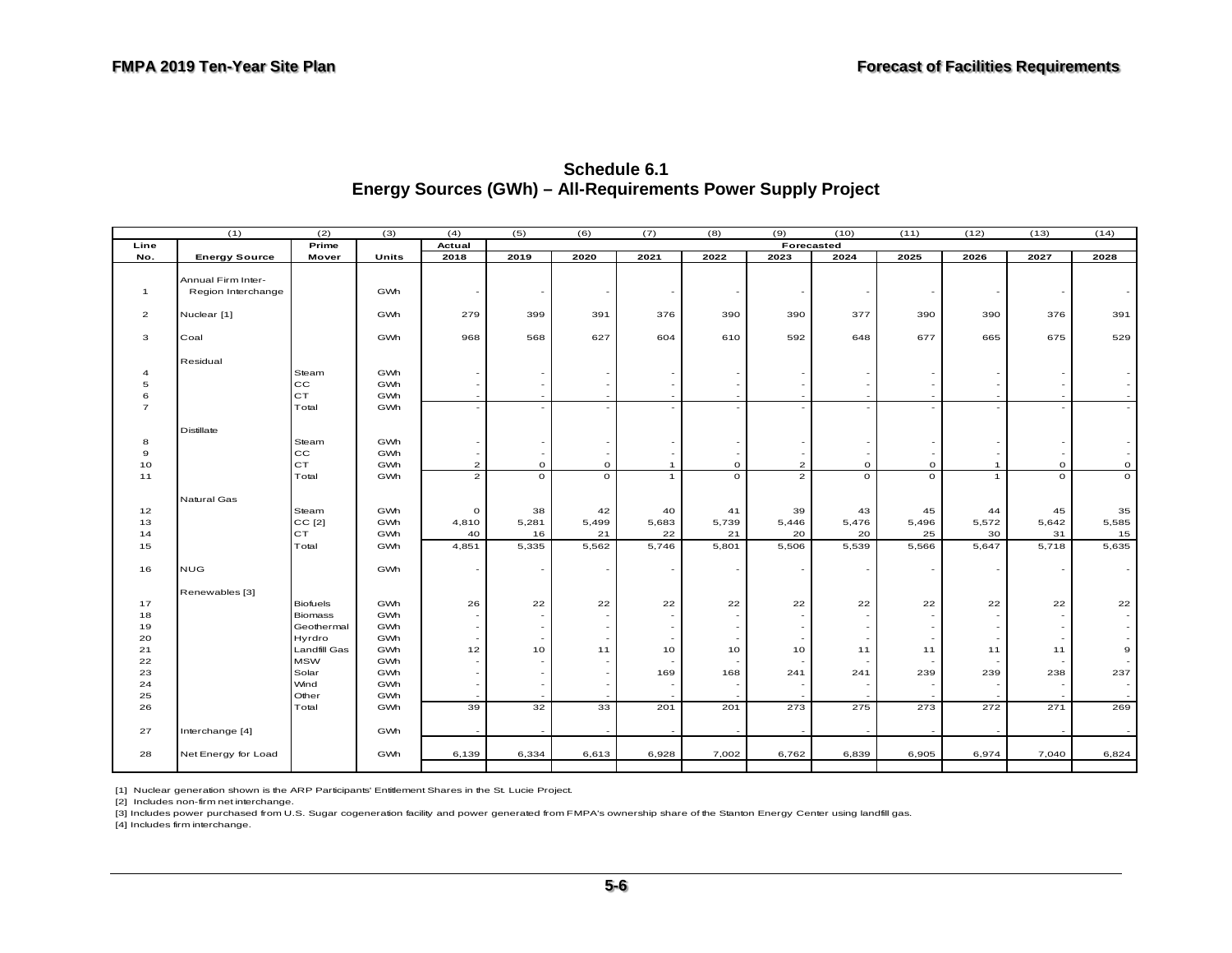<span id="page-54-0"></span>

|                | (1)                  | (2)             | (3)   | (4)     | (5)     | (6)     | (7)     | (8)     | (9)        | (10)                     | (11)    | (12)    | (13)    | (14)    |
|----------------|----------------------|-----------------|-------|---------|---------|---------|---------|---------|------------|--------------------------|---------|---------|---------|---------|
| Line           |                      | Prime           |       | Actual  |         |         |         |         | Forecasted |                          |         |         |         |         |
| No.            | <b>Energy Source</b> | Mover           | Units | 2018    | 2019    | 2020    | 2021    | 2022    | 2023       | 2024                     | 2025    | 2026    | 2027    | 2028    |
|                |                      |                 |       |         |         |         |         |         |            |                          |         |         |         |         |
|                | Annual Firm Inter-   |                 |       |         |         |         |         |         |            |                          |         |         |         |         |
| $\mathbf{1}$   | Region Interchange   |                 | $\%$  |         |         |         |         |         |            | $\overline{\phantom{a}}$ |         |         |         |         |
|                |                      |                 |       |         |         |         |         |         |            |                          |         |         |         |         |
| $\mathbf{2}$   | Nuclear [1]          |                 | $\%$  | 4.5%    | 6.3%    | 5.9%    | 5.4%    | 5.6%    | 5.8%       | 5.5%                     | 5.6%    | 5.6%    | 5.3%    | 5.7%    |
|                |                      |                 |       |         |         |         |         |         |            |                          |         |         |         |         |
| 3              | Coal                 |                 | %     | 15.8%   | 9.0%    | 9.5%    | 8.7%    | 8.7%    | 8.8%       | 9.5%                     | 9.8%    | 9.5%    | 9.6%    | 7.7%    |
|                |                      |                 |       |         |         |         |         |         |            |                          |         |         |         |         |
|                | Residual             |                 |       |         |         |         |         |         |            |                          |         |         |         |         |
| 4              |                      | Steam<br>cc     | $\%$  | 0.0%    | 0.0%    | 0.0%    | 0.0%    | 0.0%    | 0.0%       | 0.0%                     | 0.0%    | 0.0%    | 0.0%    | 0.0%    |
| 5              |                      | <b>CT</b>       | $\%$  | 0.0%    | 0.0%    | 0.0%    | 0.0%    | 0.0%    | 0.0%       | 0.0%                     | 0.0%    | 0.0%    | 0.0%    | 0.0%    |
| 6              |                      |                 | $\%$  | 0.0%    | 0.0%    | 0.0%    | 0.0%    | 0.0%    | 0.0%       | 0.0%                     | 0.0%    | 0.0%    | 0.0%    | 0.0%    |
| $\overline{7}$ |                      | Total           | %     | 0.0%    | 0.0%    | 0.0%    | 0.0%    | 0.0%    | 0.0%       | 0.0%                     | 0.0%    | 0.0%    | 0.0%    | 0.0%    |
|                |                      |                 |       |         |         |         |         |         |            |                          |         |         |         |         |
| 8              | <b>Distillate</b>    | Steam           | $\%$  | 0.0%    | 0.0%    | 0.0%    | 0.0%    | 0.0%    | 0.0%       | 0.0%                     | 0.0%    | 0.0%    | 0.0%    | 0.0%    |
| 9              |                      | $_{\rm CC}$     | $\%$  | 0.0%    | 0.0%    | 0.0%    | 0.0%    | 0.0%    | 0.0%       | 0.0%                     | 0.0%    | 0.0%    | 0.0%    | 0.0%    |
| 10             |                      | CT              | $\%$  | 0.0%    | 0.0%    | 0.0%    | 0.0%    | 0.0%    | 0.0%       | 0.0%                     | 0.0%    | 0.0%    | 0.0%    | 0.0%    |
| 11             |                      | Total           | $\%$  | 0.0%    | 0.0%    | 0.0%    | 0.0%    | 0.0%    | 0.0%       | 0.0%                     | 0.0%    | 0.0%    | 0.0%    | 0.0%    |
|                |                      |                 |       |         |         |         |         |         |            |                          |         |         |         |         |
|                | Natural Gas          |                 |       |         |         |         |         |         |            |                          |         |         |         |         |
| 12             |                      | Steam           | $\%$  | 0.0%    | 0.6%    | 0.6%    | 0.6%    | 0.6%    | 0.6%       | 0.6%                     | 0.7%    | 0.6%    | 0.6%    | 0.5%    |
| 13             |                      | $_{\rm CC}$     | $\%$  | 78.4%   | 83.4%   | 83.2%   | 82.0%   | 82.0%   | 80.5%      | 80.1%                    | 79.6%   | 79.9%   | 80.1%   | 81.8%   |
| 14             |                      | CT              | $\%$  | 0.7%    | 0.3%    | 0.3%    | 0.3%    | 0.3%    | 0.3%       | 0.3%                     | 0.4%    | 0.4%    | 0.4%    | 0.2%    |
| 15             |                      | Total           | %     | 79.0%   | 84.2%   | 84.1%   | 82.9%   | 82.8%   | 81.4%      | 81.0%                    | 80.6%   | 81.0%   | 81.2%   | 82.6%   |
|                |                      |                 |       |         |         |         |         |         |            |                          |         |         |         |         |
| 16             | <b>NUG</b>           |                 | %     | 0.0%    | 0.0%    | 0.0%    | 0.0%    | 0.0%    | 0.0%       | 0.0%                     | 0.0%    | 0.0%    | 0.0%    | 0.0%    |
|                |                      |                 |       |         |         |         |         |         |            |                          |         |         |         |         |
|                | Renewables           |                 |       |         |         |         |         |         |            |                          |         |         |         |         |
| 17             |                      | <b>Biofuels</b> | $\%$  | 0.4%    | 0.4%    | 0.3%    | 0.3%    | 0.3%    | 0.3%       | 0.3%                     | 0.3%    | 0.3%    | 0.3%    | 0.3%    |
| 18             |                      | <b>Biomass</b>  | $\%$  | 0.0%    | 0.0%    | 0.0%    | 0.0%    | 0.0%    | 0.0%       | 0.0%                     | 0.0%    | 0.0%    | 0.0%    | 0.0%    |
| 19             |                      | Geothermal      | $\%$  | 0.0%    | 0.0%    | 0.0%    | 0.0%    | 0.0%    | 0.0%       | 0.0%                     | 0.0%    | 0.0%    | 0.0%    | 0.0%    |
| 20             |                      | Hyrdro          | $\%$  | 0.0%    | 0.0%    | 0.0%    | 0.0%    | 0.0%    | 0.0%       | 0.0%                     | 0.0%    | 0.0%    | 0.0%    | 0.0%    |
| 21             |                      | Landfill Gas    | $\%$  | 0.2%    | 0.2%    | 0.2%    | 0.1%    | 0.1%    | 0.1%       | 0.2%                     | 0.2%    | 0.2%    | 0.2%    | 0.1%    |
| 22             |                      | <b>MSW</b>      | $\%$  | 0.0%    | 0.0%    | 0.0%    | 0.0%    | 0.0%    | 0.0%       | 0.0%                     | 0.0%    | 0.0%    | 0.0%    | 0.0%    |
| 23             |                      | Solar           | $\%$  | 0.0%    | 0.0%    | 0.0%    | 2.4%    | 2.4%    | 3.6%       | 3.5%                     | 3.5%    | 3.4%    | 3.4%    | 3.5%    |
| 24             |                      | Wind            | $\%$  | 0.0%    | 0.0%    | 0.0%    | 0.0%    | 0.0%    | 0.0%       | 0.0%                     | 0.0%    | 0.0%    | 0.0%    | 0.0%    |
| 25             |                      | Other           | $\%$  | 0.0%    | 0.0%    | 0.0%    | 0.0%    | 0.0%    | 0.0%       | 0.0%                     | 0.0%    | 0.0%    | 0.0%    | 0.0%    |
| 26             |                      | Total           | $\%$  | 0.6%    | 0.5%    | 0.5%    | 2.9%    | 2.9%    | 4.0%       | 4.0%                     | 4.0%    | 3.9%    | 3.9%    | 3.9%    |
|                |                      |                 |       |         |         |         |         |         |            |                          |         |         |         |         |
| 27             | Interchange          |                 | $\%$  | 0.0%    | 0.0%    | 0.0%    | 0.0%    | 0.0%    | 0.0%       | 0.0%                     | 0.0%    | 0.0%    | 0.0%    | 0.0%    |
|                |                      |                 |       |         |         |         |         |         |            |                          |         |         |         |         |
| 28             | Net Energy for Load  |                 | $\%$  | 100.00% | 100.00% | 100.00% | 100.00% | 100.00% | 100.00%    | 100.00%                  | 100.00% | 100.00% | 100.00% | 100.00% |
|                |                      |                 |       |         |         |         |         |         |            |                          |         |         |         |         |

**Schedule 6.2 Energy Sources (%) – All-Requirements Power Supply Project** 

[1] Nuclear generation shown is the ARP Participants' Entitlement Shares in the St. Lucie Project.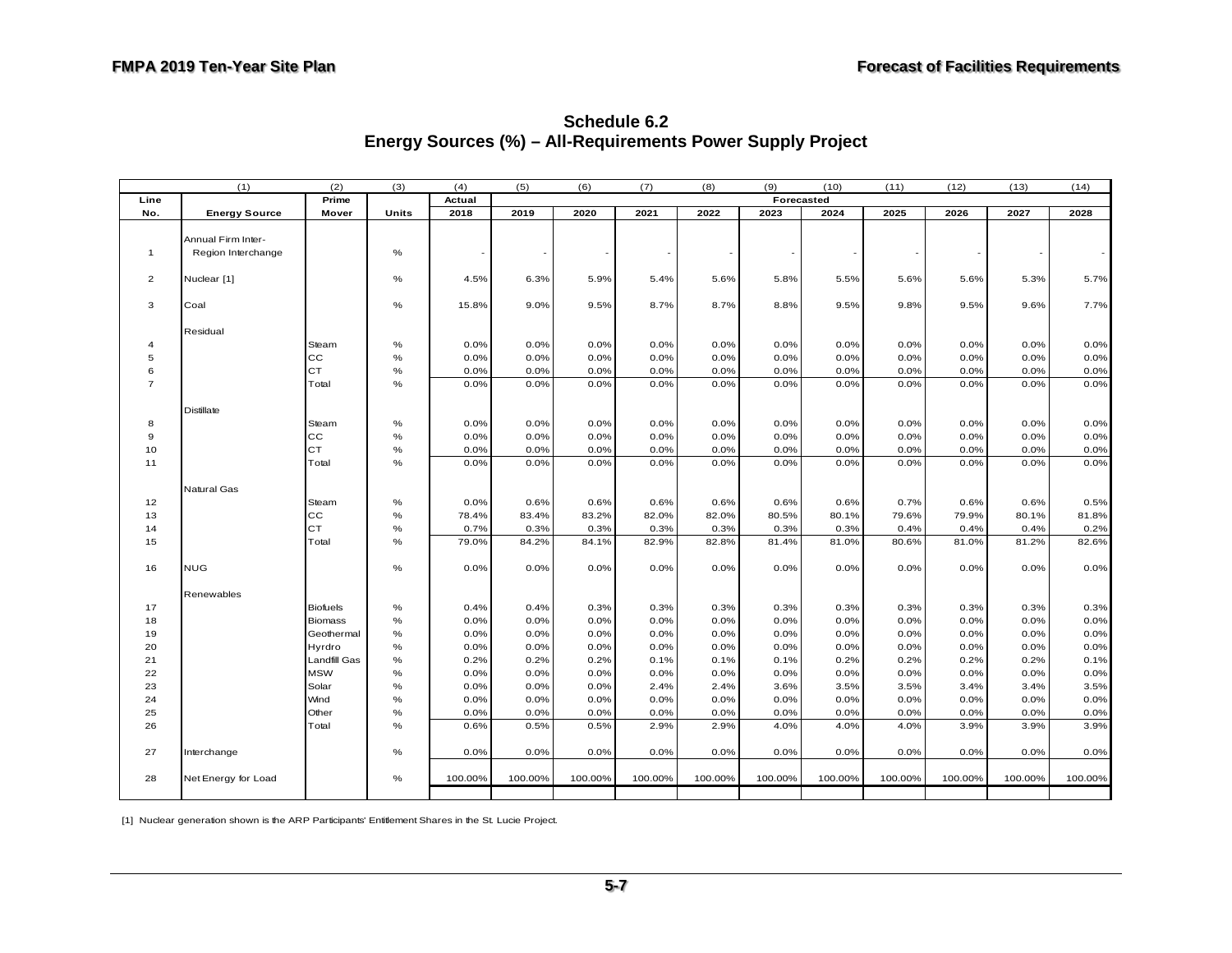<span id="page-55-0"></span>

| (1)  | (2)        | (3)      | (4)              | (5)          | (6)       | (7)         | (8)         | (9)                   | (10)             | (11)                 | (12)  |
|------|------------|----------|------------------|--------------|-----------|-------------|-------------|-----------------------|------------------|----------------------|-------|
|      | Total      | Firm     | Firm             |              | Total     | System Firm |             | Reserve Margin before |                  | Reserve Margin after |       |
|      | Installed  | Capacity | Capacity         |              | Available | Summer Peak | Maintenance |                       | Scheduled        | Maintenance          |       |
|      | Capacity   | Import   | Export           | QF           | Capacity  | Demand [2]  |             | (% of                 | Maintenance      |                      | (% of |
| Year | $(MW)$ [1] | (MW)     | (MW)             | (MW)         | (MW)      | (MW)        | (MW)        | Peak)                 | (MW)             | (MW)                 | Peak) |
| 2019 | 1,478      | 243      | $\mathbf{0}$     | $\Omega$     | 1,721     | 1,339       | 382         | 29%                   | 0                | 382                  | 29%   |
| 2020 | 1,484      | 243      | $\boldsymbol{0}$ | $\mathbf 0$  | 1,727     | 1,424       | 304         | 21%                   | $\boldsymbol{0}$ | 304                  | 21%   |
| 2021 | 1,484      | 243      | $\boldsymbol{0}$ | $\mathbf 0$  | 1,727     | 1,475       | 253         | 17%                   | $\boldsymbol{0}$ | 253                  | 17%   |
| 2022 | 1,499      | 243      | $\boldsymbol{0}$ | $\mathbf{0}$ | 1,742     | 1,491       | 251         | 17%                   | $\boldsymbol{0}$ | 251                  | 17%   |
| 2023 | 1,499      | 243      | $\boldsymbol{0}$ | $\mathbf{0}$ | 1,742     | 1,439       | 303         | 21%                   | $\boldsymbol{0}$ | 303                  | 21%   |
| 2024 | 1,514      | 162      | $\mathbf{0}$     | $\Omega$     | 1,676     | 1,456       | 220         | 15%                   | $\mathbf 0$      | 220                  | 15%   |
| 2025 | 1,514      | 177      | $\boldsymbol{0}$ | $\mathbf{0}$ | 1,691     | 1,471       | 221         | 15%                   | $\boldsymbol{0}$ | 221                  | 15%   |
| 2026 | 1,514      | 194      | $\mathbf{0}$     | $\theta$     | 1,709     | 1,486       | 223         | 15%                   | $\mathbf{0}$     | 223                  | 15%   |
| 2027 | 1,514      | 211      | $\mathbf{0}$     | $\mathbf{0}$ | 1,725     | 1,500       | 225         | 15%                   | $\mathbf{0}$     | 225                  | 15%   |
| 2028 | 1,514      | 138      | $\boldsymbol{0}$ | $\mathbf{0}$ | 1,652     | 1,437       | 216         | 15%                   | 0                | 216                  | 15%   |

**Schedule 7.1 Forecast of Capacity, Demand, and Scheduled Maintenance at Time of Summer Peak All-Requirements Power Supply Project** 

[1] See Table 5-1 for a listing of the resources identified as Installed Capacity and Firm Capacity Import.

[2] System Firm Summer Peak Demand includes transmission losses for the ARP Participants and additional ARP wholesale obligations served through FPL, DEF, and KUA.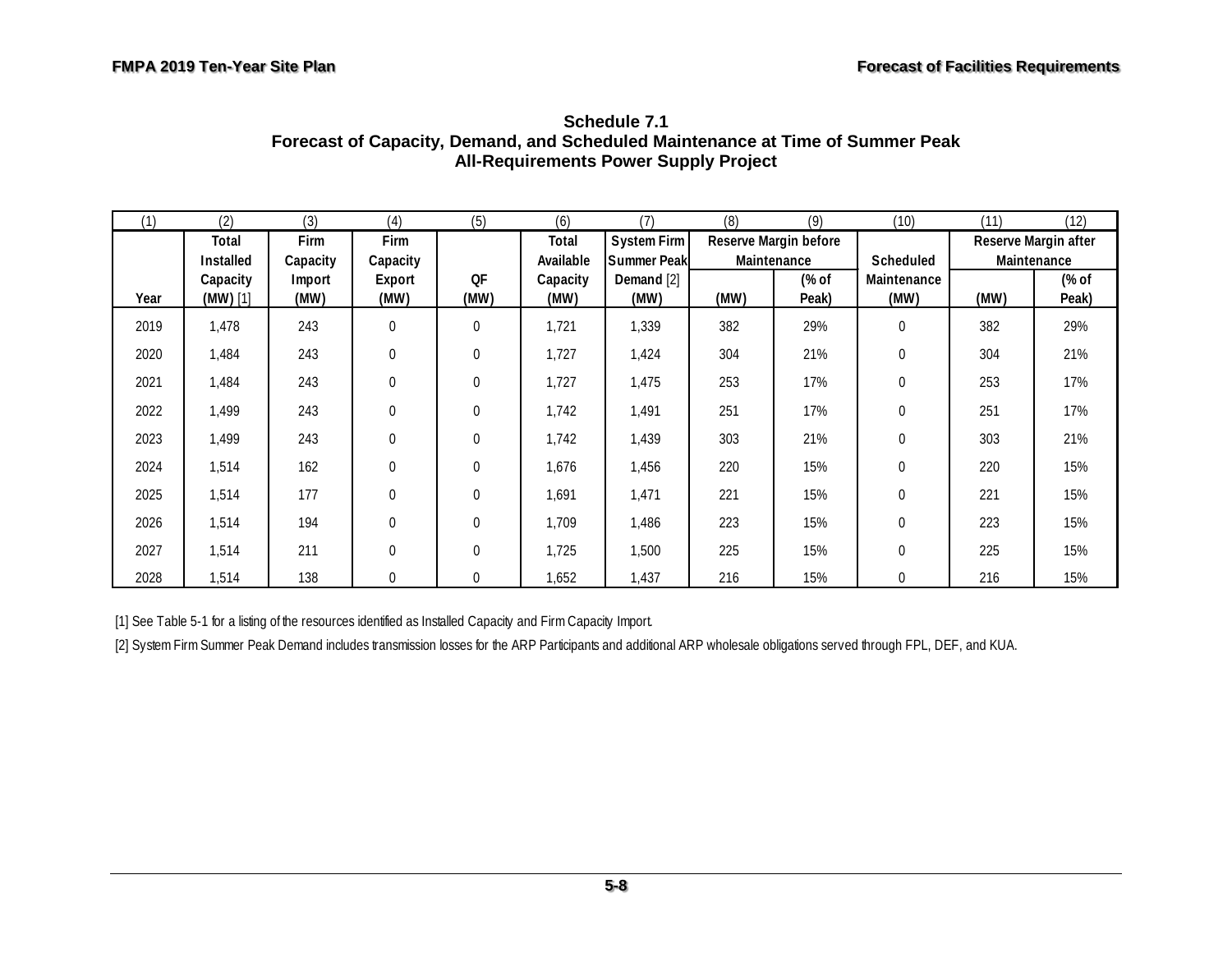| (1)     | (2)        | (3)            | (4)              | (5)              | (6)       | (7)                | (8)  | (9)                   | (10)             | (11)                 | (12)  |
|---------|------------|----------------|------------------|------------------|-----------|--------------------|------|-----------------------|------------------|----------------------|-------|
|         | Total      | Firm           | Firm             |                  | Total     | System Firm        |      | Reserve Margin before |                  | Reserve Margin after |       |
|         | Installed  | Capacity       | Capacity         |                  | Available | <b>Winter Peak</b> |      | Maintenance           | Scheduled        | Maintenance          |       |
|         | Capacity   | Import         | Export           | <b>OF</b>        | Capacity  | Demand [2]         |      | (% of                 | Maintenance      |                      | (% of |
| Year    | $(MW)$ [1] | $(MW)$ [1]     | $(MW)$ [2]       | (MW)             | (MW)      | (MW)               | (MW) | Peak)                 | (MW)             | (MW)                 | Peak) |
| 2018/19 | 1,528      | 267            | $\mathbf 0$      | $\mathbf{0}$     | 1,795     | 1,159              | 636  | 55%                   | $\mathbf 0$      | 636                  | 55%   |
| 2019/20 | 1,534      | 267            | $\mathbf{0}$     | $\Omega$         | 1,801     | 1,230              | 571  | 46%                   | $\mathbf 0$      | 571                  | 46%   |
| 2020/21 | 1,534      | 267            | $\boldsymbol{0}$ | $\Omega$         | 1,801     | 1,281              | 520  | 41%                   | $\mathbf 0$      | 520                  | 41%   |
| 2021/22 | 1,549      | 267            | $\boldsymbol{0}$ | $\boldsymbol{0}$ | 1,816     | 1,295              | 521  | 40%                   | $\boldsymbol{0}$ | 521                  | 40%   |
| 2022/23 | 1,549      | 267            | $\mathbf{0}$     | $\Omega$         | 1,816     | 1,249              | 567  | 45%                   | $\mathbf 0$      | 567                  | 45%   |
| 2023/24 | 1,564      | 180            | $\boldsymbol{0}$ | $\mathbf 0$      | 1,744     | 1,263              | 481  | 38%                   | $\mathbf 0$      | 481                  | 38%   |
| 2024/25 | 1,564      | 180            | $\boldsymbol{0}$ | $\mathbf{0}$     | 1,744     | 1,275              | 469  | 37%                   | 0                | 469                  | 37%   |
| 2025/26 | 1,564      | 180            | $\boldsymbol{0}$ | $\Omega$         | 1,744     | 1,288              | 456  | 35%                   | $\mathbf 0$      | 456                  | 35%   |
| 2026/27 | 1,564      | 180            | $\mathbf{0}$     | $\Omega$         | 1,744     | 1,301              | 443  | 34%                   | $\mathbf 0$      | 443                  | 34%   |
| 2027/28 | 1,564      | $\overline{0}$ | $\mathbf{0}$     | $\overline{0}$   | 1,564     | 1,244              | 320  | 26%                   | $\mathbf 0$      | 320                  | 26%   |

#### **Schedule 7.2 Forecast of Capacity, Demand, and Scheduled Maintenance at Time of Winter Peak All-Requirements Power Supply Project**

<span id="page-56-0"></span>[1] See Table 5-1 for a listing of the resources identified as Installed Capacity and Firm Capacity Import.

[2] System Firm Winter Peak Demand includes transmission losses for the ARP Participants and additional ARP wholesale obligations served through FPL, DEF, and KUA.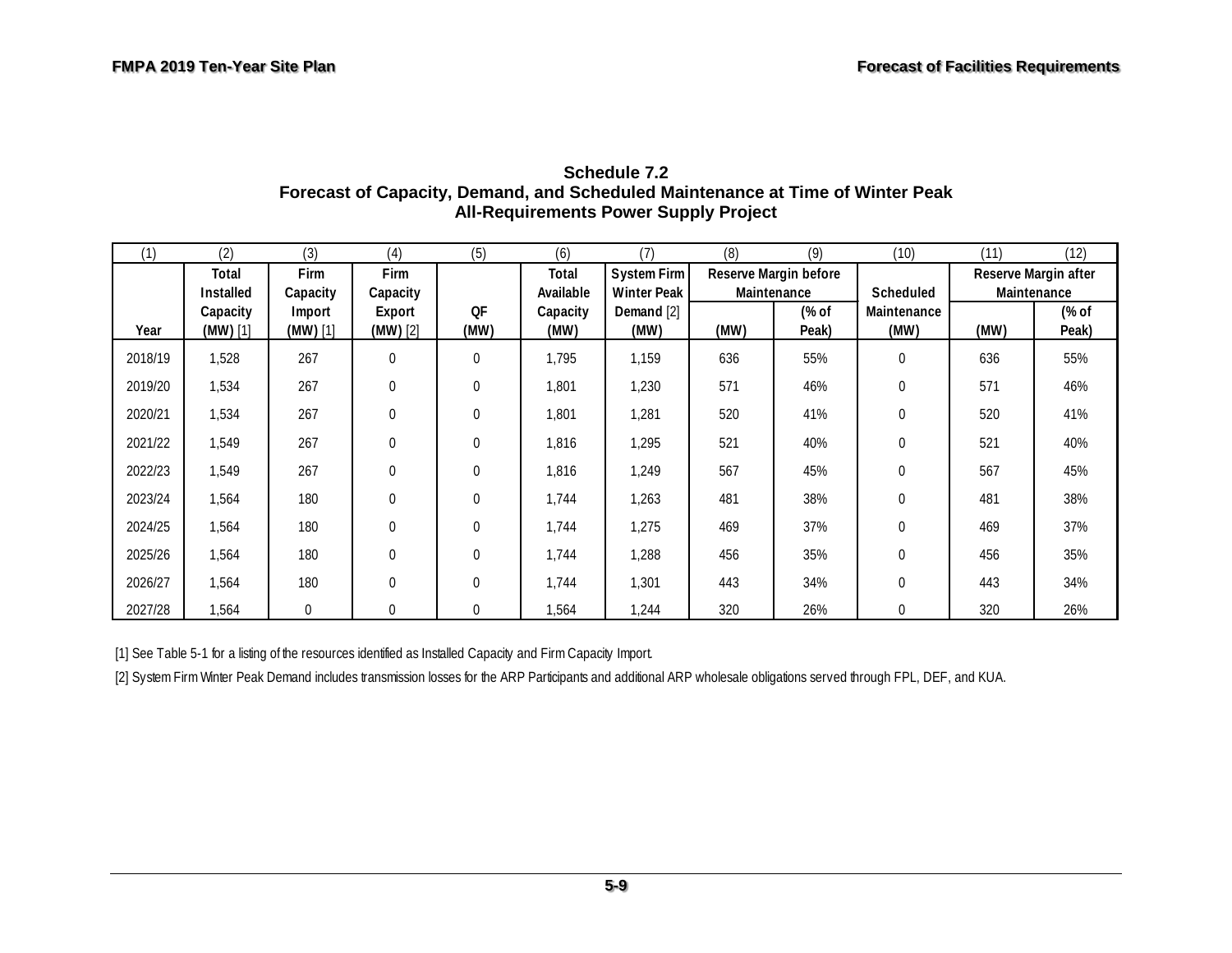#### **Schedule 8 Planned and Prospective Generating Facility Additions and Changes**

|                                                |                |                |           |            |            |           |                       | Alt.<br>Fuel | Commercial | Expected   | Gen. Max. |           | <b>Net Capability</b> |        |
|------------------------------------------------|----------------|----------------|-----------|------------|------------|-----------|-----------------------|--------------|------------|------------|-----------|-----------|-----------------------|--------|
|                                                | Unit           | Location       | Unit      |            | Fuel       |           | <b>Fuel Transport</b> | Days         | In-Service | Retirement | Nameplate | Summer    | Winter                |        |
| <b>Plant Name</b>                              | No.            | (County)       | Type      | Primary    | Alt.       | Primary   | Alt.                  | Use          | MM/YY      | MM/YY      | kW        | <b>MW</b> | MW                    | Status |
| <b>Resource Additions</b>                      |                |                |           |            |            |           |                       |              |            |            |           |           |                       |        |
| <b>Changes to Existing</b><br><b>Resources</b> |                |                |           |            |            |           |                       |              |            |            |           |           |                       |        |
| <b>STANTON</b>                                 |                | ORANGE         | <b>ST</b> | <b>BIT</b> |            | <b>RR</b> |                       |              | 1/1/2020   |            |           | 6         | 6                     | OT[1]  |
| <b>STANTON</b>                                 |                | ORANGE         | <b>ST</b> | <b>BIT</b> |            | <b>RR</b> |                       |              | 1/1/2020   |            |           |           |                       | OT[2]  |
| St. Lucie                                      | $\overline{2}$ | ST. LUCIE      | <b>NP</b> | <b>UR</b>  |            | TK        |                       |              | 1/1/2020   |            |           | (2)       | (2)                   | OT[3]  |
| TREASURE COAST                                 |                | ST. LUCIE      | <b>CT</b> | <b>NG</b>  | <b>DFO</b> | PL        | <b>TK</b>             |              | 1/1/2022   |            |           | 8         | 8                     | OT [1] |
| TREASURE COAST                                 |                | ST. LUCIE      | CA        | <b>WH</b>  | <b>DFO</b> | <b>NA</b> | <b>TK</b>             |              | 1/1/2022   |            |           | 8         | 8                     | OT [1] |
| CANE ISLAND                                    | 4CT            | OSCEOLA        | <b>CT</b> | NG.        |            | PL        |                       |              | 1/1/2024   |            |           | 8         | 8                     | OT [1] |
| CANE ISLAND                                    | 4CW            | <b>OSCEOLA</b> | CA        | <b>WH</b>  |            | <b>NA</b> |                       |              | 1/1/2024   |            |           | 8         | 8                     | OT[1]  |
|                                                |                |                |           |            |            |           |                       |              |            |            |           |           |                       |        |

<span id="page-57-0"></span>[1] Upgrade to increase plant capacity. Reflects upgrade to ARP capacity and entitlements only.

[2] Upgrade to increase plant capacity. Reflects upgrade to KUA's entitlement, which the ARP uses to serve ARP load.

[3] Reflects capacity from Green Cove Springs' Power Entitlement Share in the St. Lucie Project, which will no longer be included in the capacity shown for the ARP upon the City's conversion to CROD effective January 1, 20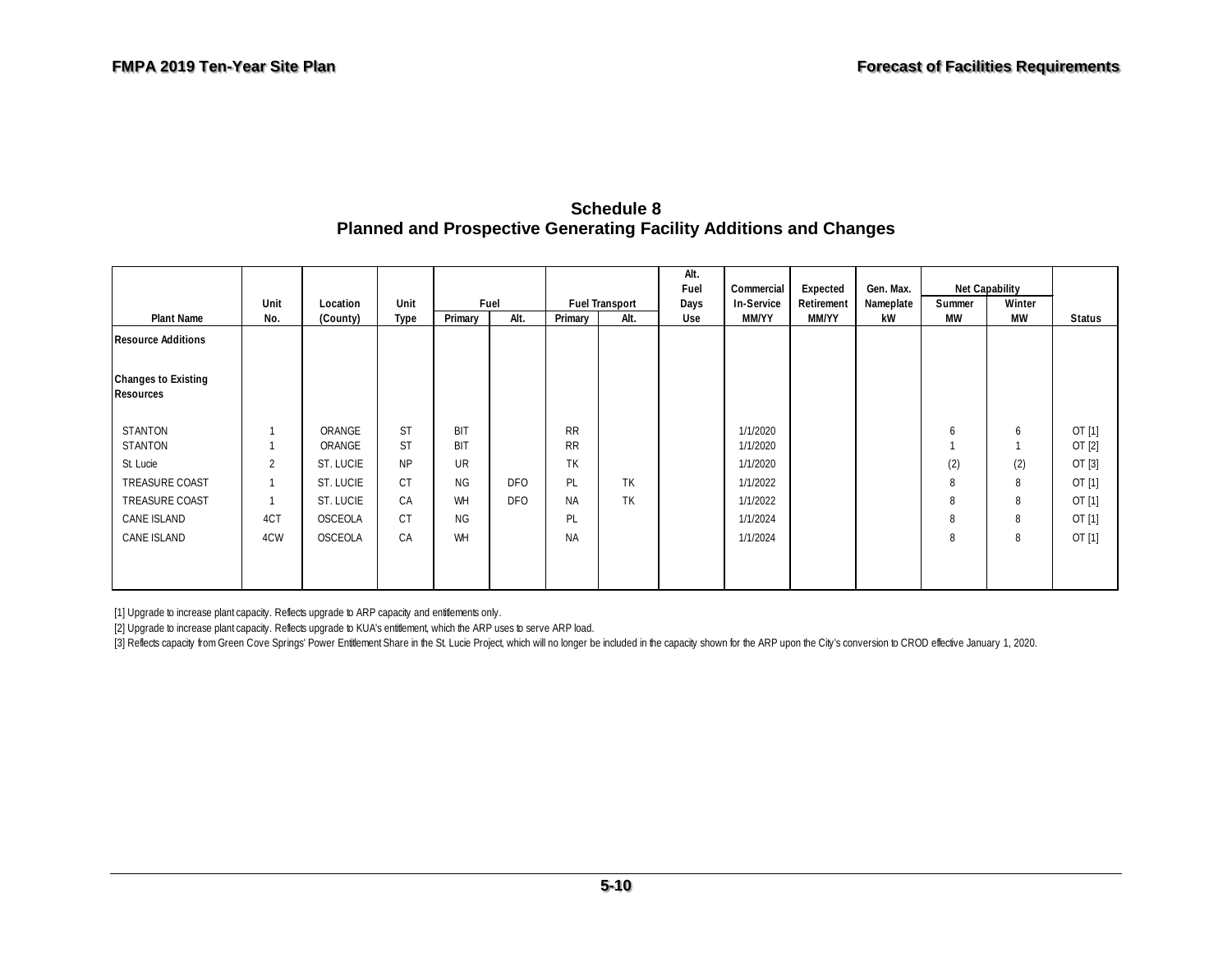# <span id="page-58-0"></span>**Section 6 Site and Facility Descriptions**

Florida Public Service Commission Rule 25-22.072 F.A.C. requires that the State of Florida Public Service Commission Electric Utility Ten-Year Site Plan Information and Data Requirements Form PSC/EAG 43 dated 11/97 govern the submittal of information regarding Potential and Identified Preferred sites. Ownership or control is required for sites to be Potential or Identified Preferred. The following are Potential sites for FMPA as specified by PSC/EAG 43.

- Cane Island Power Park Potential Site.
- Treasure Coast Energy Center Potential Site.
- Stock Island Potential Site.

FMPA anticipates that simple cycle combustion turbines could be installed at existing generation sites located within or adjacent to the service territories of ARP Participants, such as the Stock Island site at KEYS, the Cane Island Power Park site at KUA, or the Treasure Coast Energy Center in Fort Pierce. FMPA also anticipates that combined cycle generation could be installed at the Treasure Coast Energy Center site. FMPA continuously explores the feasibility of other sites located within Florida with the expectation that ARP Participants' service territories would provide the best option for future development.

### *Cane Island Power Park*

Cane Island Power Park is located south and west of KUA's service area and contains 684 MW (summer ratings) of gas turbine and combined cycle capacity: Units 1-3 include a simple cycle gas turbine and two combined cycle generating units, each of which is 50 percent owned by FMPA on behalf of the ARP and 50 percent owned by KUA. Cane Island Unit 4 (CI4), a nominal 300 MW (summer rating), natural gas-fired 1x1 GE 7FA combined cycle unit, is wholly owned by the FMPA ARP.

### *Treasure Coast Energy Center*

FMPA commissioned Treasure Coast Energy Center (TCEC) Unit 1, a dual fuel low sulfur diesel and natural gas-fired 300 MW (summer rating) 1x1 GE 7FA combined cycle unit in May 2008. The Treasure Coast Energy Center is located in St. Lucie County in the City of Fort Pierce. The site was certified in June 2006 and can accommodate construction of future units beyond TCEC Unit 1, up to a total of 1,200 MW.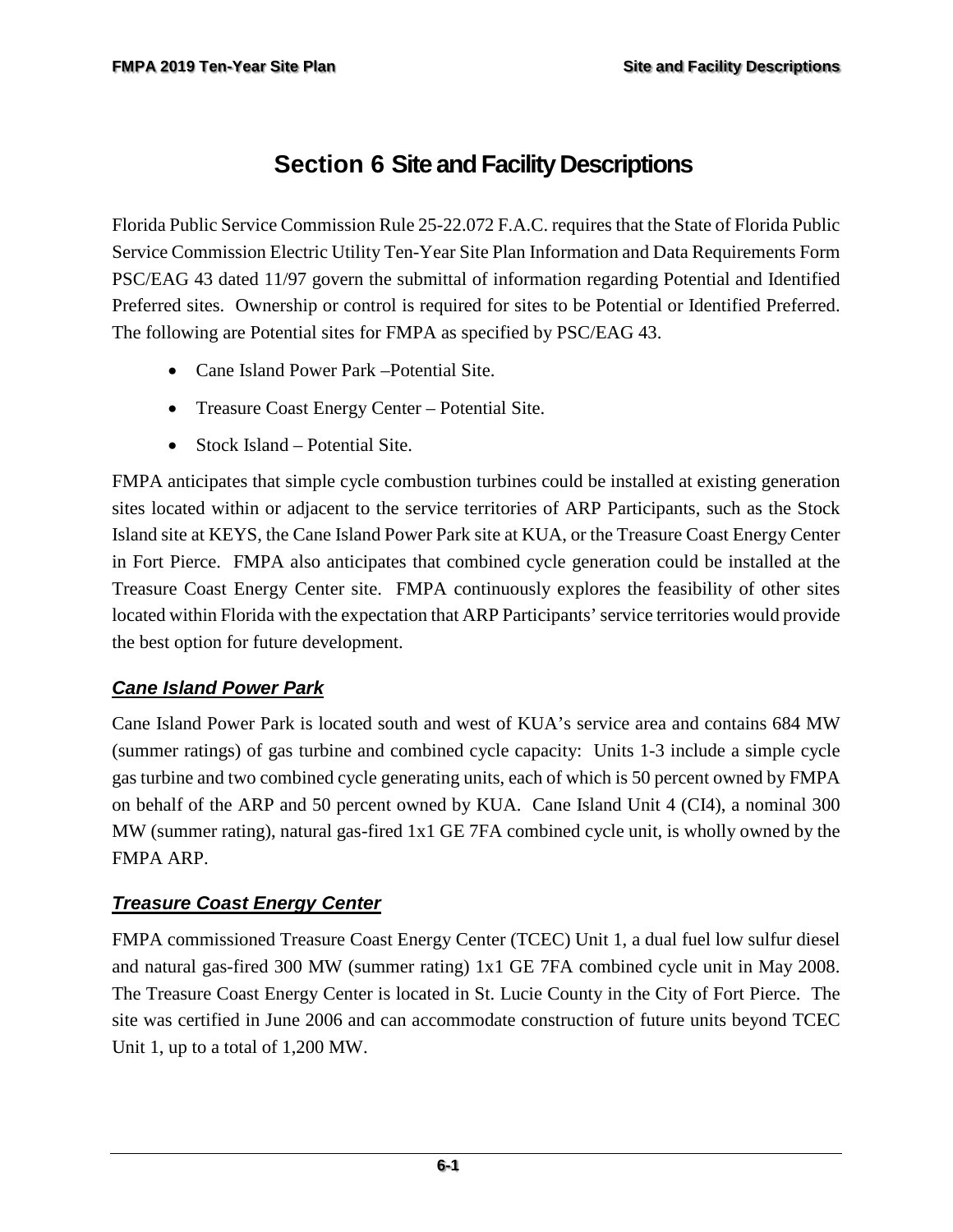#### *Stock Island*

The Stock Island site currently consists of four combustion turbines and three diesel generating units, one of which is a high-speed diesel that had been previously retired but refurbished and brought back into service in July of 2012. The site receives water from the Florida Keys Aqueduct Authority via a pipeline from the mainland, and also uses on-site groundwater. The site receives delivery of fuel oil to its unloading system through waterborne delivery, and also has the capability of receiving fuel oil deliveries via truck.

### *General*

Schedule 9 presents the status report and specifications for any proposed ARP generating facility, if applicable. Schedule 10 contains the status report and specifications for proposed ARP transmission line projects.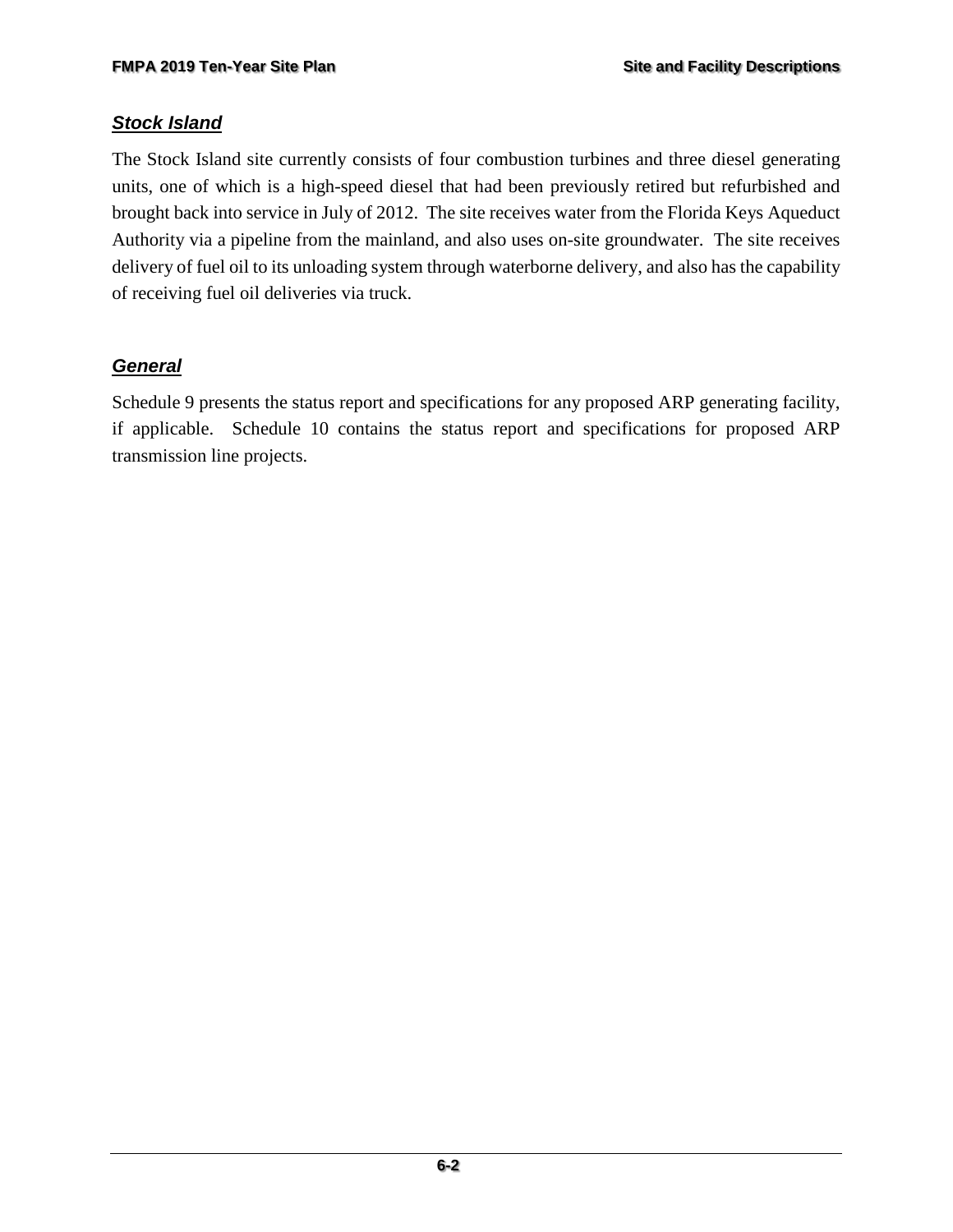#### <span id="page-60-0"></span>**Schedule 9 Status Report and Specifications of Proposed Generating Facilities All-Requirements Power Supply Project (Preliminary Information)**

#### **(No Proposed Generating Facilities)**

| (1)             | Plant Name and Unit Number                   |  |
|-----------------|----------------------------------------------|--|
| (2)<br>Capacity |                                              |  |
|                 | a. Summer                                    |  |
| b. Winter       |                                              |  |
|                 |                                              |  |
| (3)             | Technology Type                              |  |
|                 |                                              |  |
| (4)             | Anticipated Construction Timing              |  |
|                 | a. Field Construction Start Date             |  |
|                 | b. Commercial In-Service Date                |  |
| (5)<br>Fuel     |                                              |  |
|                 | a. Primary Fuel                              |  |
|                 | b. Alternate Fuel                            |  |
|                 |                                              |  |
| (6)             | Air Pollution Control Strategy               |  |
|                 |                                              |  |
| (7)             | Cooling Method                               |  |
|                 |                                              |  |
| (8)             | Total Site Area                              |  |
| (9)             | <b>Construction Status</b>                   |  |
|                 |                                              |  |
| (10)            | <b>Certification Status</b>                  |  |
| (11)            | Status with Federal Agencies                 |  |
|                 |                                              |  |
| (12)            | Projected Unit Performance Data              |  |
|                 | Planned Outage Factor (POF)                  |  |
|                 | Forced Outage Factor (FOF)                   |  |
|                 | Equivalent Availability Factor               |  |
|                 | Resulting Capacity Factor                    |  |
|                 | Average Net Operating Heat Rate (ANOHR)      |  |
| (13)            | Projected Unit Financial Data                |  |
|                 | Book Life (Years)                            |  |
|                 | Total Installed Cost (In-Service Year \$/kW) |  |
|                 | Direct Construction Cost (2010 \$/kW)        |  |
|                 | AFUDC Amount (\$/kW) [1]                     |  |
|                 | Escalation (\$/kW)                           |  |
|                 | Fixed O&M (\$/kW)                            |  |
|                 | Variable O&M (\$/MWh)                        |  |

[1] Includes AFUDC and bond issuance expenses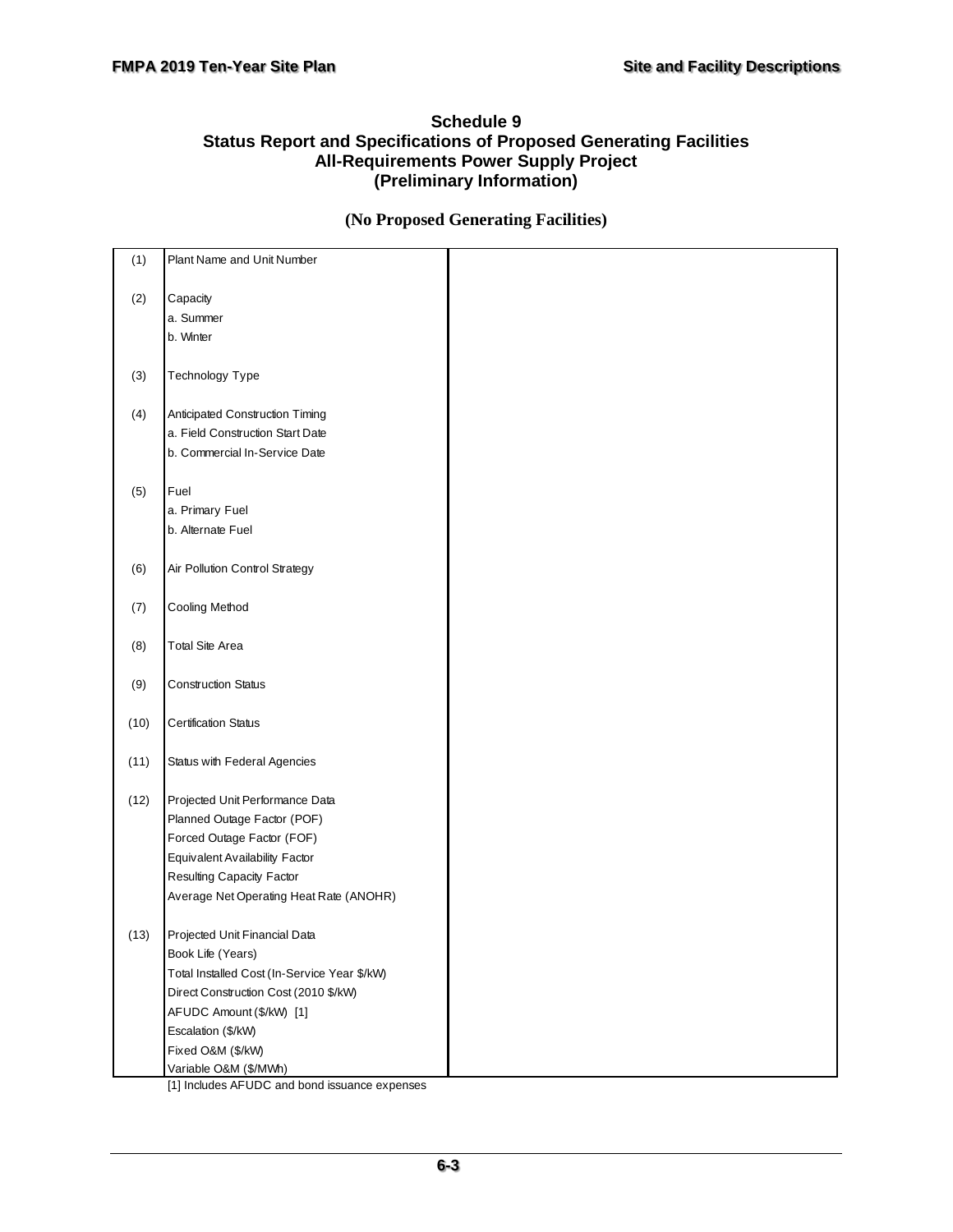#### <span id="page-61-0"></span>**Schedule 10 Status Report and Specifications of Proposed Directly Associated Transmission Lines All-Requirements Power Supply Project**

| (1) | Point of Origin and Termination        |                  |
|-----|----------------------------------------|------------------|
| (2) | Number of Lines                        |                  |
| (3) | Right-of-Way                           |                  |
| (4) | Line Length                            |                  |
| (5) | Voltage                                | (See note below) |
| (6) | <b>Anticipated Construction Timing</b> |                  |
| (7) | Anticipated Capital Investment         |                  |
| (8) | Substations                            |                  |
| (9) | Participation with Other Utilities     |                  |

Note: FMPA currently has no new proposed transmission lines.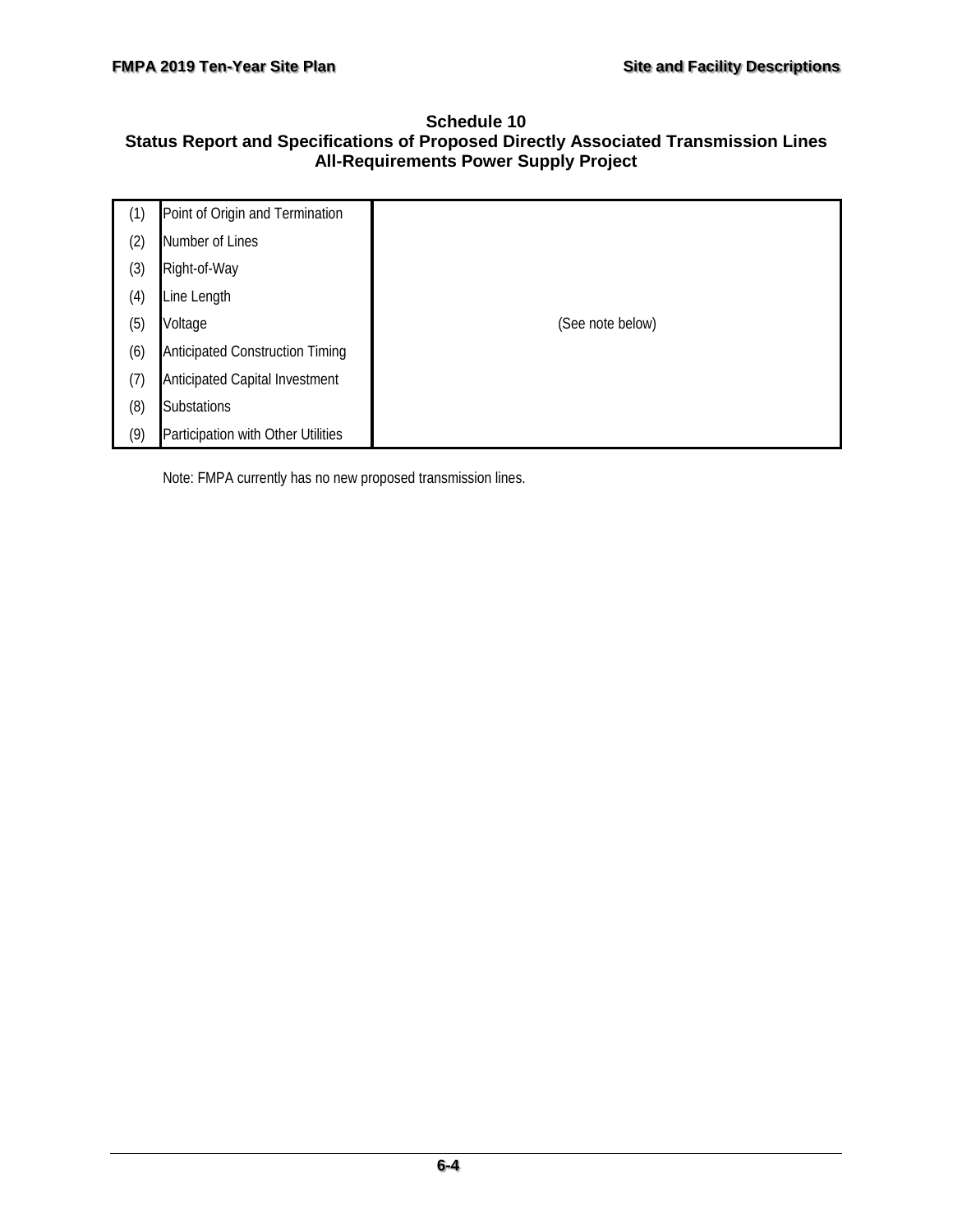# **Appendix I List of Abbreviations**

#### **Generator Type**

| <b>CA</b> | <b>Steam Portion of Combined Cycle</b>              |
|-----------|-----------------------------------------------------|
| CC        | Combined Cycle (Total Unit)                         |
| <b>CT</b> | <b>Combustion Turbine Portion of Combined Cycle</b> |
| <b>GT</b> | <b>Combustion Turbine</b>                           |
| IC        | <b>Internal Combustion Engine</b>                   |
| <b>NP</b> | <b>Nuclear Power</b>                                |
| <b>ST</b> | <b>Steam Turbine</b>                                |

### **Fuel Type**

| <b>BIT</b>   | <b>Bituminous Coal</b>   |
|--------------|--------------------------|
| DFO          | Distillate Fuel Oil      |
| NG           | Natural Gas              |
| <b>RFO</b>   | <b>Residual Fuel Oil</b> |
| $_{\rm{UR}}$ | Uranium                  |
| <b>WH</b>    | <b>Waste Heat</b>        |

#### **Fuel Transportation Method**

| Pipeline |
|----------|
|          |

- TK Truck
- WA Water Transportation

## **Status of Generating Facilities**

| P            | Planned Unit (Not Under Construction)                  |
|--------------|--------------------------------------------------------|
| L            | Regulatory Approval Pending. Not Under Construction    |
| RT.          | <b>Existing Generator Scheduled for Retirement</b>     |
| U            | Under Construction, Less Than or Equal to 50% Complete |
| V            | Under Construction, More Than 50% Complete             |
| A            | <b>Generation Unit Capability Increased</b>            |
| <b>OT</b>    | Other                                                  |
| IR           | Inactive Reserve (Emergency Only)                      |
| <b>Other</b> |                                                        |
| NA           | Not Available or Not Applicable                        |